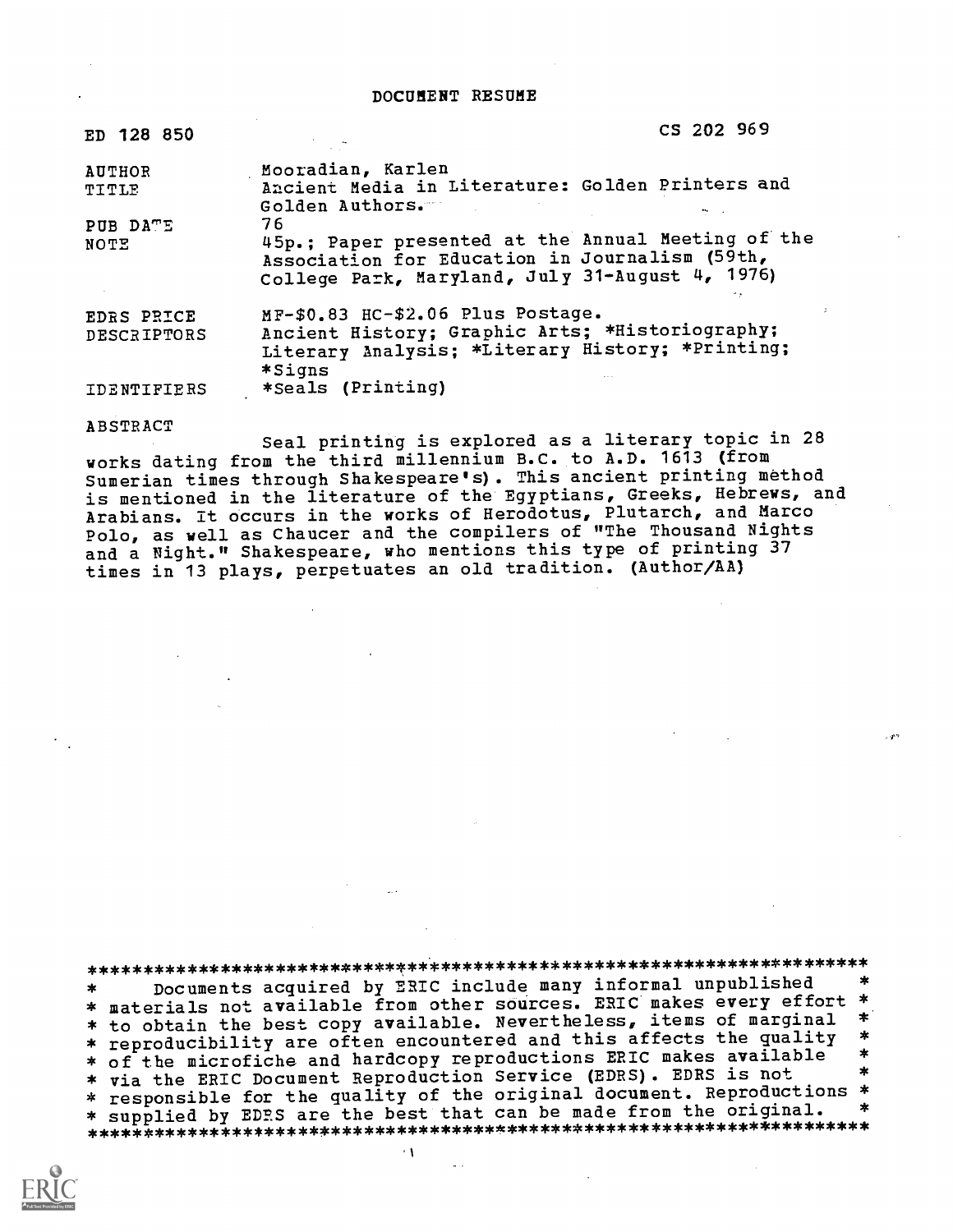# ANCIENT MEDIA IN LITERATURE: GOLDEN PRINTERS AND GOLDEN AUTHORS

(Qualitative Studies Division)

THIS DOCUMENT HAS BEEN REPRO-<br>DUCED EXACTLY AS RECEIVED FROM<br>THE PERSON OR ORGANIZATION ORIGAN-ATING IT POINTS OF VIEW OR OPINIONS ATING IT PUINTS OF VIEW OR OF MINORS<br>STATED DO NOT NECESSARILY REPRE-<br>SENT OFFICIAL NATIONAL INSTITUTE OF EDUCATION POSITION OR POLICY

 $\infty$  by the contract of  $\sim$ 

ED128850

202

Karlen Mooradian<br>School of Journalism University of Oklahoma Norman, Okla. 73069

> "Writing is the mother of eloquence and the father of artists." ---Sumerian proverb<sup>1</sup>

Invention of micro- and macro-printing occurred through creation of five distinct mass communication media by an Armenoid stock inhabiting the geographical arc stretching from Mesopotamia, Armenia and Asia Minor through Crete, 4500-700 B.C., a cycle also siring the major literary, genreS: First, Subarian stamp seal printing, which later comprised signets,  $\frac{1}{2}500$  B.C. Second, Sumerian cylinder seal printing, 3500 B.C. Third, block printing of textiles in the Caucasus, 2000 B.C. Fourth, movable type printing which during Sumer's Third Dynasty of Ur at the 3d millennium's close likely included color and in Crete's Phaestos disk, 1700 B.C., did not. And fifth. Lydian creation of coinage, 700 B.C., which remains essentially stamp printing on metal.

Micro-printing embraced the stamp, cylla?ar and coin phyla, while macroprinting encompassed block and movable type. Though the two earliest media predate writing's invention by the Subarians in  $\mathcal{Y}^{100}$  B.C. (subsequently elaborated by the Sumerians), the great authors of olden times and their audiences manifest such intimacy with these vehicles---particularly stamp, cylinder and coin---that the epoch's literature not only describes actual printing functions but also uses them  $\mathcal{D}$  as poetic symbols. Since the origins of engraving and scripts (i.e. mass communication<br> $\mathcal{D}$  media) are thus artistic, ancient printing's explicable link to literary contents media) are thus artistic, ancient printing's explicable link to literary contents provides recognition of an hitherto obscure legacy from yesteryear's finest literature.

2

 $-1-$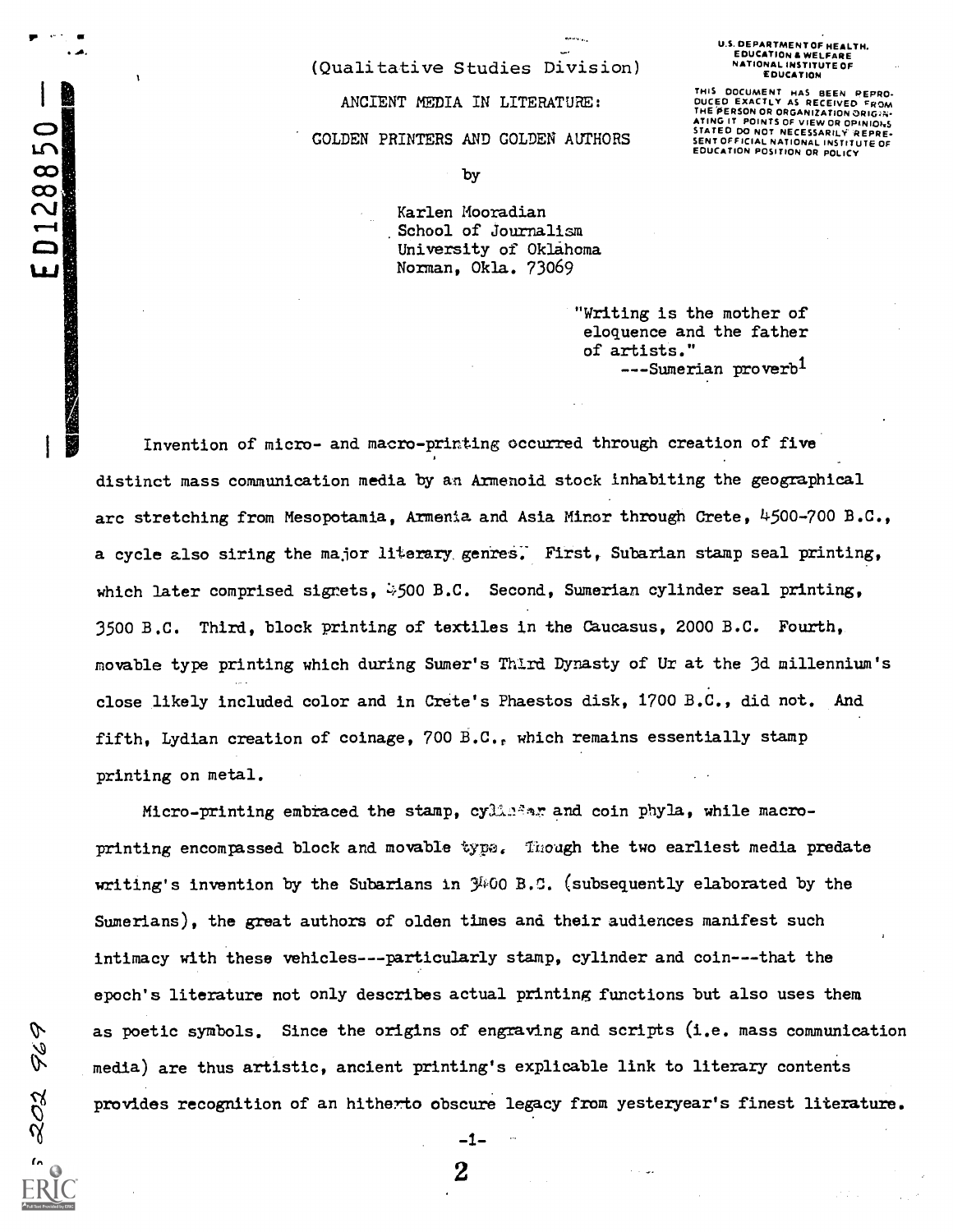## ANCIENT MEDIA IN LITERATURE/Mooradian -2-

At minimum, the process immortalized by the Sumerians in their writings as kishib (printing by seal),<sup>2</sup> by the ra ("strike" or "roll")<sup>3</sup> method, also occurs in the poetry of the Egyptians, Armenians, Hittites, Creeks, Arabians and Hebrews. Even such later chroniclers as Herodotus, Plutarch and Marco Polo, as well as Chaucer and the romantic compilers of The Thousand Nights and a Night, incorporate it. And when Shakespeare cites humanity's oldest category of printing 37 times in 13 plays, the English bard simply perpetuates a venerable tradition.

The implications of printing surface in a host of literary works set down by scribes roughly since the mid-3d millennium, from which time the oldest extant versions descend. Likely earlier copies existed and doubtless harked back to eras of oral inspiration preceding the creation of writing. Thus, viewing the earliest mass communication media not solely as physical transmitters of information but as part of the very contents of that communication process, indicates that the ancient fame of printing had already become universal enough to transcend its basic technological role by entering the world of aesthetic expression.

At least 28 major works of poetry, tale and scripture contain citations on seal printing, by no means a complete list but rather a representative selection. The oldest comprise the Sumerian Dumuzi and Inanna Cycle, Transfer of the Arts of Civilization from Eridu to Uruk, Instructions of the Shuruppakian, Epic of Gilgamesh, and Hymn to Ninurta's Temple in Nippur; the Egyptian Book of the Dead and Trial of Horus and Seth; Homer's Iliad and Aeschylus' Agamemmon. Later citations include both biblical Testaments and the Koran; the Arabian Nights; Chaucer's Pardoner's and Wife of Bath prologues and Shakespeare's 3 King Henry VI, Titus Andronicus, Richard'III, Midsummer Night's Dream, Romeo and Juliet, Merchant of Venice, I King Henry IV, Merry Wives of Windsor, Hamlet, Measure for Measure, Macbeth, Coriolanus, and King Henry VIII.

Since the Sumerians invented literature (no earlier Subarian poetry has yet surfaced), and as they also created cylinder seal printing and became strongly attached to this form at the expense of the Subarian-invented stamp seal, it is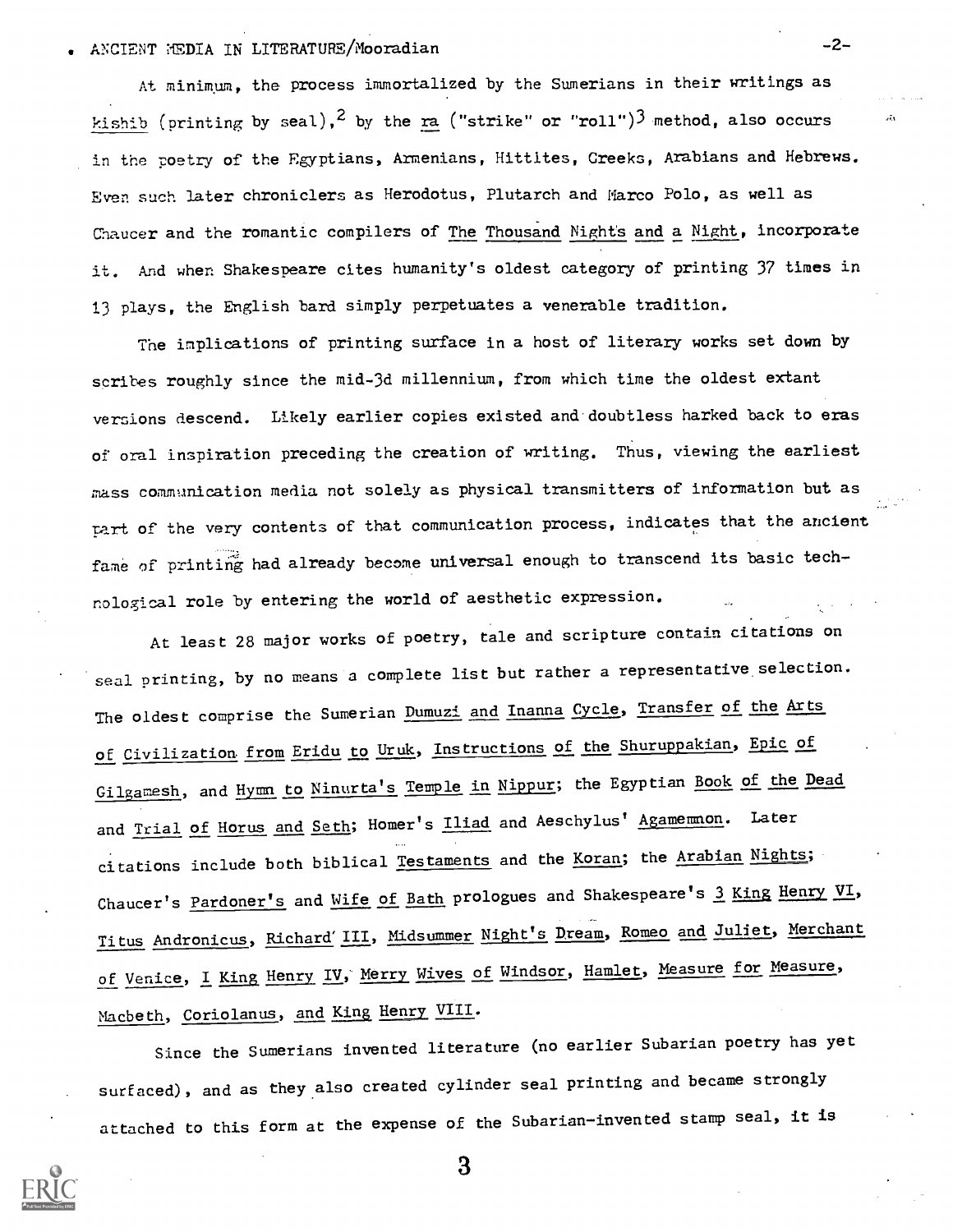## ANCIENT HEDIA IN LITERATURE/Mooradian -3-

altogether normal that when they speak of seals, the cylinder is inferred. Indeed this passion is so pervasive that wherever the cylinder is used, a direct or indirect Sumerian influence is involved. The Egyptians conversely discarded the cylinder, borrowed earlier from their Mesopotamian trading partners and actually designed for use on clay which is noticeably absent along the Nile, and resurrected from its temporary demise for purely pragmatic reasons the stamp which can also be impressed on papyrus. Their literature naturally abounds with the stamp though, interestingly enough, one of the characters in their hieroglyphic script is an illustration of a cylinder seal.

As heirs to the culture of Asia Minor, that conservative stamp bastion, the Greeks, like the earlier Egyptians, refer to it when writing of printing. The biblical situation is somewhat contradictory. Though steeped in the Mesopotamian tradition, the Old Testament is so recent that parts of it were recorded late enough to coincide with Hellenistic times, which witnes ed the virtual disappearance of the cylinder method. And the Greco-Aramaic origins of the New Testament likewise argue for the stamp. The Arabians and west Europeans, obviously like the Hebrews too young for direct contact with Sumerians, refer solely to the stamp and signet (which is a variety of the stamp). However, most invocations to seal printing in the following works, whether cylinder or stamp, normally concern its legalistic function as finalization of a contract, oath or religious judgment. (All italics within quotations are the author's).

### The Sumerians

The five\* poetic creations here selected---the earliest appearance of the topic of printing in literary history---were recorded on clay tablets by

<sup>\*</sup>Yet a sixth, Liturgy to Inanna as Mother Goddess, though minor, in bemoaning hard times, asks when that "which the engraver carved" and that "which the jeweller worked like a stone" will be restored? In addition to vases, engravers worked on seals whose finer examples ranked as jewels. Stephen Langdon, Sumerian Liturgical Texts (Philadelphia: University of Pennsylvania University Museum, X:2, 1917), pp. 185-186.

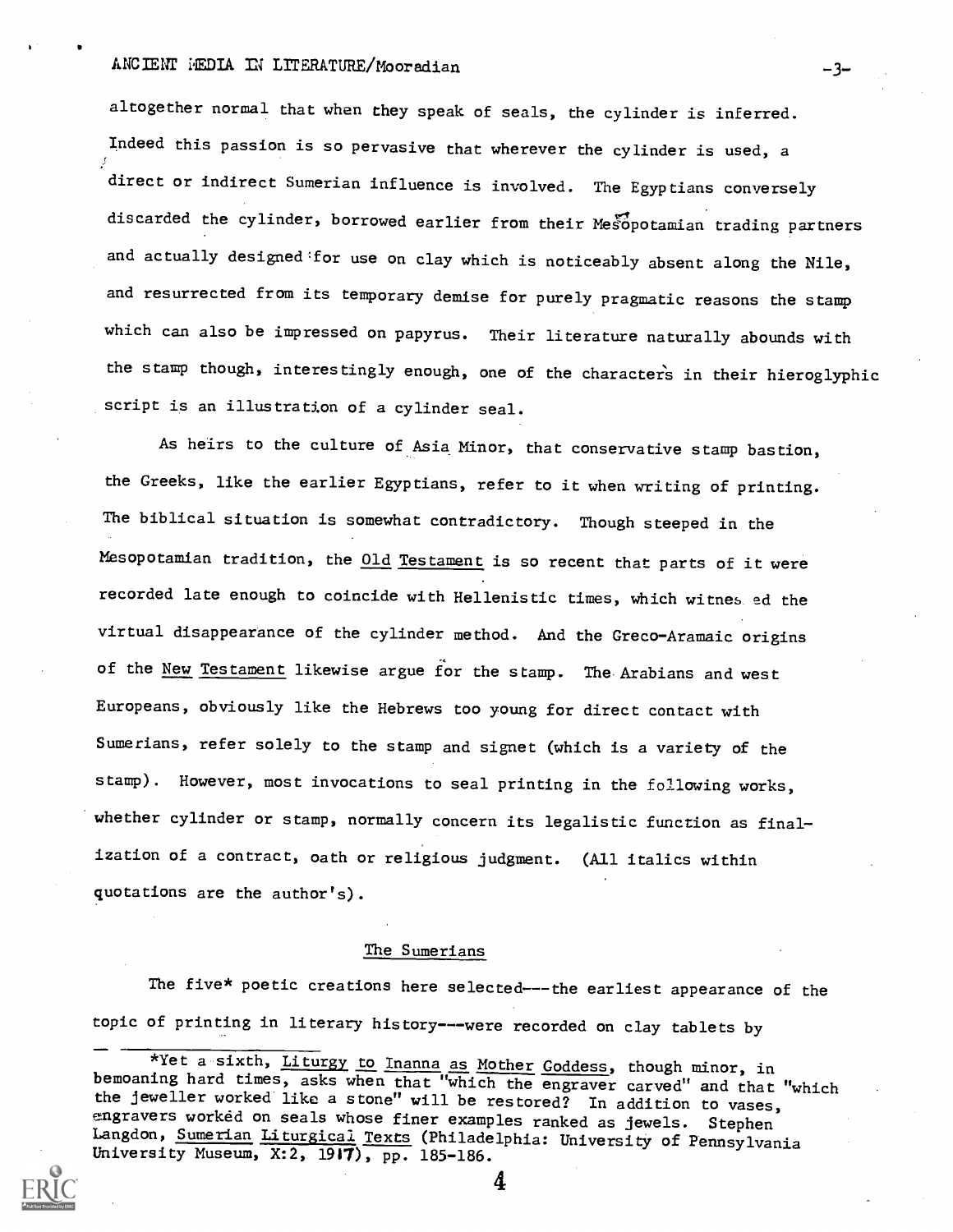### ANCIENT MEDIA IN LITERATURE/Mooradian  $-l_1-$

scribes from the Edubbas (universities in the various major cities) sometime during the last half of the 3d millennium B.C., though their mythological themes derive from prehistoric oral roots. This apex of cylinder seal printing coincided with the great dynastic age of the city-states of Uruk, Kish, Lagash and Umma, and the neo-Sumerian renaissance of the Third Dynasty of Ur.

### The Divine Marriage of Dumuzi, and Inanna:

Dumuzi and Inanna, also called Dumuzid and Innanak in old Sumerian but distorted to Tammuz and Ishtar by the later Akkadians, were god of fertility and goddess of love and war respectively. Written in the Emesal vernacular dialect, occasionally associated with women (as opposed to the literary Emeku dialect), the style suggests Inanna as narrator. Their otherwise stormy relationship was here serene. Dumuzi had journeyed to her residence to pay court with gifts and ask admittance, while her mother exhorted Inanna to allow him in, thereby agreeing to the nuptials. The strong-willed goddess opened the house to him after bathing and anointing herself with oil. Subsequently she gathered up her dowry and

> Arranged the lapis lazuli about her neck, Grasped her seal in her hand.<sup>4</sup>

Presumably, as befitted a high Sumerian lady, the cylinder seal protected her status and individuality since it could be used to print her identification mark on property. This instance of woman's equal rights---perhaps the first in literature and significantly enough symbolized by the ancient printing instrument---evidently did not upset Dumuzi because shortly thereafter, according to the poem,

> In the house she came to him like the light of the moon.<sup>5</sup>

# Inanna and Enki: Transfer of the Arts of Civilization from Eridu to Uruk:

The deities, embodying the properties of the cosmos while simultaneously administering nature's laws, at times exhibited unfathomable personalities. But such remained the condition of existence, since the cosmos was not made for man



 $\sqrt{5}$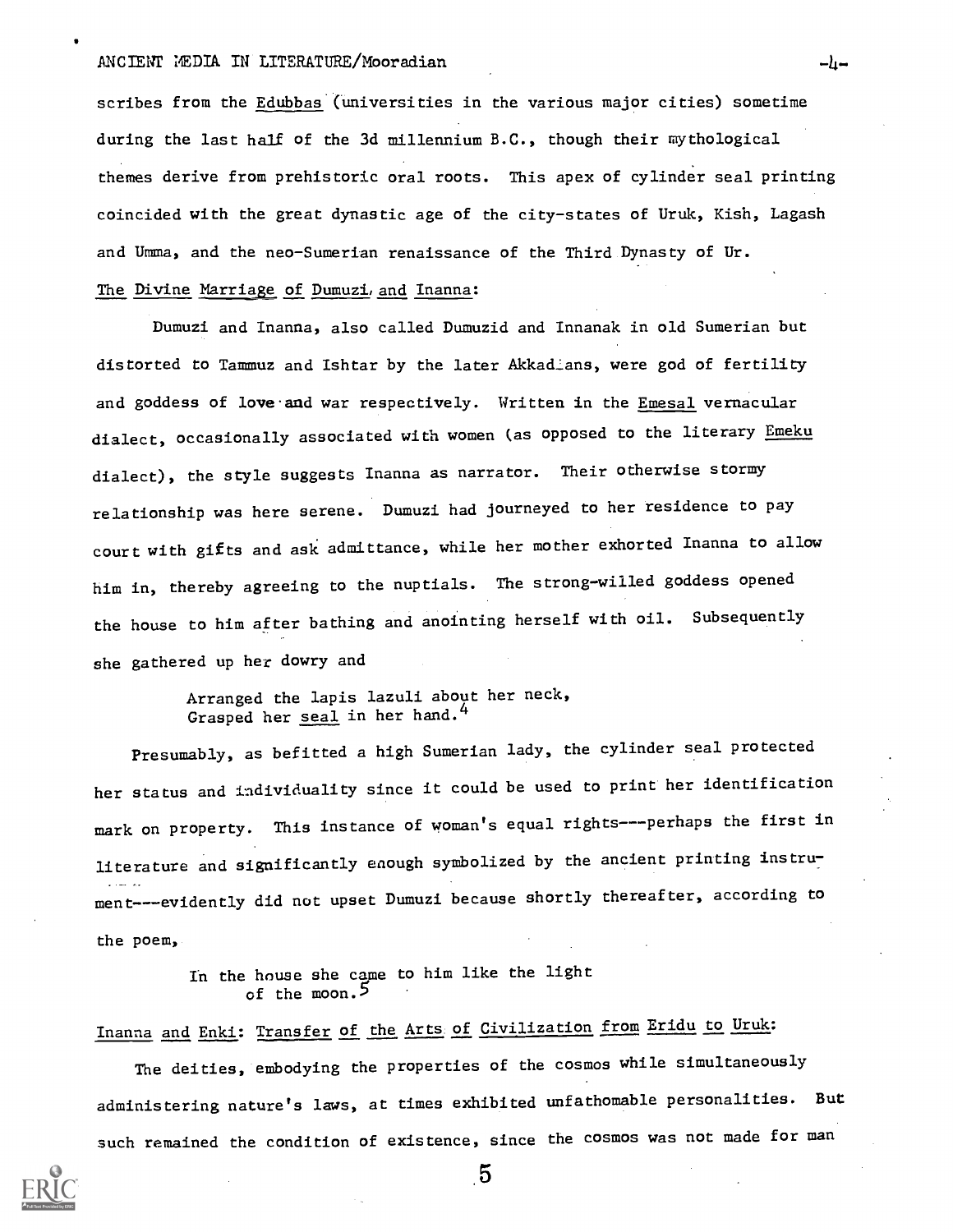### ANCIENT MEDIA IN LITERATURE/Mooradian 5-5-

who instead had been created as the plaything of the gods. The latter could, and as mankind's experience readily verified, did insert good as well as bad ingredients into their recipe for civilization. The resulting formula thus comprised a mix of universal characteristics or elements, sometimes termed divine decrees or laws, each called a Me. A single cosmic component corresponded to a Me, which contained its own special set of regulations. The aggregate of all the Mes or components, Sumerian philosophy held, continued to sustain the universe since its very origins, and helped interprete reality to superfluous humanity. However inexplicable the formula, civilization required the Mes for nourishment just as surely as life craved food.

The list of Mes---68 of the more than 100 which survive in recognizable form to constitute the earliest instance of culture analysis---are on four occasions incorporated into the myth of Inanna, goddess of Uruk, and the wisdom god, Enki of Eridu. The latter city remained Sumer's oldest center of culture because Enki, who resided there, had been entrusted by the pantheon with all the Mes required for civilization, four of which mentioned in the poem directly underlie seal printing:

- No. 6, the royal insignia, the heraldic emblem deriving from the logotypes engraved on the earlier stamp seals which not only symbolized but instantly communicated the identification of its owner to the masses.
- No. 42, the art of metalworking, that profession which, as certain seals were copper, gold and silver, provided some know-how for their-manufacture.
- No. 47, scribeship, the profession that not only invented, preserved and taught writing but streamlined scripts and created the designs and signatures which appeared on seals.
- No. 48, craft of the smith, the trade somewhat related to metalworking but also including fabrication of seals in other materials.

To stimulate the progressiveness of her beloved city, Inanna, through a strategem, got Enki drunk and extracted from him as a gift the Mes which she piled aboard her Euphrates Boat of Heaven and sailed off to Uruk. Upon sobering, Enki seven times failed to stop the journey. Ultimately, the cheering

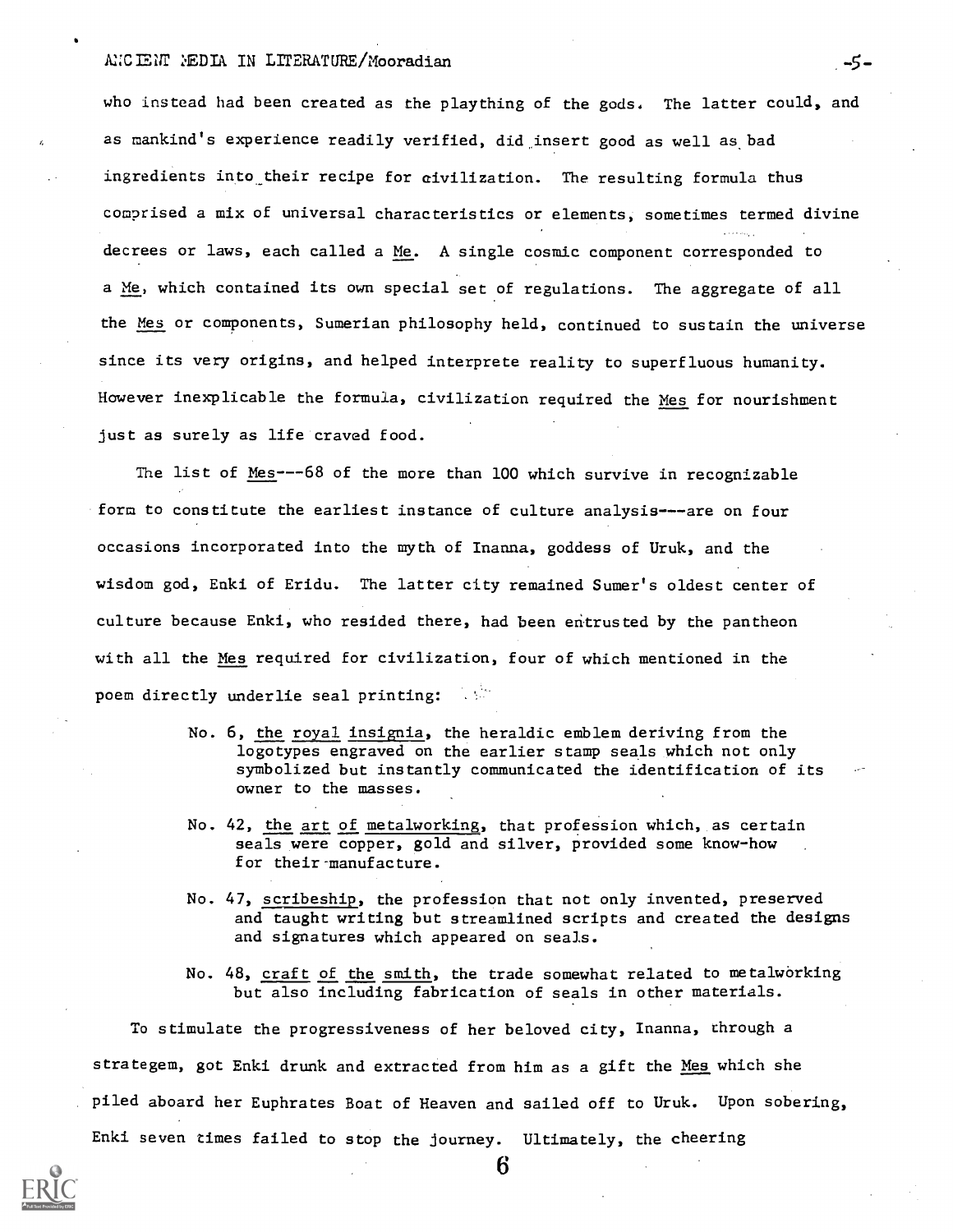Urukians welcomed their goddess home where she carefully unloaded the Mes, including the four relating to seal printing. 6

# Instructions of the Shuruppakian:

The earliest known story of the flood appears in poems dealing with an actual local disaster which may have occurred sometime between 2900-2700 B.C., primarily around the Sumerian city of Shuruppak hard by the Euphrates, though the authors refer to far earlier times. The flood hero who achieves immortality is known variously as Ubartutu ("Friend of the god Tutu") and Ziusudra ("Life of long days"), and later receives the name of his city, Shuruppak,<sup>7</sup> though this likely means "man of Shuruppak" or the Shuruppakian (another explanation is that the city symbolically is instructing one of its prominent sons).

A didactic poem refering to printing centers around the advice of Shuruppak, either denoting the city's alleged namesake or meaning Shuruppakian as previously mentioned, to his son Ziusudra. The axiomatic counsels hail from at least 2500 B.C. and normally were prefaced by the traditional Sumerian introduction, "On a faraway day, on a faraway night, in a faraway time." The relevant precept reads:

> my son, it if be the wish of a ruler that you belong to him, If you are entrusted with his closely guarded <u>seal</u> Open his treasure house and enter it, For no one but you may do it.<sup>8</sup>

#### Epic of Gilgamesh:

The oldest versions of the world's first epic date from the renaissance age of the.Third Dynasty of Ur toward the end of the 3d millenium B.C., when its monarchs bore the title, "King of the Four Quarters of the World." This dominion founded by Urnammu in 2113 B.C. and elaborated upon by his equally energetic descendants Shulgi, Amarsuen and Shusuen until its fall under Ibbisuen in 2006 B.C. to the Elamites, witnessed history's first bureaucratic national state, earliest code of law and the largest empire yet forged. Sumer extended from Armenia to the gulf, from Elam to the Mediterranean during this

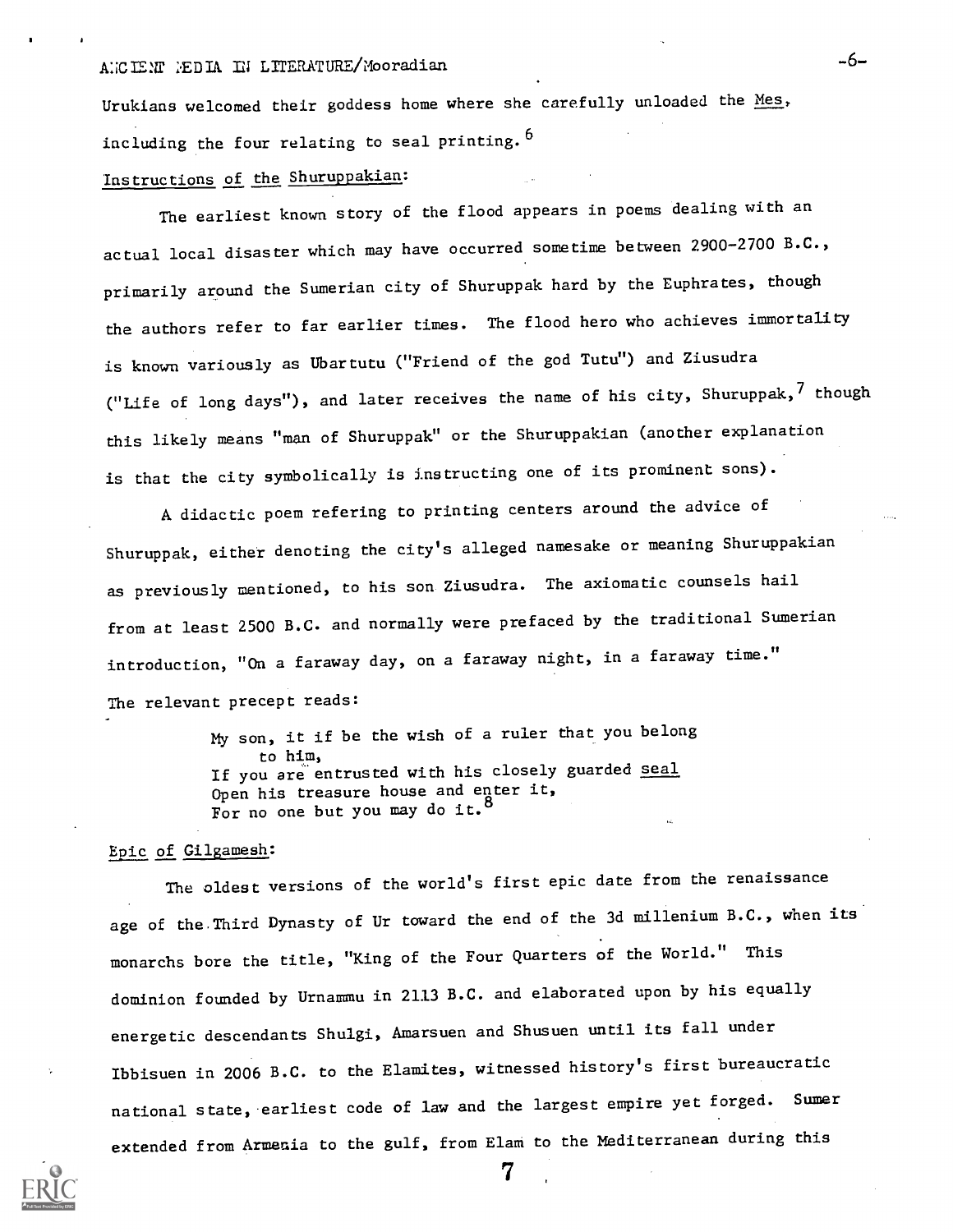# ANCIENT HEDIA IN LITERATURE/Mooradian -7-

107-year period which increasingly appears destined to exceed Periclean Greece and Renaissance Italy in terms of world importance.

There can be little doubt that earlier recorded versions existed. Yet even before writing's advent in 3400 B.C., the Nar, a bard or wandering musical poet of the people, gatheredfolklore, composed ballads and verse and sang them to the accompaniment of stringed instruments, the lyre in particular. No the state region, from the smallest community to the mightiest city-state, lacked Nars who, throughout the ages when writing remained in full flower, continued their basic role in the preservation and expansion of Sumer's oldest and-richest literary heritage, including the Epic of Gilgamesh. Some Nars, patronized by various courts, provided the living link between the wealthy ancient oral tradition---proverb, tale, epic---and the recorded national literature affecting the reigns and adventures of royal heroes which they transmitted to the scribes. Not surprisingly, therefore, the Sumerian list of Mes, those divine attributes believed to have sustained the universe since its origins, ranks music (specifically No. 32) and musical instruments (Nos. 31 and 65-68)---six in all---among them.  $9$ 

The epic concerns the cosmic travails of a King of Uruk city-state who actually reigned sometime between 2700 and 2650 B.C., well into the era of the cylinder. Gilgamesh was the fifth of 12 Kings of the First Dynasty of Uruk, founded in 2750 B.C. by Meskiaggasher and continued down to his own time by Enmerkar, Lugalbanda and Dumuzi. Significantly, all of these first five Kings eventually figure in Sumerian mythology, indicating real-life accomplishments momentous enough to inspire their further glorification. Early Urukian and subsequently other Sumerian rulers bore the title En ("lord") and as head priest of the city god directed the temple which had served as the urban nucleus since prehistoric times. They became  $Ensi$  ("governor") as Uruk expanded into a city-</u> state and Lugal ("king") upon its absorption of other city-states. In Sumerian, Ensi equals the ideogram Patesi, meaning "the chief (pa) who delimits (si) the



-8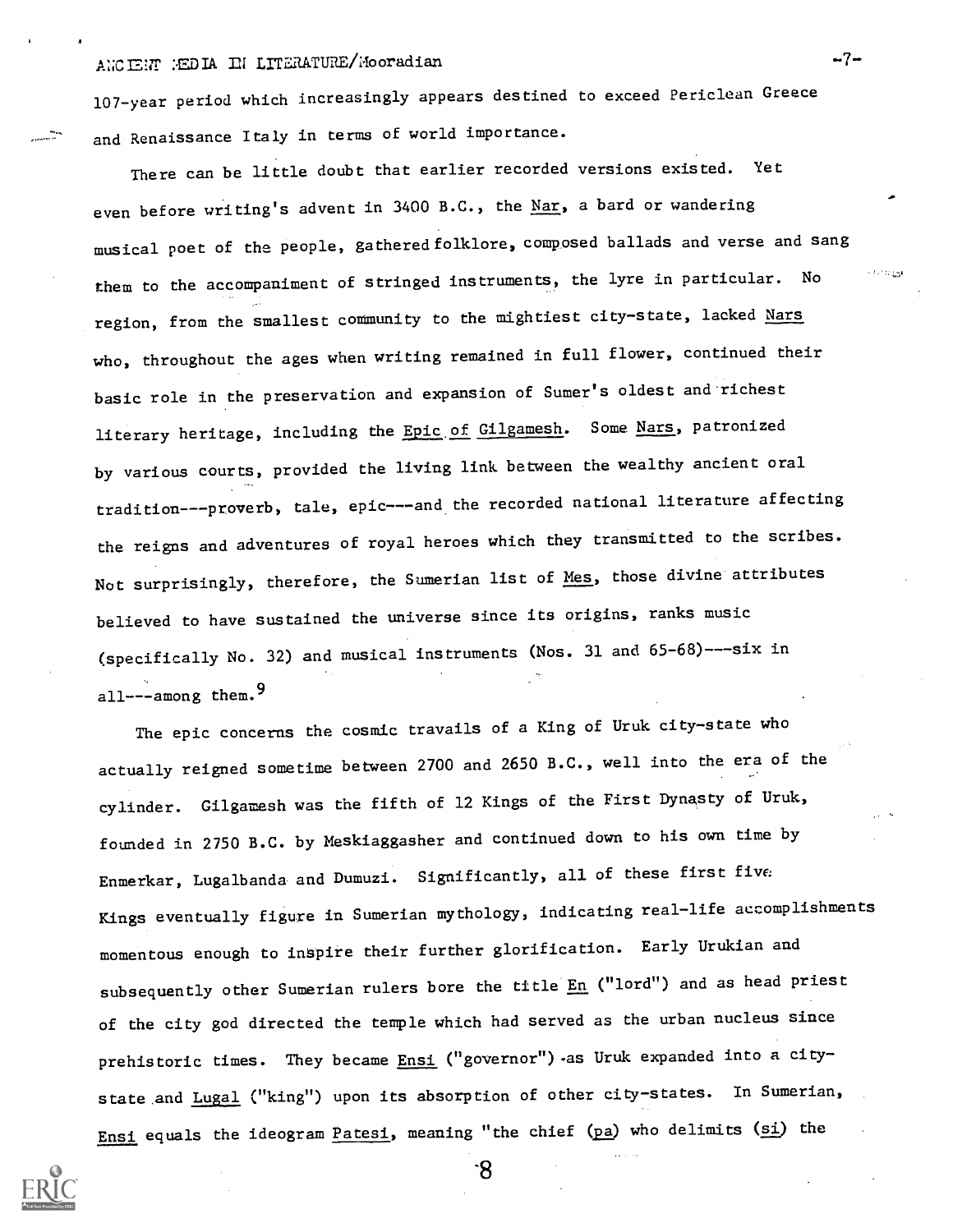## ANCIENT :EDIA IN LITERATURE/Mooradian -8-

temple precinct (te)." Lugal means "great ( $gal$ ) man (lu)." $^{10}$  An Ensi was a</u> Lugal's vassal.

The Sumerian King List ( $\text{NamLuga1}^{11}$  in Sumerian)\* describes Meskiaggasher as the son of the sun-god Utu who "went into the sea and came out from it to the mountains, "12 likely meaning that he ruled as a brazen imperialist from the Zagros to the Mediterranean, thereby temporal master of the territory covered during the daily trek of Utu when the sun dips into the Great Western Sea, progresses beneath the e3rth throughout the night, then ultimately emerges in all his grandeur from the pure mountains each morning for all the world to see. The "cycle" of Enmerkar primarily treats the Urukian hero's relations with the ruler of Aratta, a highland region at the south end of Armenia's Lake Urmia and perhaps the original home of the Sumerians themselves. So widespread became Enmerkar's reputation that the Namlugal credits him with having built Uruk. The Lugalbanda "cycle" likewise concerns Uruk's dealings with Aratta city-state, and its hero is termed both divine and a shepherd. Dumuzi became an underworld god linked to vegetation and livestork (though the Namlugal curiously refers to two divine Dumuzis, an antediluvian shepherd and a postdiluvian fisherman),  $^{13}$  and in concert with the love goddess Inanna assured fertility to Uruk. Royal couples gradually represented human doubles of the divine couple to which the city-state belonged. But rendering all predecessors insignificant in comparison was Gilgamesh,\*\*destined to become the

 $*$ The Namlugal, all versions deriving from one written in the time of Utuhegal, Lugal of Uruk, 2120-2114 B.C., constitutes a sequence of dynasties of the various citystates, names and regnal span (some fabulous) of the Lugals and commentaries on their signal accomplishments. After defeating the Guti, Utuhegal was ordained at Sumer's religious capital, Nippur, as "King of the Four Regions," and proceeded to centralize the country by subordinating the Ensis of the other city-states. One such Ensi, Urnammu of Ur, subsequently became an independent sovereign, 2113-2096 B.C., confirming the Third Dynasty and thereby supplanting Urukian hegemony with that of the Urians. Shortly after Ur's eclipse by the Elamites, the Mamlugal was extended down to 1950 B.C. by the dynasty of Isin.

\*\*The complete name of Gilgamesh may have been Pagishgemesh, meaning "man who is germ of a new tree" or in essence "man who is to become originator of a family." (Jacobsen, The Sumerian King List, pp. 188-189). Such might relate to common Caucasian folklore---Subarians, Elamites, Sumerians, Hurrians and Armenians even engraved insignias of cosmic trees on printing seals---which attributed evolutionary factors of creation and fertility to a Tree-of-Life motif, subsequently expounded in literature and art. For an earlier attempt at reconstructing the name to mean, "the first god (Gibil) is a commander," see Stephen Langdon, trans., The Epic of Gilgamesh (Philadelphia: University of Pennsylvania University Museum, X:3, 1917), p. 208.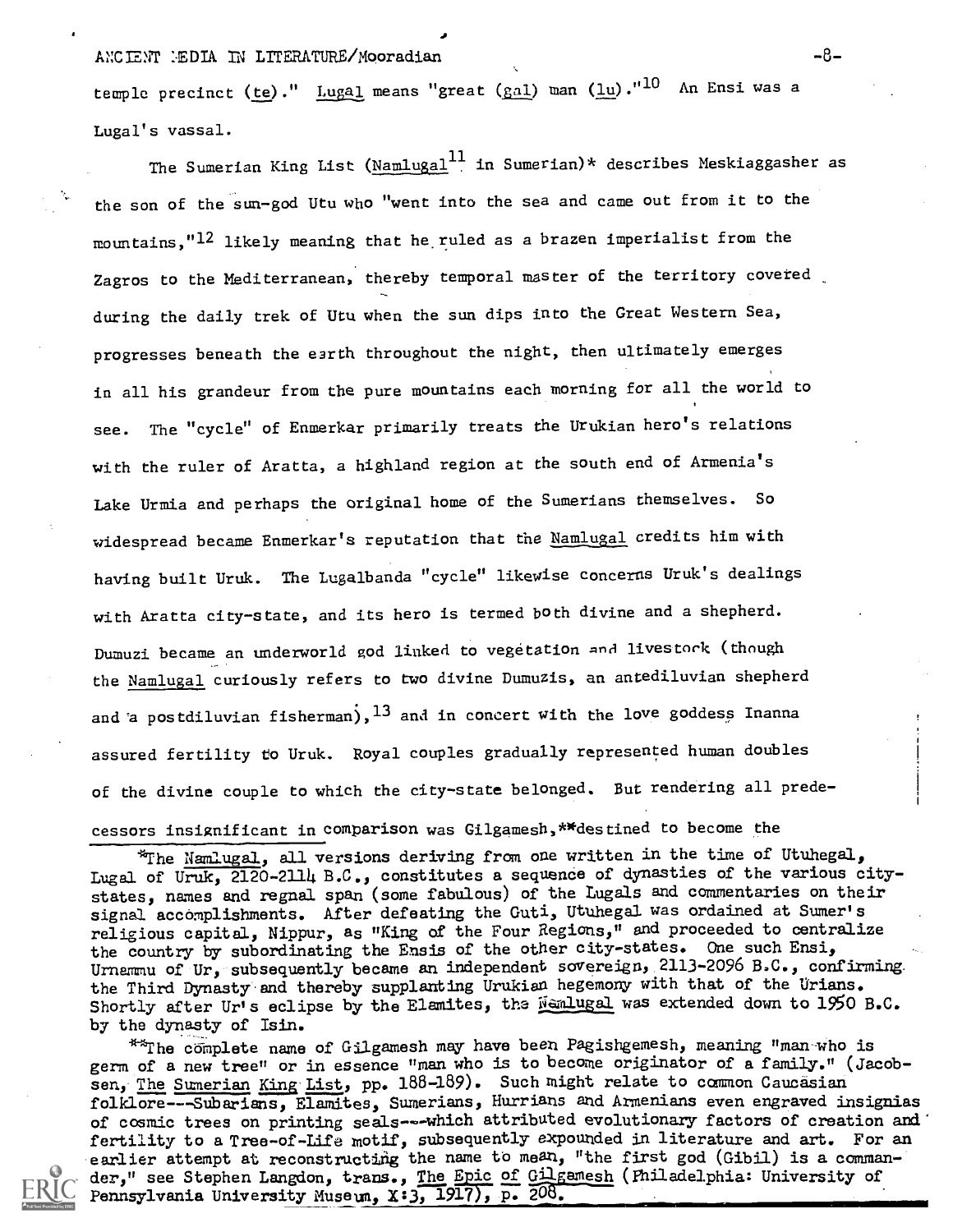### ANCIENT NEDIA IN LITERATURE/Mooradiad

greatest name in the history of the ancient Near East.

In treating the exploits of Uruk's most renowned Lugal, the Epic of Gilgamesh at times reflects the jarring displacement of mountain nomadic freedom with sophisticated urbanization. "Universal questions of love, nostalgia, fate, immortality and lack of it figure prominently, while concepts of paradise, creation of the universe, fall of man', the flood and babel cosmology are jointly expressed for the first time in all literature.

The Gilgameshian age not only witnessed the accumulation of enough property to heighten the need for seal printing, but inaugurated seige warfare among the cities. The latter obviously aggravated the stability of property, both public and personal, and the resulting anxiety likely fueled the demand for more seals. As son of the goddess Ninsun and of an En of Uruk's Kullab district, Gilgamesh was in an admirable position to use his power to build the fortifications of his city, especially its mighty outer wall defenses. The subsequent attack by Agga, Lugal of Kish city-state which housed the first dynasty in the Subaro-Sumerian perimeter atter the flood , was not only repulsed by the Urukian champion but resulted in the latter's conquest of Kish.

In an early episode Gilgamesh, troubled by the knowledge that all eventually die, resolves to "immortalize" himself among mankind by acquiring enough fame to lives on after him. Accompanied by his friend Enkidu and their retainers, the champion crosses seven mountains to reach Subartu's "Land of the Living," under jurisdiction of the sun-god Utu and guarded by the monster Huwawa (Humbaba), there to fell its rare trees. The latter, apparently a demon from the Subaro-Hurrian mythic cycles of Armenia, becomes aroused and subsequently dies in a confrontation with the Urukians. The angered wind-god Enlil, who loved Huwawa, thereupon complicates their lives. Stamp printing, herein cnucial to the technical procedure of erecting Gilgamesh's name (i.e. fame) for all to see, is twice cited in this Subarian adventure. First:

The lord set his mind toward the "Land of the Living,"  $\therefore$  The lord Gilgamesh set his mind toward the "Land of the Living," He.says to his servant Enkudu:

1 0

-9--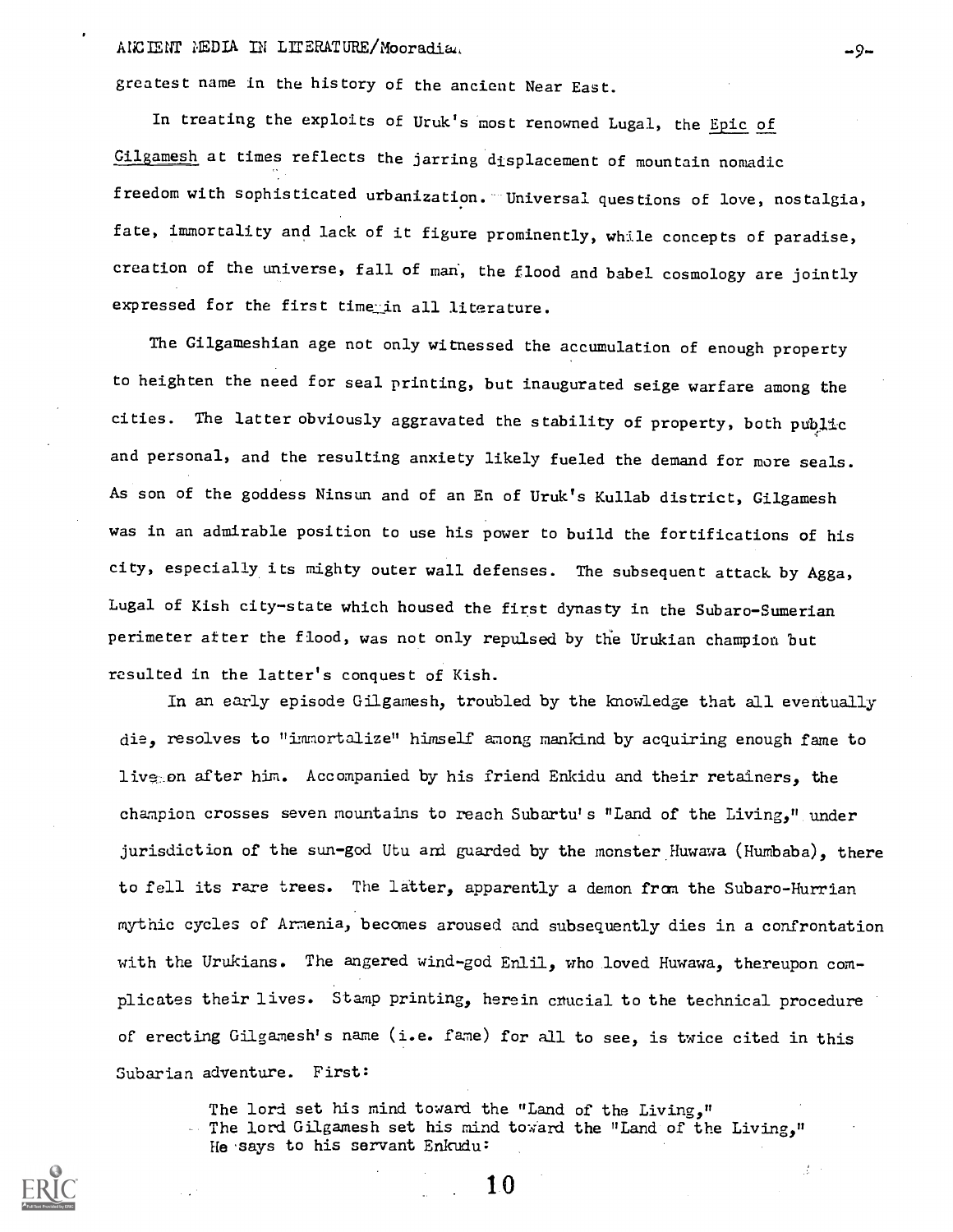"Enkidu, brick and stamp have not yet brought forth the fated end, I would enter the 'land,' would set up my name.

In its places where names have been raised up, I would raise up my name,

In its places where names have not been raised up, I would raise up the names of the gods." $14$ 

And soon comes a second mention of the stamp when Gilgamesh calls out to the

sun-god:

**Monets** 

"Utu, a word I would speak to you, to my word your earl I would have it reach you, give ear to it: In my city man dies, oppressed is the heart. Man perishes, heavy is the heart, I peered over the wall, Saw the dead bodies floating in the river's waters, As for me, I too will be served thus, verily it is so: Man, the tallest, cannot reach to heaven, Man, the widest, cannot cover the earth. Brick and stamp have not yet brought forth the fated end. I would enter the 'land,' would set up my name, In its places where the names have been raised up, I would raise up my name, In its places where the names have not been raised up, I would

raise up the names of the gods."15

When the hero's beloved friend Enkidu is killed by the bull of heaven--unleashed by the angered Inanna upon Gilgamesh's refusal to entertain her advances---the Urukian Lugal orders craftsmen to fashion various artifacts (presumably among them symbolic seals) to commemorate his fallen comrade:

> Then Gilgamesh issued a call to the land: "0 smith, Coppersmith, goldsmith, engraver: Make my friend  $\ldots$ :  $\ldots$

Later while seeking immortality, the champion engages Urshanabi, the skipper who daily sails across the sea of death which separates the garden of the sun from paradise. Subsequently, Gilgamesh converses with the only human favored by the gods with ever-lasting life: the wise former Lugal of Shuruppak city-state, Ziusudra (from whom the Old Testament Noah derives). Earlier, Enki, the main deity of yet another city-state---Eridu---and famed as god of the wisdom-fashioning sweet waters and among humanity's creators, had saved the lovable Shuruppakian, his family and "the seed of all living creatures" from the flood. Consequently, the gods gave Ziusudra the title "Faraway,"

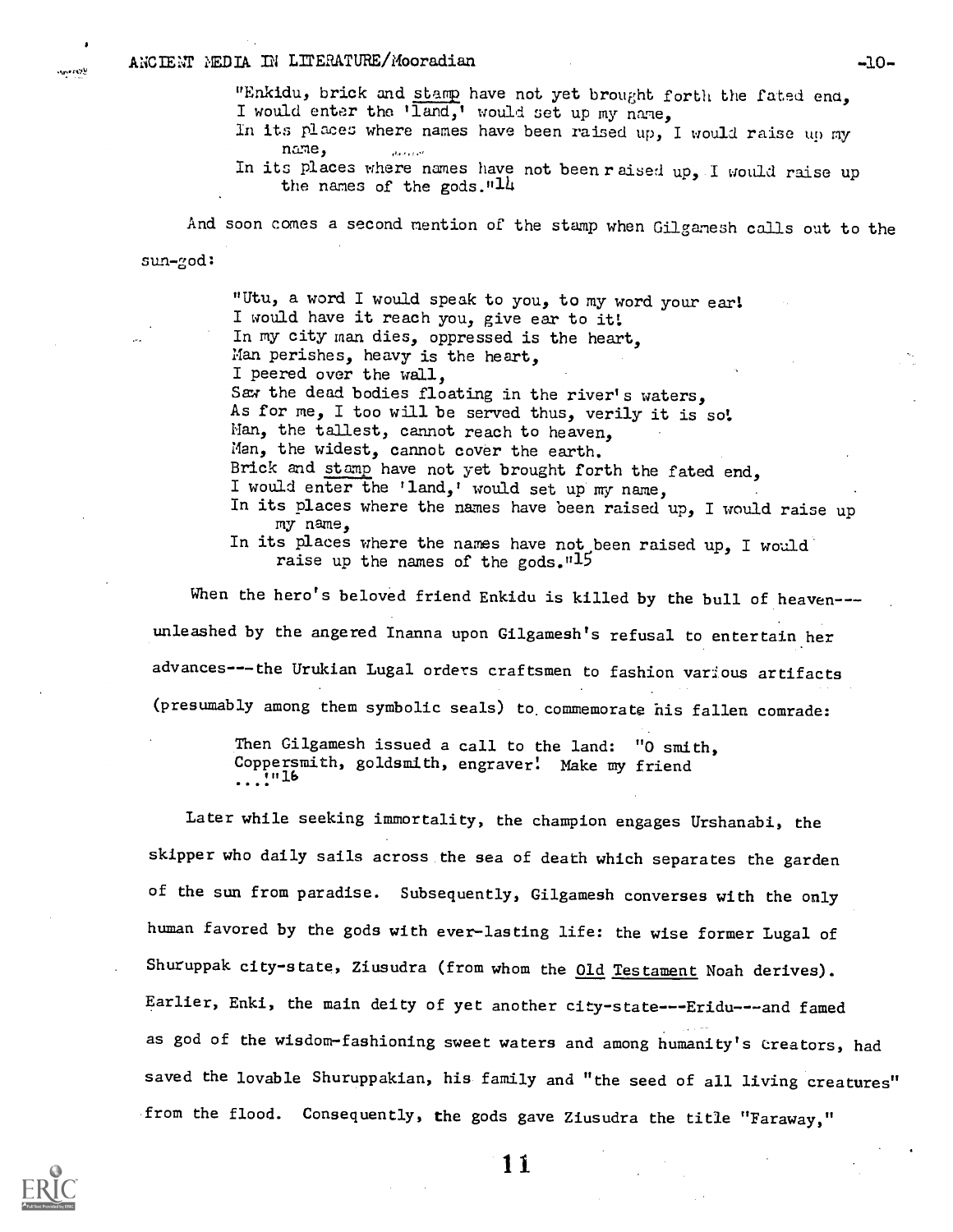### ANCIE: TEDIA IN LITERATURE/Mooradian -11-

and allowed him to Live forever at "the mouth of the rivers" or the Dilmunian paradise of the rising sun.

"0 father Urnapishtim (Ziusudra) ," implores Gilgamerh, "you who have entered the assembly of the gods, I wish to question you concerning the living and the dead, how shall I find the life for which I am searching?"

The allegorical response dampens the Lugal's hopes: "There is no permanence. Do we build a house to stand forever, do we seal a contract to hold for all time?"<sup>17</sup>

This mention of cylinder printing became widely circulated since the Sumerian masterpiece, translated into Subarian, Hurrian, Hittite, Babylonian and Assyrian editions, ultimately influenced the works of other lands including the Greek cycles of Herakles and Odysseus and particularly Genesis.

### Hymn to Ninurta's Temple in Nippur:

One of many hymns possibly compiled by Enheduanna ("lord, the ornament of heaven"), a high or en-priestess of the moon-god Nanna of Ur, the song to Ninurta, god of war, lauds his shrine in Nippur, the holy city of Sumer. The script dates from the Third Dynasty of Ur (2113-2006.B.C.) and occasionally terms her "the en-priestess chosen for the pure divine decrees (Mes)." $1^8$  Likely all works ascribed to Enheduanna were composed by Sumerian scribes: antiquity is replete with royalty claiming credit for the creations of their underlings. Nonetheless the daughter of Sargon, whose writing style probably derived from her Sumerian mother, remains the earliest known author in world literary history.<sup>19</sup> The Ninurta hymn begins:

> House with the gathered Mes of heaven standing on a great place,

followed by numerous praises of the greatness of the structure, its builders and surroundings, then continues:

> The great ensi of Enlil, the sovereign who rivals heaven and earth, The sealkeeper of father Enlil, he who make the great Mes perfect. 20

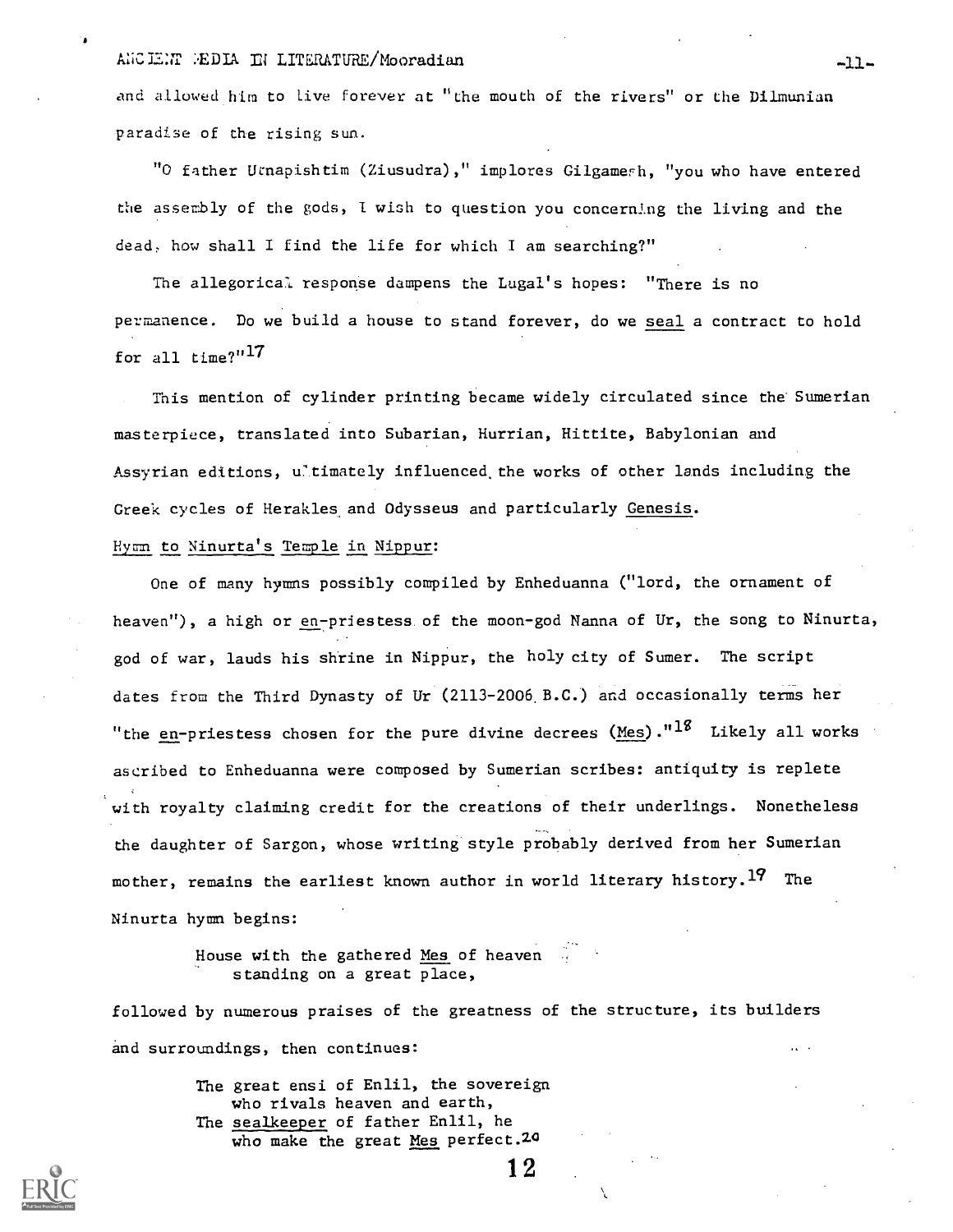### ANCIENT FEDIA IN LITERATURE/Mooradian -12-

Keeper-of-the-seal, called Kishibgal in Sumerian, was a high position not only in the royal courts on the banks of the Tigris-Euphrates but also of the later Pharaohs. Other Sumerian temple hymns alluding to printing in the collection speak of "the stylus hanging at the sides, the insignia of clerkship;" "Haja, lord of the seal of Enlil;" and "you Nisaba are Enlil's sealkeeper."<sup>21</sup>

## The Ezyptians

Nilotic literature often involves religious themes: usually rituals for perfecting the after-life or special narratives gingerly explaining the creation and characteristics of the deities. That printing played a major role in such thought is supported by the two following series of references to the stamp seal.

### Book of the Dead:

 $\delta^{\Delta\Delta\Delta}$ 

This religious work mainly concerns the easing of trials faced by the deceased in the crucial trip to the Egyptian after-life. For protection from enemies wishing to hinder the journey, the deceased present oral prescriptions to incorporeal gods, and prayers and hymns to the great gods so they will allow him to prevail over his foes. It further contains confessions of the deceased to the 42 assessors, the weighing of the heart in the Osirian judgment hall, plans of the mummy chamber and disposition of funeral furniture in it. Sometimes excerpts from the work were inscribed on the mummy bandages, amulets and scarabs, beetle-shaped stamp seals. Eventually the tradition-bound Amen (Amon) priests so popularized the salvation ritual that tomb walls depict formai scenes from the composition. Reference to stamp seal printing occurs 117 times in hieroglyphic hymns and religious texts of the Theban recension of the Book of the Dead, the three-

# tome corpus employed in Egyptian funerals.\*

\*The 117 stamp seal citations from the Theban Recension comprise five in Volume I (111:1,3; iv:2; vii:2; xi:1); 82 in Volume II (xxi:1; xxv:l; xxviii:l;  $\overline{\text{xxxA:1; xxx1:1; xxx1:1; xxx1:1; xxx1:1; xxx1:1; xxx1:1; xxx1:1; 1B:1; xxx1:1; xxx1:1; xxx1:1; xxx1:1; xxx1:1; xxx1:1; xxx1:1; xxx1:1; xxx1:1; xxx1:1; xxx1:1; xxx1:1; xxx1:1; xxx1:1; xxx1:1; xxx1:1; xxx1:1; xxx1:1; xxx1:1; xxx1:1; xxx1:1; xxx1:1; xxx1:1; xxx1:1; xxx1:1; xxx1:1; xxx1:1$ lii:1;4iii:1; liv:2; lvi:2; lvii:1; lxiiiA:2; lxiiiB:1; lxiv:2; lxvA:1; lxvii:1; lxv1i1:2;1xxiv:2; lxxv:1; lxxvi:2; lxxvii:1; lxxviii:1; lxxix:1; lxxxIA:1; lxxxiii:2; lxxxiv:1; lxxxv:1; lxxxvi:1; lxxxvii:1; lxxxviii:1; xciii:l; xciv:2; xcv:1; xcvi and xcvli:1; xcviii:l; xcix:2; c and cxxix:2; cii:2; ciii:l; cv:l; cvi:1; cviii:2; cix:2; cxii:1; cxiii:1; cxv:l; cxvi:l; cxvii:l; cxviii:l; cxix:l; cxii:1; cxxiii or cxxxix:1; cxxiv:2; cxxv:1 and vignette text 1; cxxvi:1; cxxx:2,4,6,7,8,9,15,18,21,28; cxxxi:1,2; cxxxiii:2,8,9,16; cxxxiv:1,3,5,12); and 30 in Volume III (cxxxviA(I):1; cxxxviA(II):1; cxxxviB:2; cxxxviiA:3,4,13,17, 22,44,48,51;  $\overline{\text{cxxv1i}:l}$ ;  $\text{cxli}$  and  $\text{cxli}:l$ ;  $\text{cxli}:l$ ;  $\text{cxli}:l$ ;  $\text{cxli}:l$ ;  $\text{cxli}:l$ ;  $\text{cxli}:l$ ; clii:1; cliiiA:1; cliiiB:1, clix:1; clv:1; clvi:1; clxxvi:1; clxxix:2; clxxxvii:1;<br>clynometrial: clyvydy:2,28) All excerpts are from E.A. Wallis Budge, The Book 13 clxxxviii:2; clxxxix:2,28). All excerpts are from E.A. Wallis Budge, The Book of the Dead (New York: Causeway Books, 1974).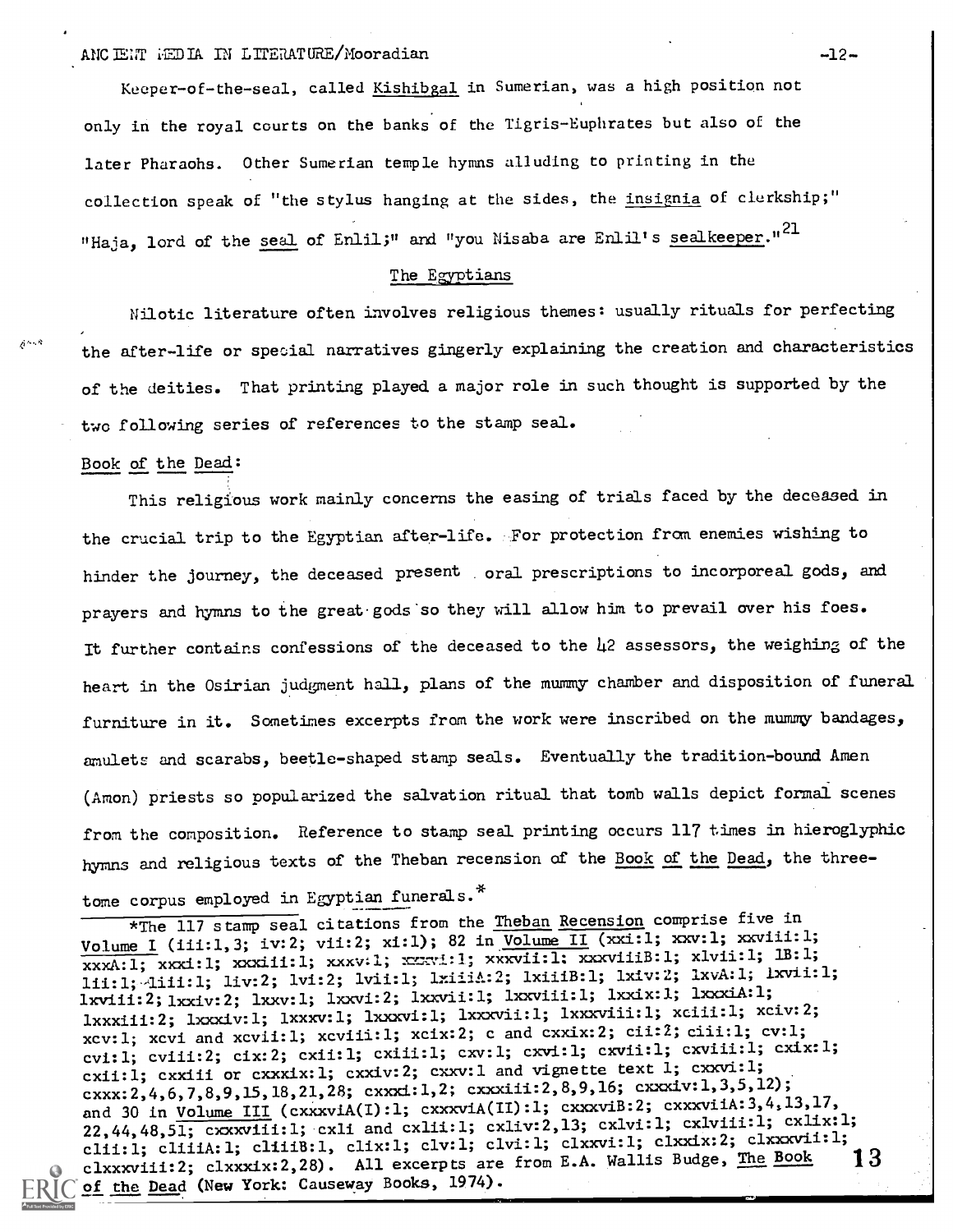# ANCIENT .EDIA IN LITERATURE/Mooradian -13-

Allegedly three other recensions existed: one in hieroglyphics from the Old, First Interrediate and Aiddle Kingdoms (Dynasties III-XII); another somewhat similar to the Theban and compiled near the onset of the Late New Kingdom's Dynasty XXI; and lastly in both hieroglyphic and hieratic scripts from the eras of the Saite (Dynasty-XXVI) and Ptolomies. Only the recension of Thebes, however, remains above suspicion.

Scribes compiled this magnum opus of their national literature from 1600- 900 B.C., coinciding with the end of the Second Intermediate, the entire New Kingdom and the beginning of the Late New Kingdom dynasties, though some material may obtain from earlier sources.

Tradition holds that Chapter lxiv, for example, hails from the reign of  $\mathtt{Udimu}$ , also called Wedynu or Khasety, fifth Pharaoh (the Egyptian royal title derives from per  $\overline{a}a$ , meaning "great house") of Dynasty I, c. 2700 B.C. If true, the attribution must be oral in the sense that certain Gilgamesh elements likewise emanate form verbal sources of greater antiquity. Actually, the bulk of the Book of the Dead, at first written on linen shrouds and only later on papyrus rolls, was recorded in the 12th century B.C. at the close of Dynasty XIX and start of Dynasty XX, a period which corresponds with the fall of Troy.

Occasional unevenness in the Theban recension doubtless results from the fact that its compilers endured rather feverish times. The foreign Hurrian Hyksos (the word actually denotes "rulers of mountainlands" or mountaineers rather than "shepherd kings",  $22$  who ruled as Pharaohs of Dynasties XV and XVI--c. 1750-1580 B.C:---had declined in power, though not before inaugurating the earliest compilations of the work. But Thutmose III's empire, 1490-1436 B.C., barely survived him when confronted by the growing might of the Humrian Mitanni and Hittite empires. Additionally, Egypt's conservative theology was severely tested during the reign, 1378-1362 B.C., of the revolutionary monotheist Amenhctep IV (himself partly of Hurrian extraction), who took the name Akhenaten (Ikhnaton), and his illustrious queen, Nefertiti, possibly also of Hurrian descent,

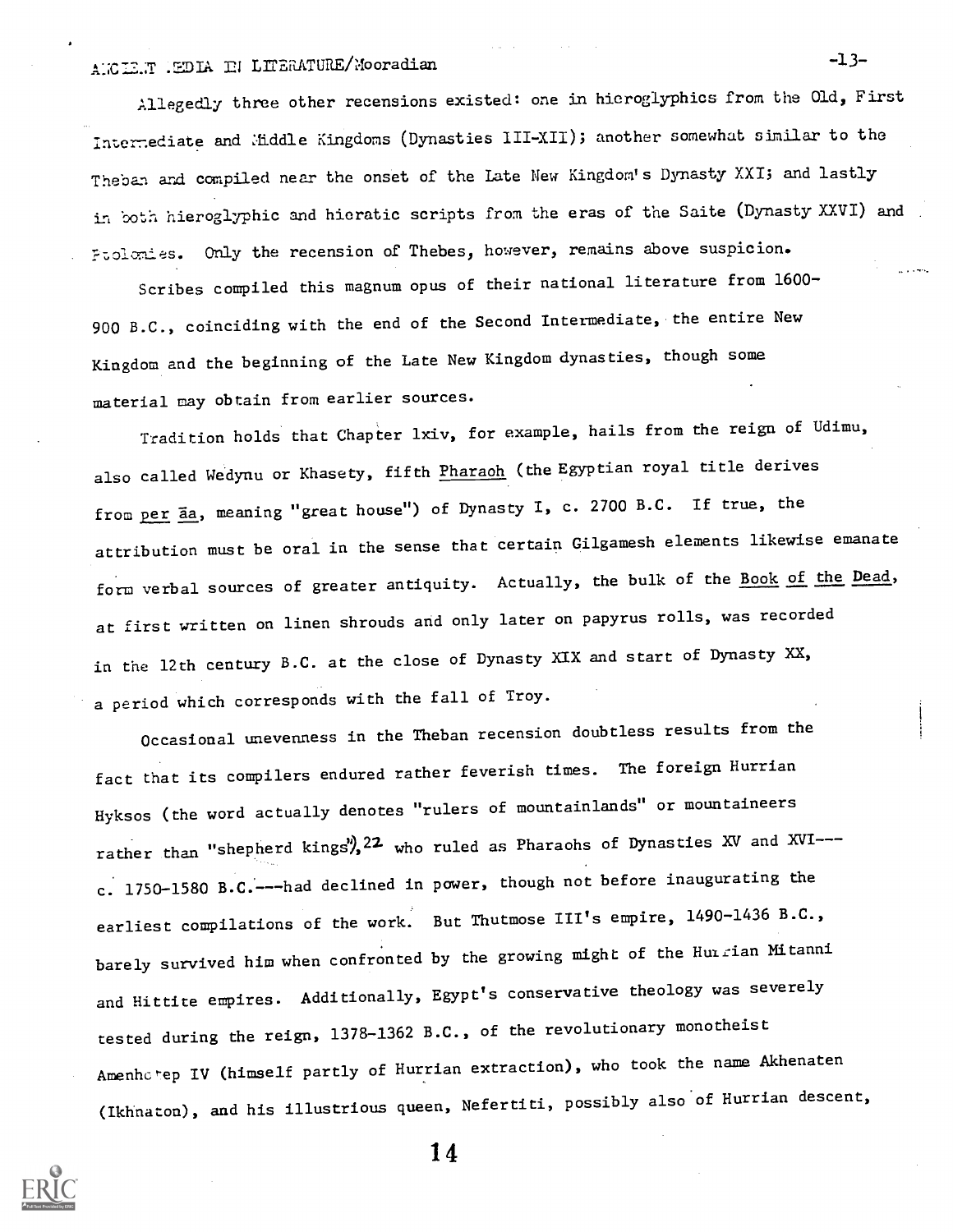## AICIENT MEDIA IN LITERATURE/Mooradian

who it now appears may actually have inspired this first monotheist religion in world history. And by the 10th century B.C., the weakening realm came under control of Libyans.

Possibly these calamities magnified the need for other-worldliness on the part of the dissolutioned in order to squelch unpleasant earthly realities. For whereas the Sumerians had perfected writing for economic, secular purposes, the  $\cdot$ Egyptians, as shown in their Book of the Dead, increasingly utilized it for religious causes---funeral prescriptions, incantations, magical formulas. In it starp seal printing is invariably identified with Nu, the sky god, also termed the heavenly waterman, whose standard appellation becomes repetitive. "The overseer of the house of the overseer of the seal, Nu, triumphant." Numerous excerpts relating to seal printing from the recension apparently attempt to provide the physical requisites---mouth (speech) and air (life)---needed for the underworld ordeal:

The chapter of giving a mouth to the overseer of the house of the overseer of the seal, Nu, triumphant, in the underworld. (II:xxi  $(II:xx1:1-2)$ .

The chapter of giving air to the overseer of the house of the  $\prime$ overseer of the seal, Nu, triumphant, in the underworld. (II:liv:1-2).

Still others concern the spiritual purification demanded in the judgment hall, the gift of knowledge, and also pose equation-like definitions which reveal Nu's varied attributes:

> The following shall be said when the overseer of the house of the overseer of the seal, Nu, triumphant, cometh forth into the Hall of Double Maati so that he may be separated from every sin which he hath done and-may behold the faces of the gods. The Osiris Nu, triumphant. (II:cxxv:I-2).

Shall not I make the overseer of the house of the overseer of the seal, Nu, triumphant, to know life? (III:clxxxix:28).

The Osiris Nu, the overseer of the house of the overseer of the seal, is a hawk, the transformations of which are mighty. (II: cxxxiii: 16).

Yet perhaps most interesting are those excerpts underscoring the continuing victory of the status quo-geared Amen priests over those of Aten, who briefly

 $-1h-$ 

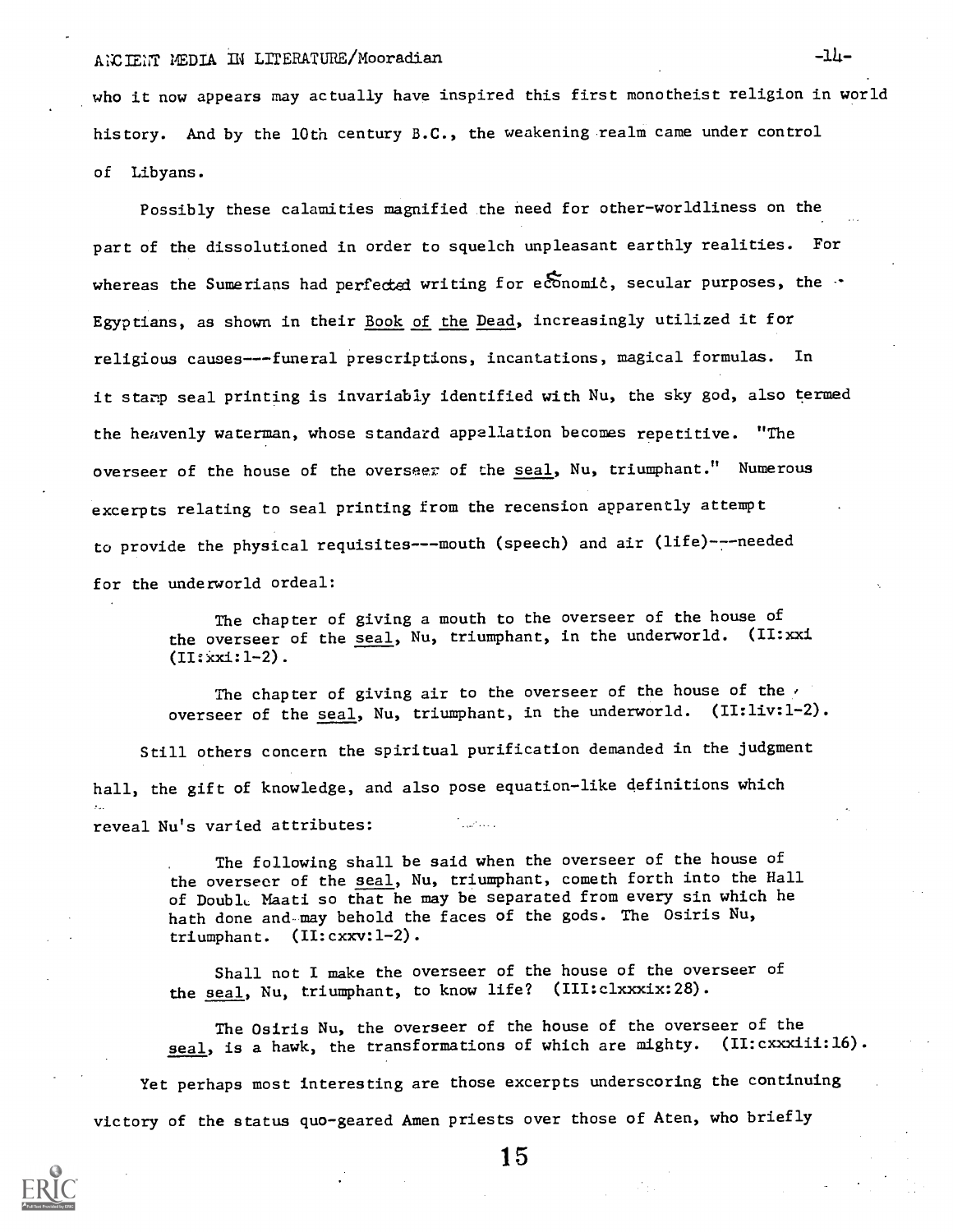# IM;CIENT MEDIA IN LITERATURE/Mooradian

seized the religious initiative through anti-Amen tenets enacted during the short monarchy of Akhenaten, proof of the conservative force of the Book of the Dead and its cordiality toward Amen:

The chapter of beating back the crocodile that cometh to carry away the charm from Nu, the overseer of the house of the overseer of the seal, triumphant, the son of the overseer of the house, Amen-hetep, triumphant, in the underworld. (II:xxxi:1).

The chapter of making the transformation into a lotus. The overseer of the house of the overseer of the seal, Nu, begotten by the overseer of the house of the overseer of the  $\overline{seal}$ , Amen-hetep. (II:lxxxiA:1).

Here beginneth the book which man shall recite for his father or for his son during the festivals of Amentet, whereby he shall make him perfect with Ra and with the gods, and whereby he shall have his existence with them; it shall be recited on the ninth day of the festival. Behold the Osiris Nu, the overseer of the house of the overseer of the seal, triumphant, maketh offerings of cakes, and ale, and oxen, and feathered fowl, and joints of roast meat; and he burneth incense. (III:cxli and cxlii:1).

While acknowledging the older admonition of Ziusudra to Gilgamesh that there is no physical permanence, the ancients, particularly of the Subaro-Sumerian school, viewed printing in a special light. So long as it remained unbroken, the seal, whether stamp or cylinder, denoted psychological permanence and reflected the status of authority in both secular and religious realms. The latter may explain its frequent mention in the Egyptian work, which symbolized the seal as the ultimate arbitor in the sphere of final judgment, a pronouncement of deep concern to the importanty-oriented Egyptians.

### Trial of Horus and Seth:

As with the Sumerians, it is likely that some at least of the Egyptian gods had once been actual kings whose stellar feats as depicted by hired scribes (an excellent "press agentry") or the tendency to exaggerate the past as a golden age, led to their eventual deification. Such seems to apply to Osiris who, prior to the union of north and south Egypt, may have been king, then later god of the Busiris centered northern province (ultimately he became associated with Abydos and chief god in the eastern Delta). Subsequently he ruled the world kindly, elevating humanity from barbarism to civilization.



1 6

 $-15-$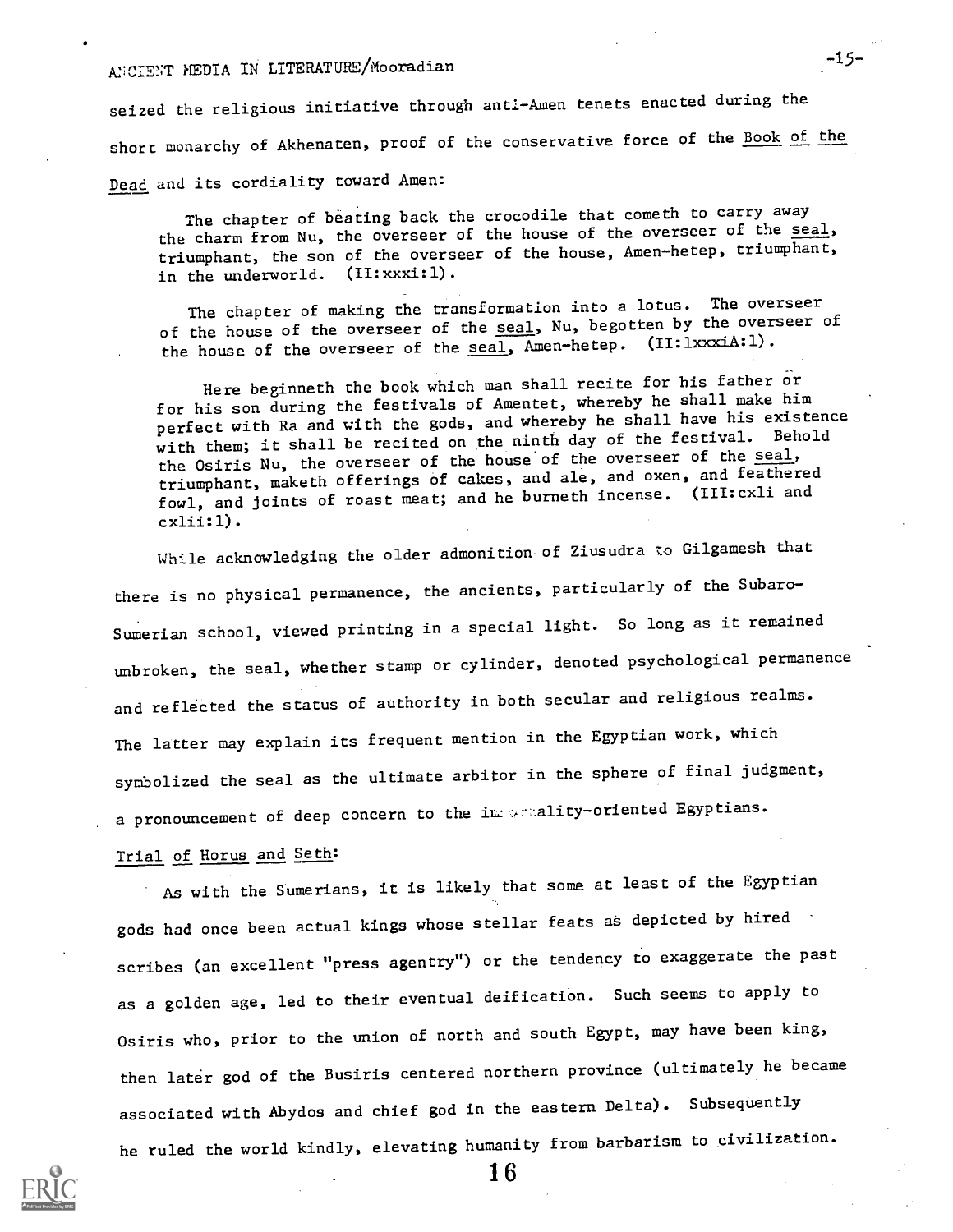# ANCIENT MEDIA IN LITERATURE/Mooradian -16-

Soon however his jealous brother Seth murdered him, cut up his body in more than a dozen segments and tossed them all over Egypt. 'Isis, the wife of Osiris and pregnant with Horus, eventually restored her husband who became king of the region of the dead (the Osirian cult became central to the embalmment process of mummification). Though Seth plucked out one of the eyes of the avenging Horus in battle, the son of Osiris won his father's throne by final judgment of the court of the gods, regained his eye (which forevermore symbolized sacrifice) and became the standard of family loyalty.<sup>23</sup> The trial by the Heliopolitan gods to decide the legitimate successor to Osiris' office herein mentions seal printing. The chief judge, the sun-god Re-harakhty, is pro-Seth and moves the trial to Center Island, ordering the ferryman Anty not to allow any woman across, thus banning the anti-Seth Isis:

> Then Isis came along and went up to Anty the ferryman as he was sitting beside the boat, (now she had changed herself into an old woman who walked with a limp, with a small gold seal in her hand)...

Anty finally asked what gift he could expect to ferry her across:

Then she said to him: 'I will give you the gold seal in my hand.' He said to her: 'Give me the gold seal, and she gave it to him.' Then he took her across to Center Island, and she walked away under the trees.  $24$ 

And Horus later won his case, while the stubborn Re-harakhty adopted Seth who became the god of fear-inducing thunder.

### The Greeks

The story of the Trojan War, from which the works of Homer and many Greek plays derive, supports the contention that much literature and myth contain at minimum tinges of actuality. Schliemann's finds not only verified Ilion's existence, but discoveries by later archaeologists confirm that the site of Troy had at least seven levels, the oldest dating from c. 2800 B.C. Stripped of poetic trappings, the conflagration itself likely occurred sometime between 1334-1150 B.C., as hungry barbarians smashed across that part of the Asia Minor coast corresponding to the Troad, which had developed the lucrative Aegean trade.

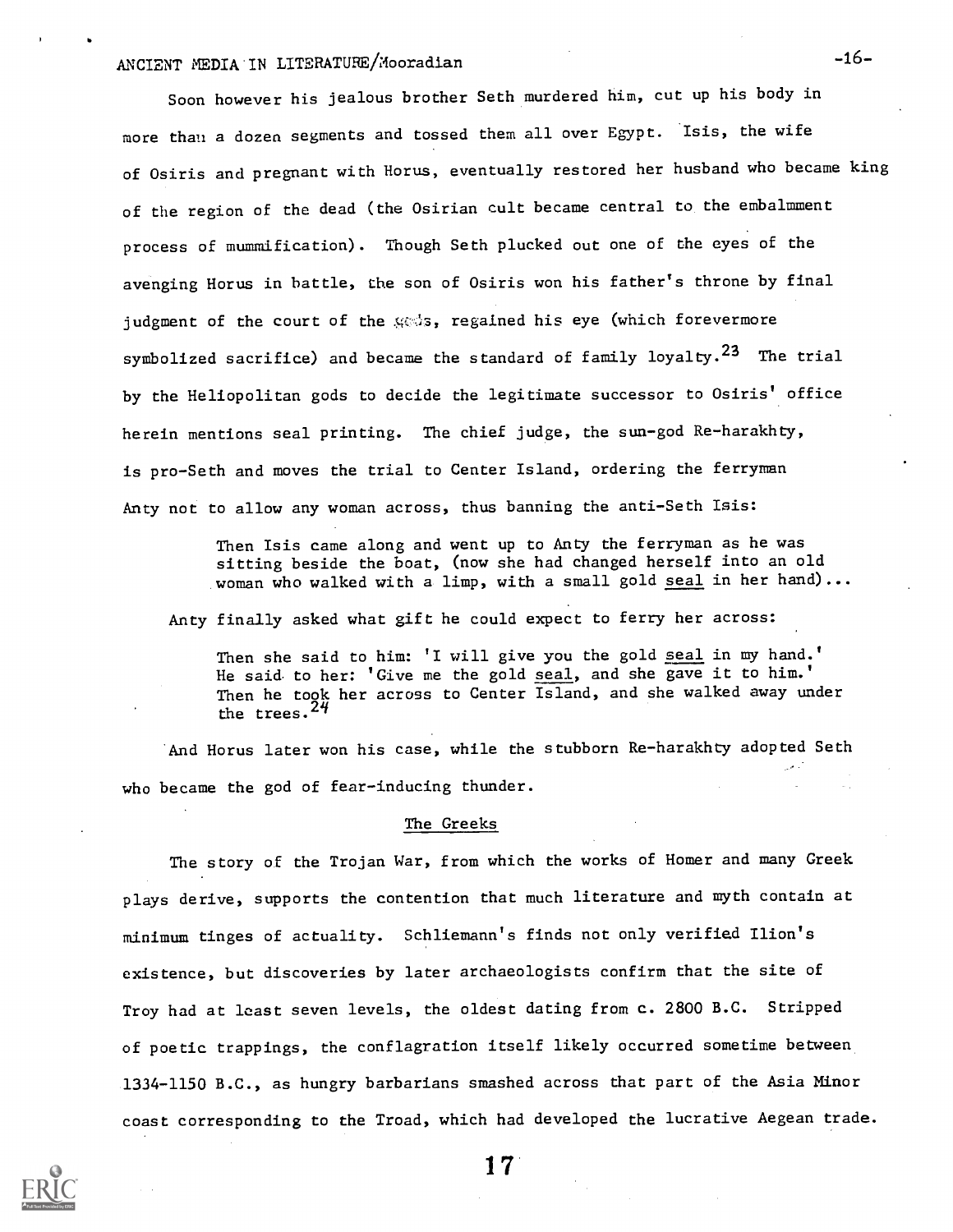# ANCIENT MEDIA IN LITERATURE/Moozadian

## The Iliad:\*

The tumultuous period coincided with the "Peoples of the Sea" migration (Troy's pillagers may have been its western fringe), a movement of Caucasian and Aryan tribes which destroyed the Hittite and Minoan realms and as the Philistines established Palestine and even invaded Egypt where their momentum seems to have stopped. Homer probably lived in the 8th century B.C. and the oldest specific version of his *Iliad* was likely edited in Athens during the Peisistratos tyranny, 560-528 B.C., though some would favor an earlier date.

At any rate, the entire era from the origins of Troy in the early 3d millennium to the mid-lst millennium B.C. Iliad redaction, saw wide distribution of staup seals from their Subarian home to Asia Minor in particular, which became clogged with the miniature devices. Homer perpetuates the venerable tradition of printing as the inherent symbol of honor-bound, legal authority and thereby continues in the train of the Subaro-Sumerians. The Asia Minor Greek four times speaks of the seal which here must be equated with the stamp rather than the cylinder variety, as the Greeks were heavily influenced by Asia Minor, perhaps the staunchest outpost of stamp seal printing in the ancient world.

Trojans and Greeks were neither strangers nor always enemies. Indeed, Greek history and myth are so often entwined with that of Asia Minor as to become virtually indistinguishable. Civilization's first flashes came to the Achaians from that direction and Homer merely reflects its obvious influence on his fellow countrymen. Even the ancestors of the Greek leaders against Troy ultimately came from Asia Minor: the house of Atreus, whose most prominent sons were the kings, Agamemmon and Menelaos, descended from the house of Pelops, that Phrygian dynasty after whom the Peloponnesus ("islands of Pelops") are named. And Assuwa, a westernmost Hittite principality with which the Greeks became familiar during their eastern trek, may have given its name to the world's largest continent.

\*All quotations are from Richard Latimore, trans., The Iliad of Ho;ser (Chicago: University of Chicago Press, 1971).



-17-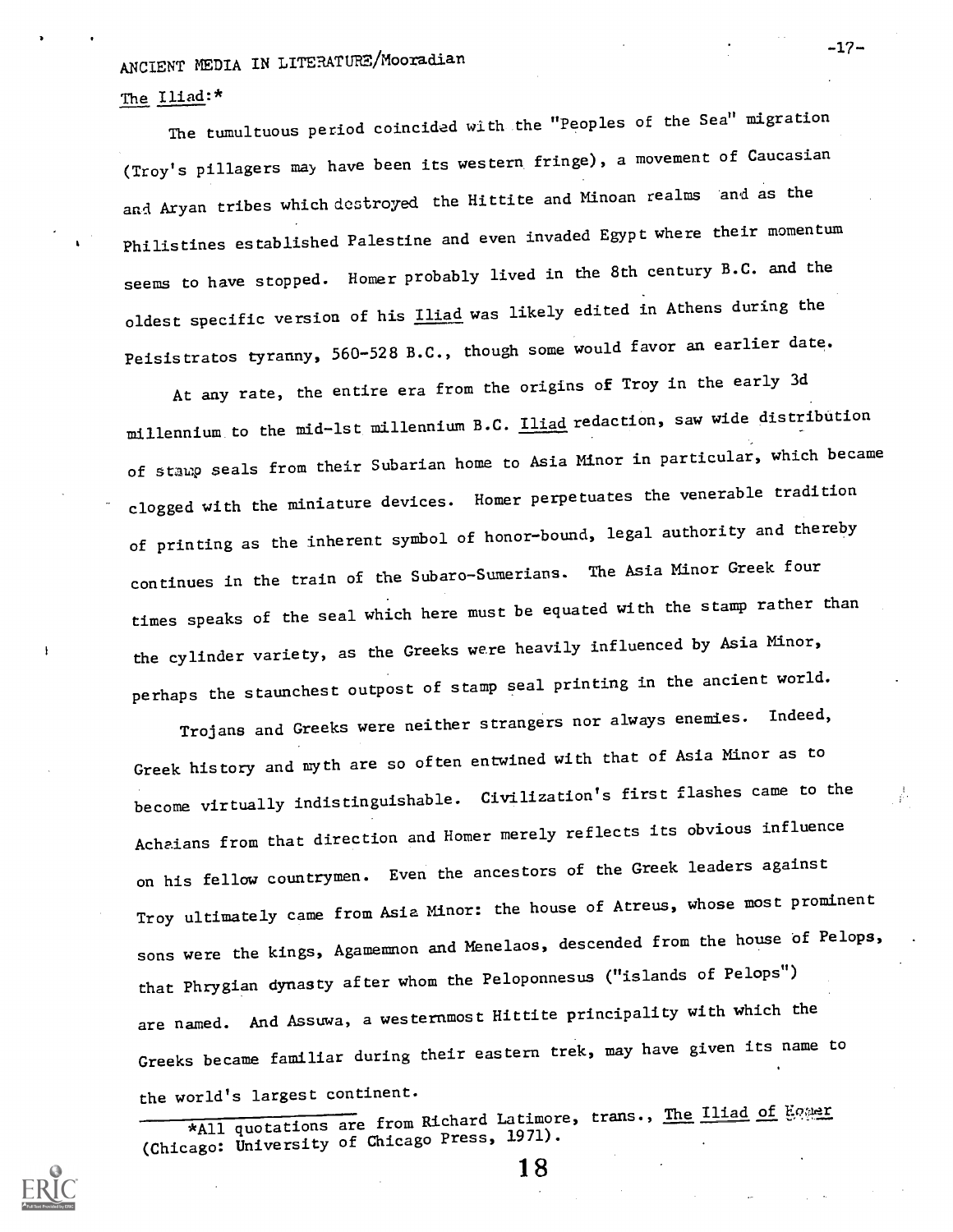In Book III of the Iliad, Homer has Menelaos announce:

'Listen now to me also; since beyond all others this sorrow comes closest to my heart, and I think the Argives and Trojans can go free of each other at last. You have suffered much evil for the sake of this my quarrel since Alexandros began it. As for that one of us two to whom death and doom are given, let him die: the rest of you be made friends with each other. Bring two lambs: let one be white and the other black for Earth and the Sun God, and for Zeus we will bring yet another. Bring, that he may seal the pledges, the strength of Priam: Priam himself, for his sons are outrageous, not to be trusted: lest some man overstep Zeus' oaths, and make them be nothing. Always it is, that the hearts in the younger men are frivolous, but when an elder man is among them,'he looks behind him and in front, so that all comes out far better for both sides.' (III:97-110).

The husband of Helen, taking pity on the many innocents from both sides who have perished because of his dispute with Alexandros (Paris), is here suggesting that he and his wife's seducer meet in battle alone to settle the issue, thereby preventing further carnage so that Greeks and Trojans may renew their friendship. The Homeric Achaians, borrowing a page from the Mesopotamian experience, are shown as accustomed to using seal printing for one of its traditional purposes, the legalization of an oath or pledge. In the same book soon thereafter, Homer relates the Trojan acceptance of the plan of Menelaos. Symbols of a pact---two young rams, a wine-filled goatskin sack, a mixing bowl and gold wine cups---are brought to Priam's palace. Once again the seal is considered an integral part of an oath, as the herald Idaios converses with the-Trojan king:

> Standing beside the aged man he spoke words to arouse him: 'Son of Laomedon, rise up: you are called by the chief men of Trojans, breakers of horses, and bronze-armoured Achaians to come down into the plain that you may seal the oaths pledged. For warlike Menelaos and Alexandros are to fight with long spears against each other for the sake of the woman. Let the woman go to the winner, and all the possessions. Let the rest of them, cutting their oaths of faith and friendship, dwell, we in Troy where the soil is rich, while those others return home to horse-pasturing Argos and Achaia the land of fair women.' (III:249-258).

Alexandros fares poorly in the subsequent battle and is rescued from Athenaaided Menelaos at the last moment by Aphrodite, whose favorite he has remained

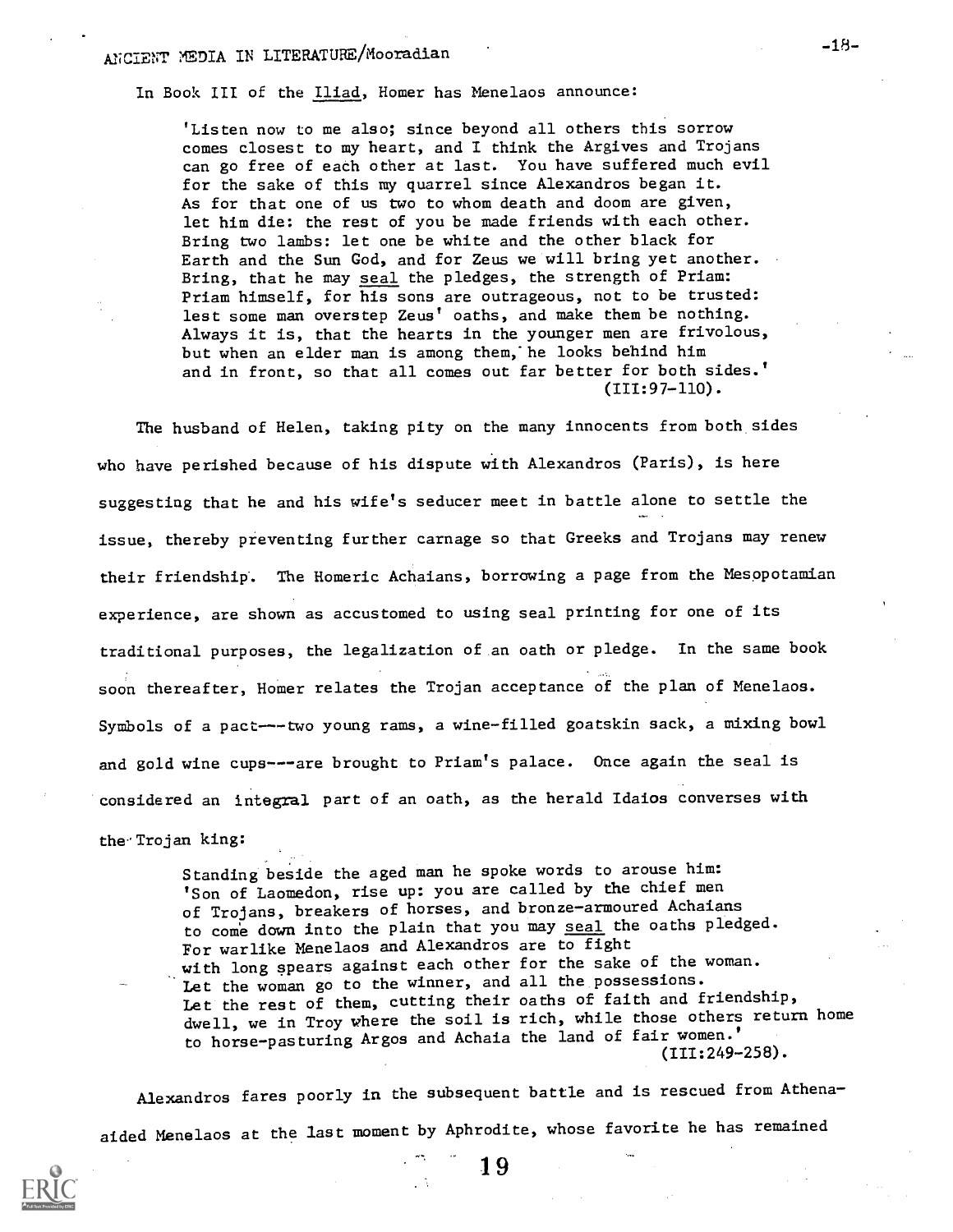# ANCIENT MEDIA IN LITERATURE/Mooradian -19-

ever since the judgment of Paris, the ultimate inspiration for the Trojan War. By now the situation has degenerated into what might corroborate the ancient Sumerian definition of mankind's role on earth: to be the plaything of the gods. Athena, angered by her father Zeus' statement that he loves the city of Ilion above all others, devises a plot on Book IV to renew the hostilities by tricking the Trojan Pandaros to kill Menelaos with an arrow. The act fails to kill the Greek king but succeeds in re-igniting the hostilities:

#### ...Agamemnon

the powerful spoke to them, groaning heavily, and by the hand held. MenelaoS, while their companions were mourning beside them: 'Dear brother, it was your death I sealed in the oaths of friendship, setting you alone before the Achaians to fight with the Trojans. So, the Trojans have struck you down and trampled on the oaths sworm. Still the oaths and the blood of the lambs shall not be called vain, the unmixed wine poured and the right hands we trusted. If the Olympian at oace has not finished this matter, late will he bring it to pass, and they must pay a great penalty, with their own heads, and with their-women, and with their children. For I know this thing well in my heart, and my mind knows it. There will come a day when sacred Ilion shall perish, and Priam, and the people of Priam of the strong ash spear, and Zeus son of Kronos who sits on high, the sky-dwelling, himself shall shake the gloom of his aegis over all of them in anger for this deception. All this shall not go unaccomplished.'  $(IV:152-168)$ .

One suspects that warring armies, at least during the Bronze Age period of the Iliad, like their earlier counterparts in Mesopotamia, Egypt and Hatti, carried along seals for use in the areas of supply, rations and military orders. Additionally, the military nobility frequently wore signet rings with which to stamp legal impressions on letters and other official documents usually made of clay. The seals used by Greeks and Trojans may well have included both signet rings, manufactured from rare stones and metals, and individual stamp seals. Even the deities alluded to seal printing. For the fourth and last time Homer invokes the stamp when the goddess Hera, protector of the Greeks and dismayed at Zeus' sheltering of Ilion, ultimately devises an amorous gambit to make him forget Troy, wherein

> ...she might be able to drift an innocent warm sleep across his eyelids, and seal his crafty perceptions. (XIV:164-165).

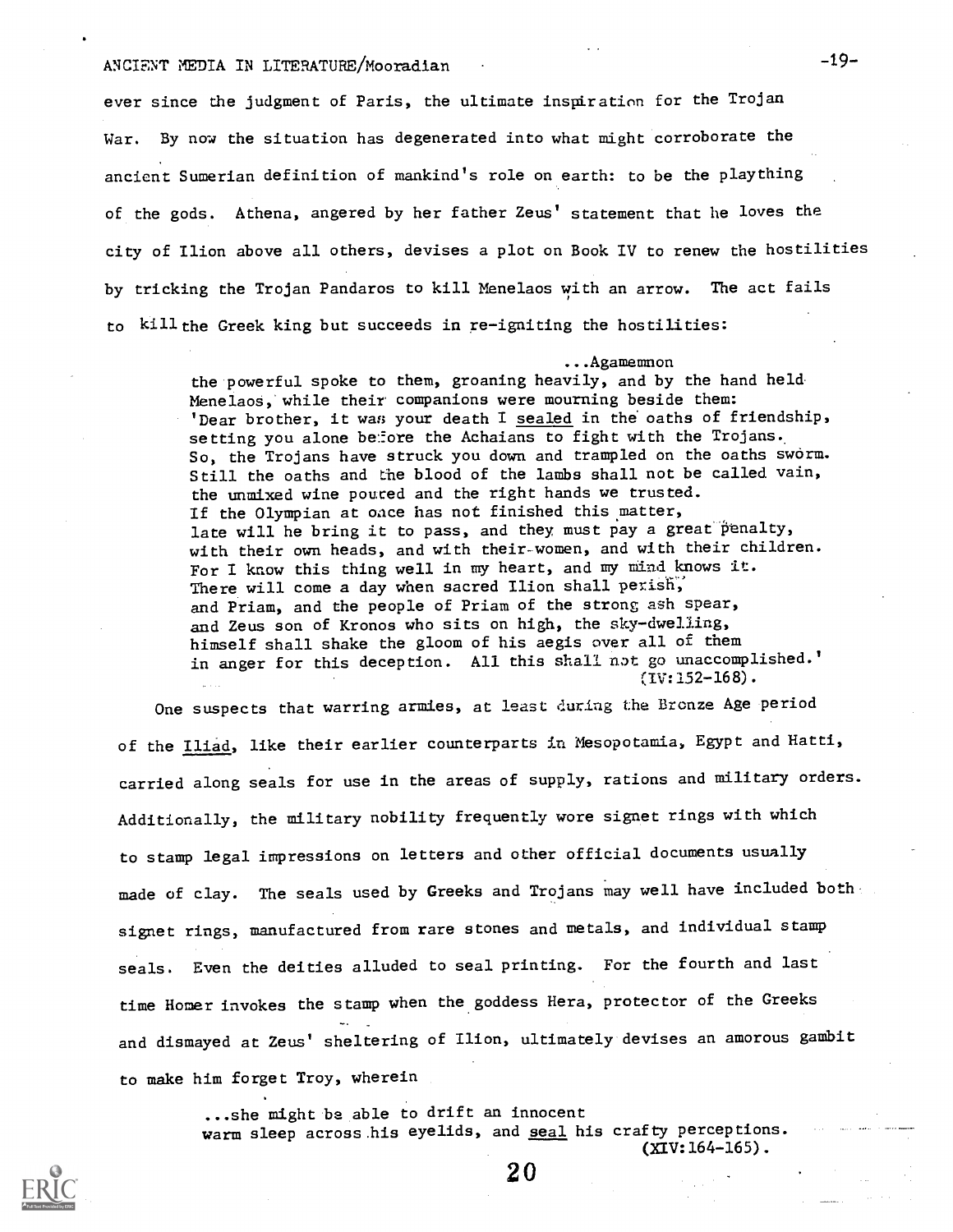### ANCIENT MEDIA IN LITERATURE/Mooradian -20-

### Agamemon: \*

This first play in Aeschylus' trilogy, Oresteia----the others being The Choephori and The Eumenides---was written in 485 B.C. and like the Iliad before it springs from the Trojan War cycles. Son of Atreus, brother of Menelaos and prime Greek king, Agamemmon is about to return home from the battles, the costly quarrel with Achilleus forgotten and the war consummated. His wife Clytemnestra, loyal.while he was away much like Penelope in the Odyssey, uses the concept of stamp printing to emphasize that all remains just as intact as the day he departed for Troy:

Remains to think what honour best may greet My lord, the majesty of Argos, home. What day beams fairer on a woman's eyes Than this, whereon she flings the portal wide, To hail her lord, heaven-shielded, home from war? This to my husband, that he tarry not, But turn the city's longing into joy: Yea, let him come, and coming may he find A wife no other than he left her, true And faithful as a watch-dog to his home, His foeman's foe, in all her duties leal, Trusty to keep for ten long years unmarred The store whereon he set his master-seal Be steel deep-dyed, before ye look to see Ill joy, ill fame, from other wight, in me: (603-617)

### Old Testament\*\*

While the initial writings of certain Old Testament books may derive from about 600 B.C., the earliest relatively whole and extant Hebrew recension dates from the llth century A.D.,  $25$  though the Dead Sea scroll finds at Qumrun, 1947-1952, emanate from the era just prior to the Christian period. The total of eight allusions to seal printing in the Old Testament consist of two in Genesis, three in Exodus, and one in Job.

### Book of Genesis:

The oldest extant copies comprise Dead Sea fragments from the 2d century B.C., and the 4th century A.D. Sinaiticus and Vaticanus codices apparently

\*Excerpt is from Whitney J. Oates and Eugene O'Neill, Jr. (New York: Random House, 1938), Vol. I. \*\*All quotations are from The Holy Bible, Revised Standard Version (New York: Thomas Nelson, 1953).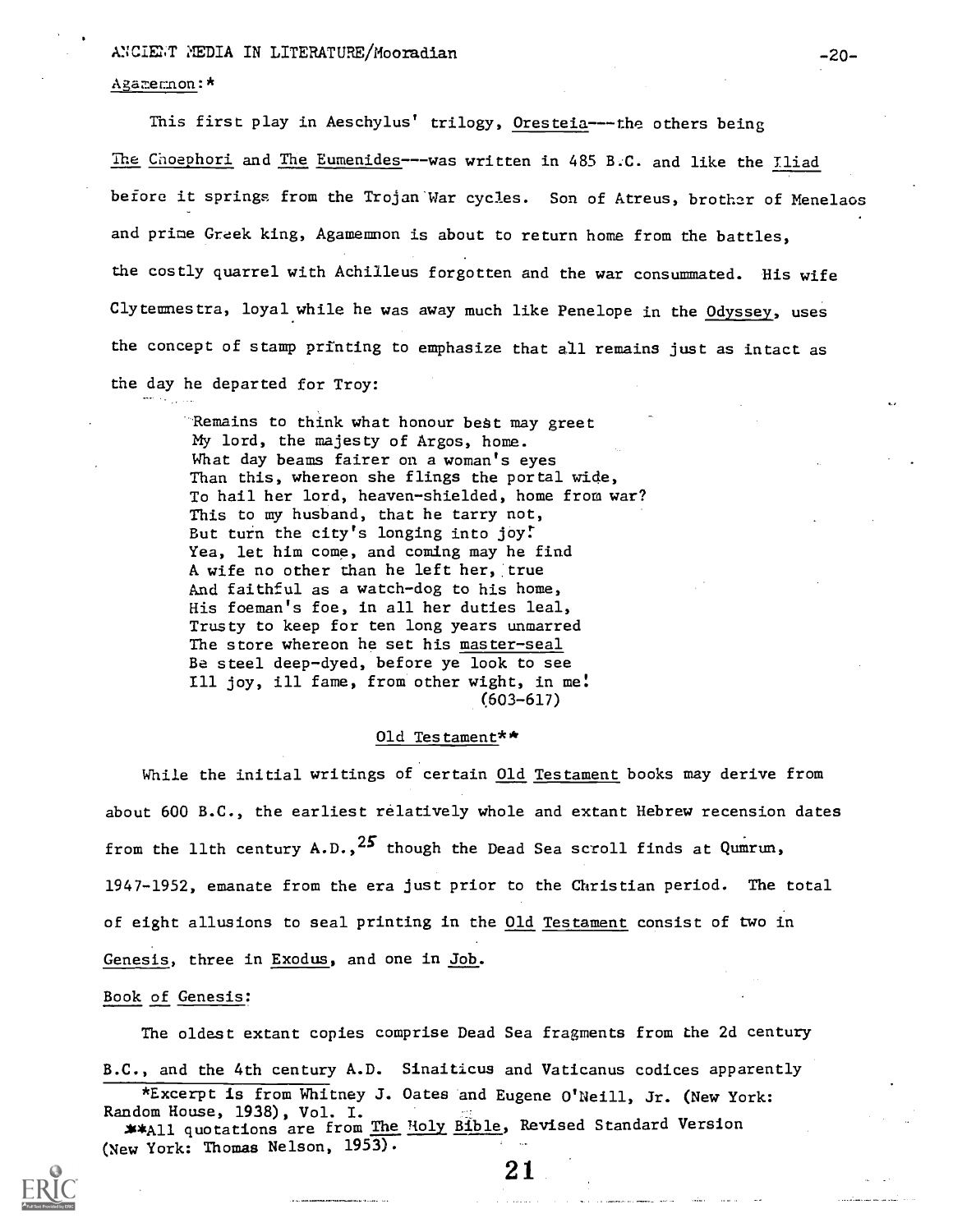### ANCIENT MEDIA IN LITERATURE/Mooradian -21-

derive from three separate strains: the "J" and the "E" which use "Jahweh" and "Elohim" respectively for God, and the "P" or priestly school. Possibly the "J" and "E" strains date from the 9th and 8th centuries and the "P" from the 3d centuries B.C., though estimates are contradictory.

The signet, which is a stamp seal ring, becomes an integral part of the story of Judah and Tamar. Judah tells his widowed daughter-in-law Tamar to live with her father until his son Shelah becomes of marriageable age. Eventually Judah's wife dies and his decision to visit his sheepshearers in Timnah is relayed to Tamar who, now that Shelah is mature, still has not been given to him as promised. She casts off her widow's clothes, puts on a veil and awaits Judah on the road. The latter, thinking her a harlot, says he will send her a kid for her favors.

> And she said, "Will you give me a pledge, till you send it?" He said, "What pledge shall I give you?" She replied, "Your signet and your cord, and your staff that is in your hand." (Gen: 38:17-18).

She conceives twins by him and the two depart, Judah ignorant of her real identity. He thereafter unsuccessfully searches for her in order to retrieve the pledge by giving the kid. Three months later he learns that Tamar had  $\beta$ played a harlot.

> And Judah said, "Bring her out, and let her be burned." As she was being brought out, she sent word to her father-in-law, "By the man to whom these belong, I am with child." And she said, "Mark, I pray you, whose these are, the signet and the cord and the staff." Then Judah acknowledged them and said, "She is more righteous than I, inasmuch as I did not give her to my son Shelah." (Gen:38:24-26).

Tamar's twins became the brothers Perez and Zerah.

### Book of Exodus:

Like Genesis, this book's oldest extant copies are the Dead Sea fragments

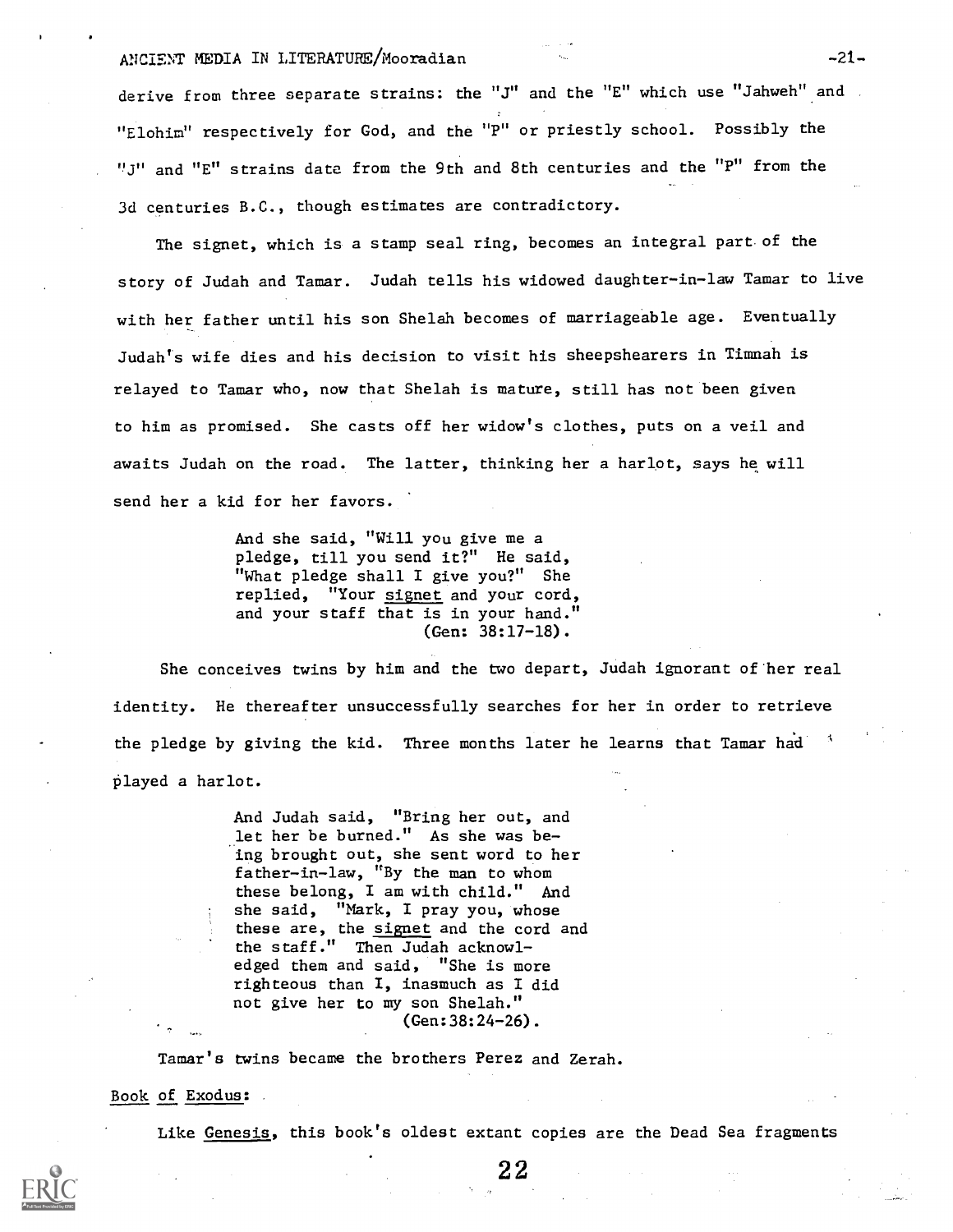### ANCIENT MEDIA IN LITERATURE/Mooradian

and the Sinaiticus and Vaticanus codices. It too was compiled from the three strains of "J", "E," and "P." It mentions signets three times in connection with commands by the Lord to Moses:

> "And you shall take two onyx stones, and engrave on them the names of the sons of Israel, six of their names on one stone, and the names of the remaining six on the other stone, in the order of their birth. As a jeweler engraves signets, so shall You engrave the two stones with the names of the sons of Israel; you shall enclose them in settings of gold filigree."

> > (Exod:28:9-ll).

The instructions continue:

"There shall be twelve stones with their names according to the names of the sons of Israel; they shall be like signets, each engraved with its name, for the twelve tribes." (Exod:28:21).

And lastly Moses is told:

"And you shall make a plate of pure gold, and engrave it, like the engraving of a signet, 'Holy to the Lord.' And you shall fasten it on the turban by a lace of blue; it shall be on the front of the turban." (Exod:28:36-37).

### Book of Esther:

Since, of all Old Testament books, only Esther is not represented among the Qumrun cave fragments, the oldest copy of it remains the 4th century A.D. Codex Vaticanus. Its two references to seal printing concern the danger that Haman poses for the Jews. A high official at the court of Susa and angered by Mordecai's refusal to bow, Haman decides to destroy all Jews within the Persian empire as they are the people of Mordecai. Haman, telling King Ahasuerus that the Jews abid only by their own laws and not those of the king, thereby receives permission to deal with them:

> the king took his signet ring from his hand and gave it to Haman the Ag-

So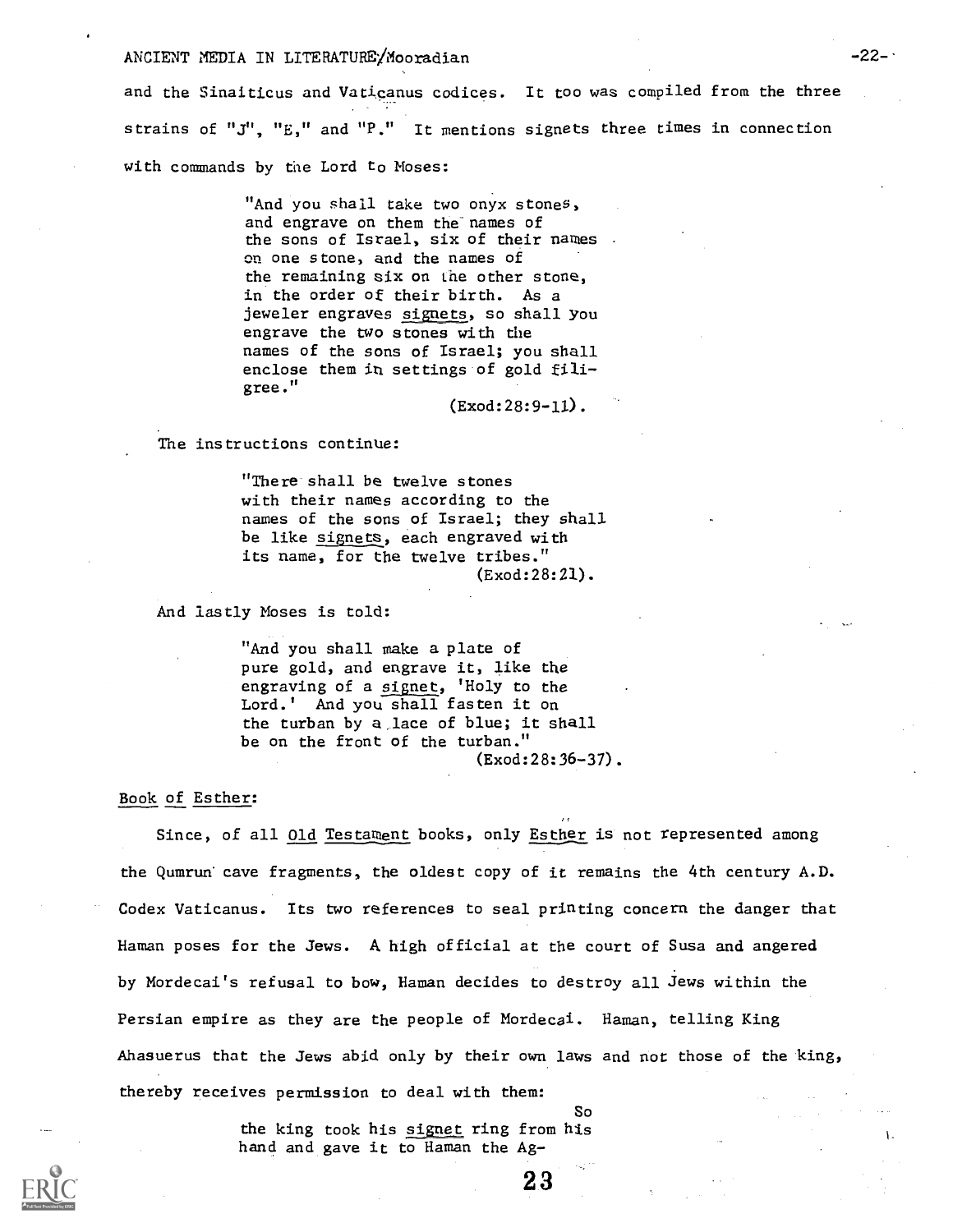# ANCIENT MEDIA IN LITERATURE/Mooradian -23-

agite, the son of Hammedatha, the enemy of the Jews. And the king said to Haman, "The money is given to you, the people also, to do with them as it seems good to you." Then the king's secretaries were summoned on the thirteenth day of the first month, and an edict, according to all that Haman commanded, was written to the king's satraps and to the governors over all the provinces and to the princes of all the peoples, to every province in its own script and every people in its own language; it was written in the name of King Ahasuerus and sealed with the king's ring.

#### (Esth:3:10-12)

Ultimately, Esther, the Jewish wife of the king, successfully intercedes on behalf of her threatened people.

Book of Job:

The time frame of Job, which refers to the stamp seal, is perhaps 600-400 B.C., while the date of the poem's earliest version might be from the 2d century B.C.

Its unknown composer may have lived, 580-540 B.C. However, since the actors and stage of his work are set in Edom (the Idumea of the Greeks), a kingdom bordering Palestine or Canaan between the Dead Sea and the Aqaba gulf, there is the possibility that the poet may have been an Edomite. The autochthonous Edomites are believed to be of Horite (i.e. Hurrian) extraction, whose ultimate home has been traced back to Armenia. By 1300 B.C. they. had established a fresh agrarian monarchy in Edom which in time was destroyed by the alien King David. Whether written by an Edomite or a Jew, the Book of Job is the longest continuous poem in the Hebrew scriptures, and perhaps betrays a certain Hurrian skepticism by its defiance of the view that justice is obtained on earth and its opposition to the contention that sin remains. suffering's major source. At one point, Job announces:

> Truly I know that it is so: But how can a man be just before God?

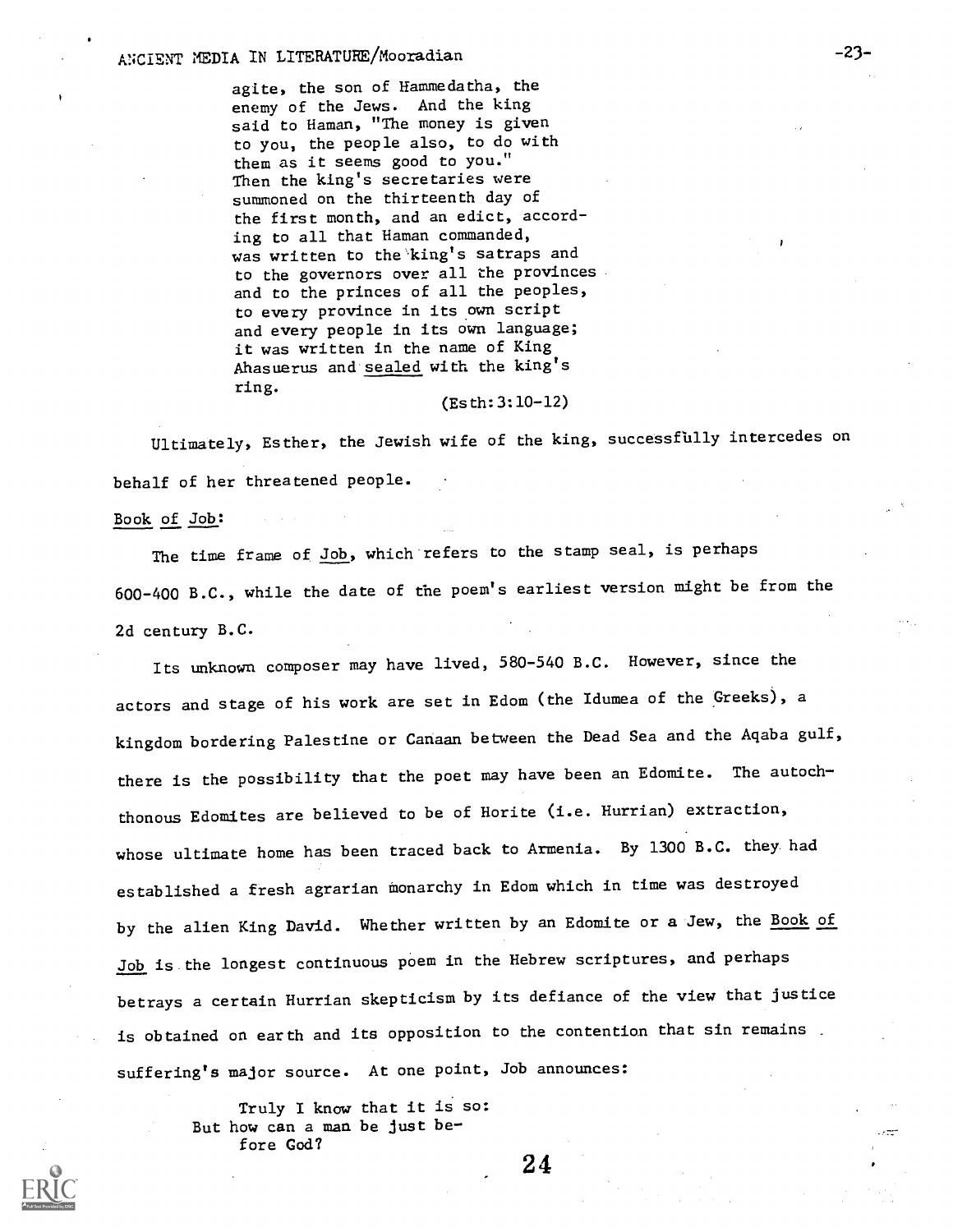## LANOIENT MEDIA IN LITERATURE/Mooradian -24-

if one wished to contend with him, one could not answer him once in a thousand times. He is wise in heart, and mighty in strength ---who has hardened himself against him, and succeeded?-- he who removes mountains, and they know it not, when he overturns them in his anger; who shakes the earth out of its place, and its pillars tremble; who commands the sun, and it does not rise; who seals up the stars; who alone stretched out the heavens, and trampled the waves of the sea; who made the Bear and Orion, the Pleiades and the chambers of the south; who does great things beyond understanding, and marvelous things without number. Lo, he passes by me, and I see him not; he moves on, but I do not perceive him. Behold, he snatches away; who can hinder him? Who will say to him, 'What

> doest thou'? (Job:9:2-12).

The ability to own the stars by affixing a seal to them, an allusion to raw power, is good Mesopotamian custom. Indeed, the earliest known "Job" theme occurs in the Sumerian wisdom text, Lamentation to a Man's God, several thousand years before the **Old Testament**, and incorporates a rather common Sumerian idea: that the gods blend in evil and violence along with other ingredients as part of their recipe for civilization.

### New Testament\*

The original New Testament, probably written in Christ's language of Aramaic, survives in its earliest forms largely in Greek translation. Since

\*All excerpts are from The Holy Bible, Revised Standard Version (New York: Thomas Nelson, 1953).

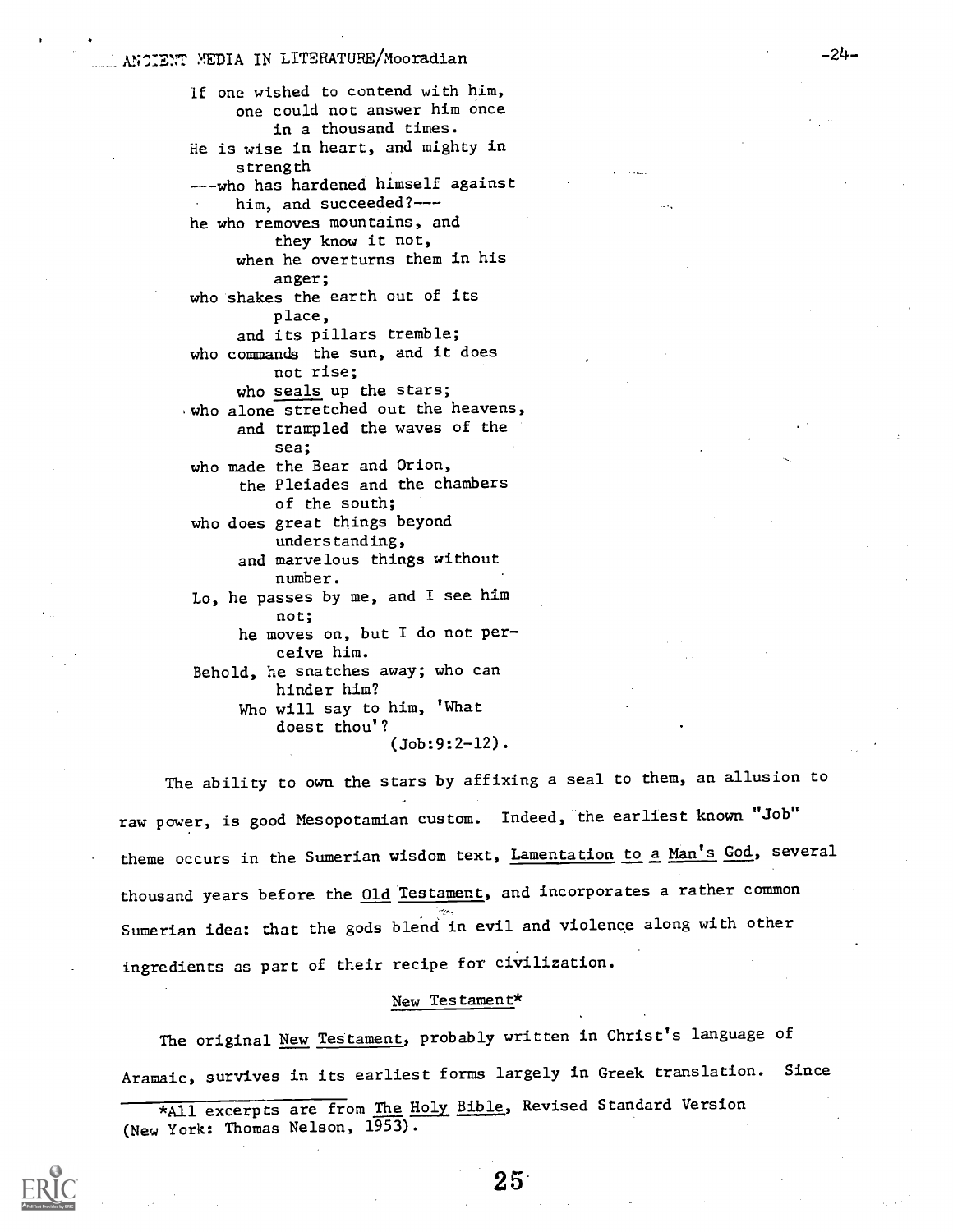### ANCIENT MEDIA IN LITERATURE/Mooradian -25-

they were copied on papyrus, perishable without proper care, no whole manuscript of a gospel book is extant though certain sizeable remains may date two centuries after their original composition.

### Book of Revelation:

While disagreement exists on the exact dates, geographic origin and authorship of all New Testament books, the possibility remains that the Book of Revelation, which contains 20 references to the stamp seal, may have been written about A.D. 95-96; that is, toward the end of the reign (81-96) of Roman Emparor Domitian. The contention of Justin Martyr (c. 100-165), a church father in Palestine, that Revelation was composed by the apostle John, has been critized. According to Papias, a bishop of Hieropolis in Asia Minor who lived during the late 1st and early 2d centuries, both John and his brother James were killed by the Jews in 70, more than two decades prior to the traditional date for Revelation.

More likely, the book's author, who also calls himself John in four verses, was not apostolic but instead connected to the church of Ephesus in Asia Minor. He may have been a Hebrew Christian with a substandard writing knowledge of Greek. The oldest Greek manuscript of Revelation, aside from a few papyrus fragments, is the 4th century Sinaiticus. Revelation contains a good deal of astrology, invented millennia earlier by the Sumerians and persisting amazingly enough through modern times as the world's oldest religion.

The stamp seal figures prominently in the book's description of the seven\* seal visions witnessed by the Author upon his heavenly visit, including

<sup>\*</sup>Seven becomes a dynamic number in Revelation, a precedent established in the remote Near East especially among the ancient Caucasians and the later Semites who borrowed from them. Among Sumerians and Armenians, for utterly baffling reasons, seven was a fortunate number verging onthe sacred. The Sumerian pantheon gives prominence to the Anunnaki, the seven attendant heaven gods and feared judges of the netherworld. Sumer's Nergal and Ereshkigal tale speaks of the seven gates and seven porters of the netherworld. The Myth of Zu, also Sumerian, refers to the Seven-of-the-Battle as the seven whirlwinds. The Story of King Idrimi of Alalakh, a Hurrian city-state on the Orontos river near the Mediterranean, relates that Barattarna, the powerful king of another Hurrian state, remained his enemy for seven years, and that Idrimi subsequently attacked seven Hittite citadels. And the Akkadian work, I Will Praise the Lord of Wisdom, describes the fear which the central figure holds for a particular group of seven enemies.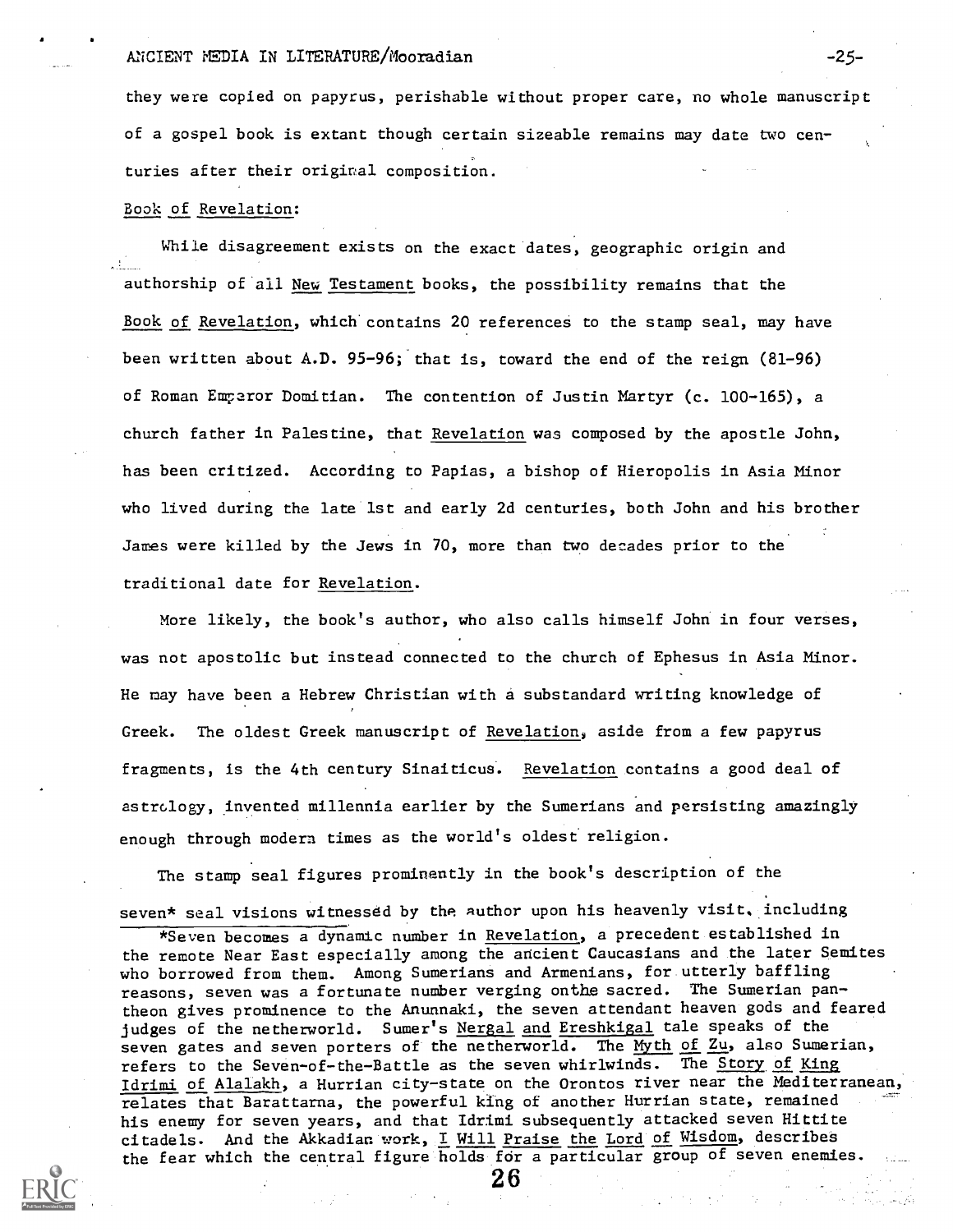# ANCIENT MEDIA IN LITERATURE/Mooradian

those passages depicting the four horsemen (Revelation remains one of literature's influential apocalyptic tracts). In elaborating on the heavenly throne, the writer utilizes the traditionally secular functions of the stamp to espouse his religious purposes:

> And I saw in the right hand of him who was seated on the throne a scroll written within and on the back, sealed with seven seals; and I saw a strong angel proclaiming with a loud voice, "Who is worthy to open the scroll and break its seals?" And no one in heaven or on earth or under the earth was able to open the scroll or to look into it, and I wept much that no one was found worthy to open the scroll or to look into it. Then one of the elders said to me, "Weep not; lo, the Lion of the tribe of Judah, the Root of David, has conquered, so that he can open the scroll and its seven seals." (Rev:5:1-5).

A seven-horned, seven-eyed lamb,\* representing the deity's seven spirits, is next described as receiving the scroll, as 48 elders and fabulous creatures, burst into song:

> "Worthy art thou to take the scroll and to open its seals, for thou wast slain and by thy blood didst ransom men for God from every tribe and tongue and people and nation, and hast made them a kingdom and priests to our God, and they shall reign on earth." (Rev:5:9-10).

The gradual opening of the seals, an integral part of the book, results in a series of calamities for humanity and the earth. Six seals are opened in rapid succession, the seventh after a literary pause. All, however, reflect the ancient Subaro-Sumerian view of the underlying inviolability of seal printing which, if disturbed, can result in punishment. Breaking of the first four seals, each identified with one of the four horsemen of the apocalypse (white, red, black and pale), generates war, slaughter, greed, famine and epidemic:

Now I saw when the Lamb opened one of the seven seals, and I heard one of the four living creatures say, as with a voice of thunder, "Come!" And I saw, and behold, a white horse, and its rider had a bow; and a crown was given to him, and he went out conquering and to conquer.

\*In late Sumerian ritual songs, a lamb is occasionally identified as the substitute for hunanity.



2 7

 $-20-$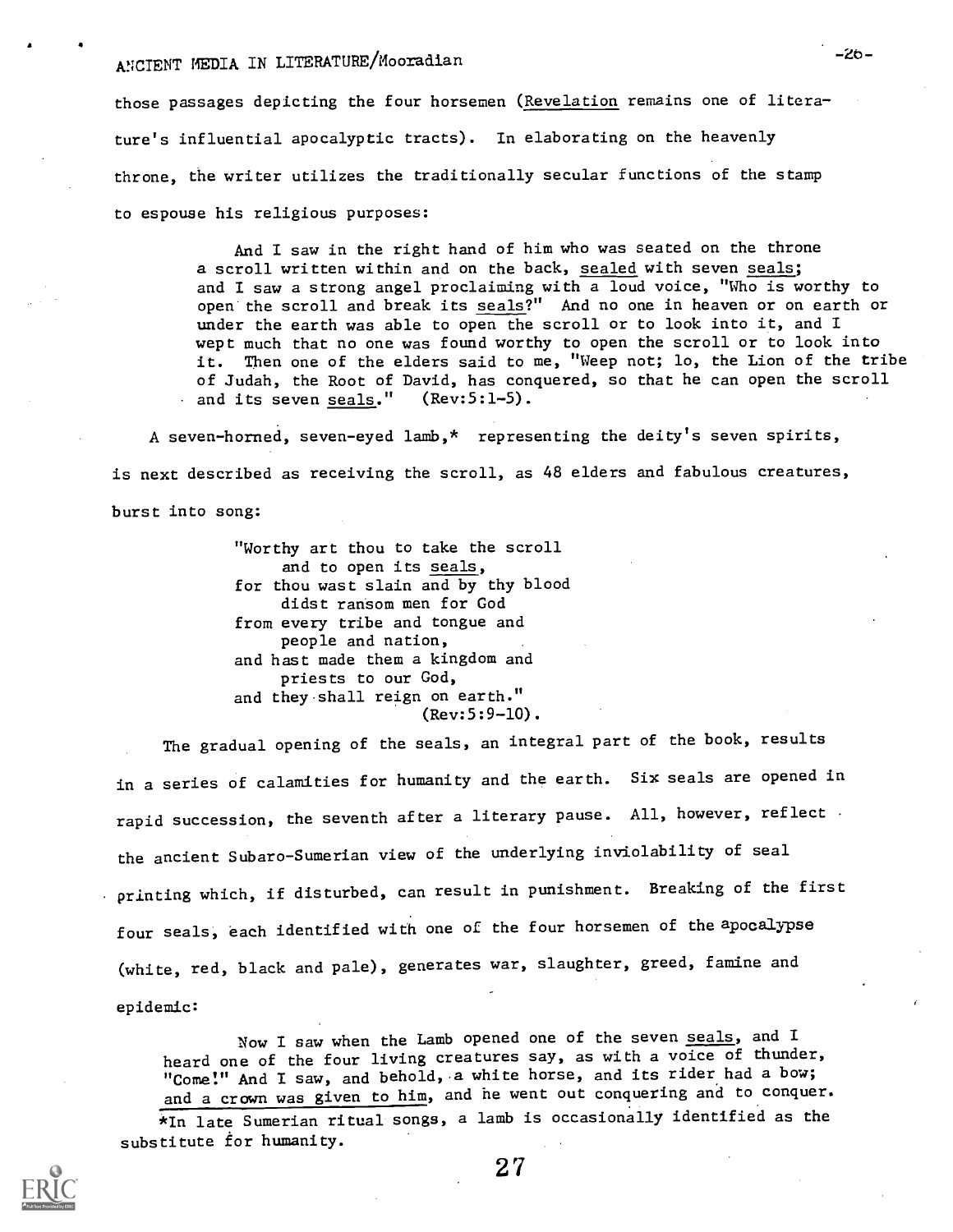# ANCIENT MEDIA IN LITERATURE/Mooradian -27-

When he opened the second seal, I heard the second living creature say, "Come!" And out came another horse, bright red; its rider was permitted to take peace from the earth, so that men should slay one another; and he was given a great sword.

When he opened the third seal, I heard the third living creature say, "Come!" And I saw, and behold, a black horse, and its rider had a balance in his hand; and I heard what seemed to be a voice in the midst of the four living creatures saying, "A quart of wheat for a denarius, and three quarts of barley for a denarius; but do not harm oil and wine!"

When he opened the fourth seal, I heard the voice of the fourth living creature say, "Come!" And I saw, and behold, a pale horse, and its rider's name was Death, and Hades followed him; and they were given power over a fourth of the earth, to kill with sword and with famine and with<br>postilence and by wild beasts of the earth. (Rev:6:1-8). pestilence and by wild beasts of the earth.

The title of the book is inextricably connected to seal printing as breaking of the various seals elicits revelations of what happened, exists and is yet to occur. Opening the fifth seal presents a scene of the souls of martyrs beneath the heavenly altar requesting vengeance from the deity

against those who persecuted them:

When he opened the fifth seal,  $1$  saw under the altar the souls of those who had been slain for the word of God and for the witness they had borne; they cried out with a loud voice, "0 Sovereign Lord, holy and true, how long before thou wilt judge and avenge our blood on those who dwell upon the earth?" Then they were each given a white robe and told to rest a little longer, until the number of their fellow servants and their brethren should be complete, who were to be killed as they themselves had been.

Breaking the sixth seal gives a picture of cosmic disturbances and earthly travails more ominous than the preceding seal openings and bound up with the horrible judgment on humanity:

> When he opened the sixth seal, I looked, and behold, there was a great earthquake; and the sun became black as sackcloth, the full moon became like blood, and the stars of the sky fell to the earth as the fig tree sheds its winter fruit when shaken by a gale; the sky vanished like a scroll that is rolled up, and every mountain and island was removed from its place. Then the kings of the earth and the great men and the generals and the rich and the strong, and every one, slave and free, hid in the caves and among the rocks of the mountains, calling to the mountains and rocks, "Fall on us and hide us from the face of him who is seated on the throne, and from the wrath of the Lamb; for the great day of their wrath has come, and who can stand before it?" (Rev.6:12-17).

Prior to concentration on the upcoming seventh seal, there follows a digression in which the stamp is cited six more times. Just as the older Sumerian deities possessed individual seals often corresponding to their

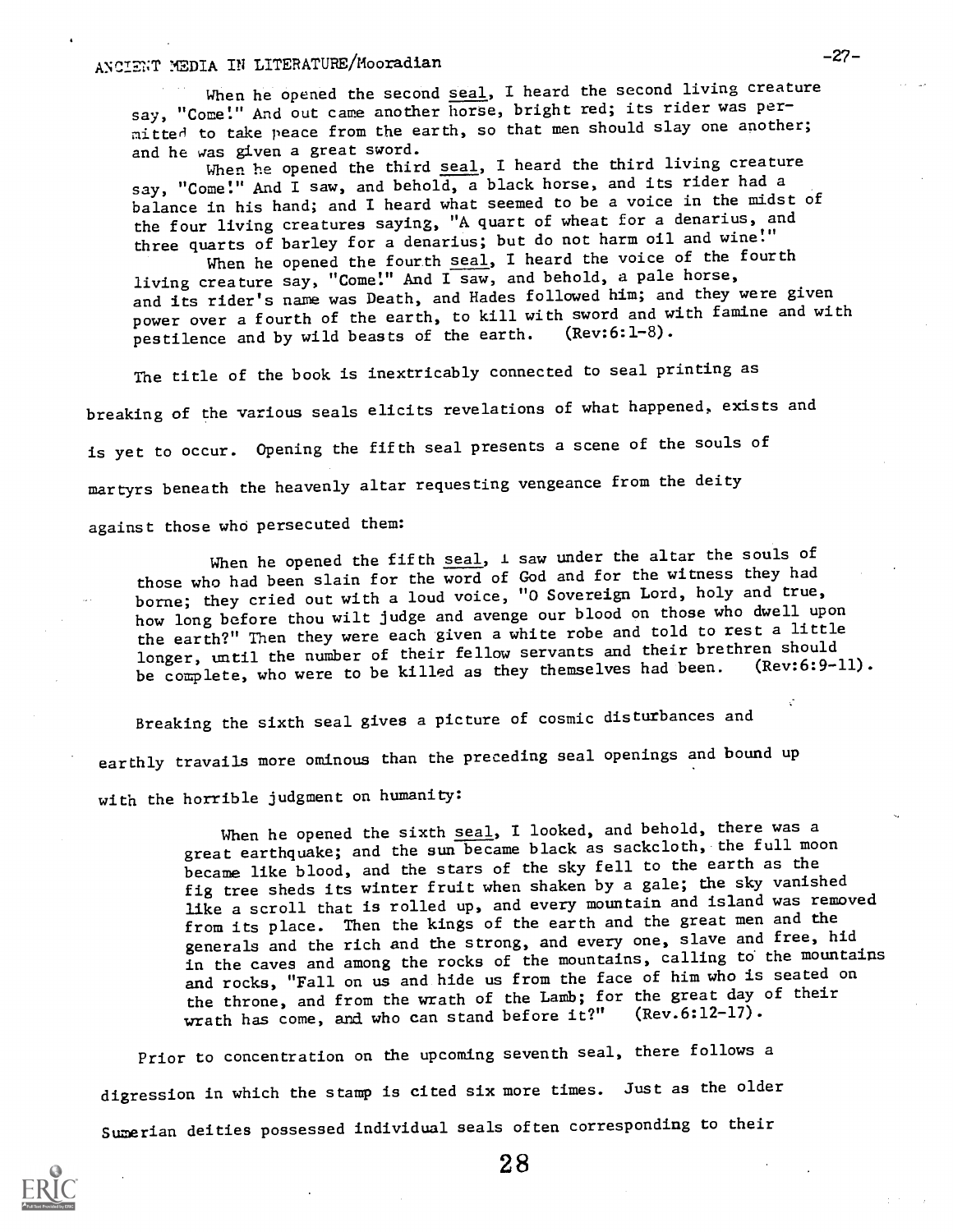# ANCIENT MEDIA IN LITERATURE/Mooradian

own sacred cities---Enki of Eridu, Enlil of Nippur, Nannar of Ur, Inanna of Uruk, Amarutu (Marduk) of Kadingira (Babylon)---so also does the Revelation deity, though without urban connection. This indicates a significant continuity in the use of the printing medium as a theological instrument over'a period of three millennia, during which the imprint of the deity's seal emblem symbolizes the transformation of supernatural powers into temporal

cognizance:

After this I saw four angels standing at the four corners of the earth, holding back the four winds of the earth, that no wind might blow on earth or sea or against any tree. Then I saw another angel ascend from the rising of the sun, with the seal of the living God, and he called with a loud voice to the four angels who had been given power to harm earth and sea, saying, "do not harm the earth or the sea or the trees, till we have sealed the servants of God upon their foreheads." And I heard the number of the sealed, a hundred and forty-four thousand sealed, out of every tribe of the sons of Israel, twelve thousand sealed out of the tribe of Judah, twelve thousand of the tribe of Reuben, twelve thousand of the tribe of Gad, twelve thousand of the tribe of Asher, twelve thousand of the tribe of Naphtali, twelve thousand of the tribe of Manasseh, twelve thousand of the tribe of Simeon, twelve thousand of the tribe of Levi, twelve thousand of the tribe of Issachar, twelve thousand of the tribe of Zebulun, twelve thousand of the tribe of Joseph, twelve thousand sealed out of the tribe of Benjamin.

Use of the seal on the forehead ( $\infty$  form of branding?) marks not only possession in the customary sense but initiation as well. Opening the seventh and final seal inaugurates yet another spate of woes, heralded by seven angels

with trumpets:

When the Lamb opened the seventh seal, there was silence in heaven for about half and hour. Then I saw the seven angels who stand before God, and seven trumpets were given to them. (Rev: 8:1-2).

Cosmic and terrestrial disasters follow the seven trumpet blasts, the

fifth incorporating a unique use of the stamp:

Then from the smoke came locusts on the earth, and they were given power like the power of scorpions of the earth; they were told not to harm the grass of the earth or any green growth or any tree, but only those of mankind who have not the seal of God upon their foreheads; they were allowed to torture them for five months, but not to kill them, and their torture was like the torture of a scorpion, when it stings a man. (Rev:9:3-5).

Use of printing in this citation by the author of Revelation is but a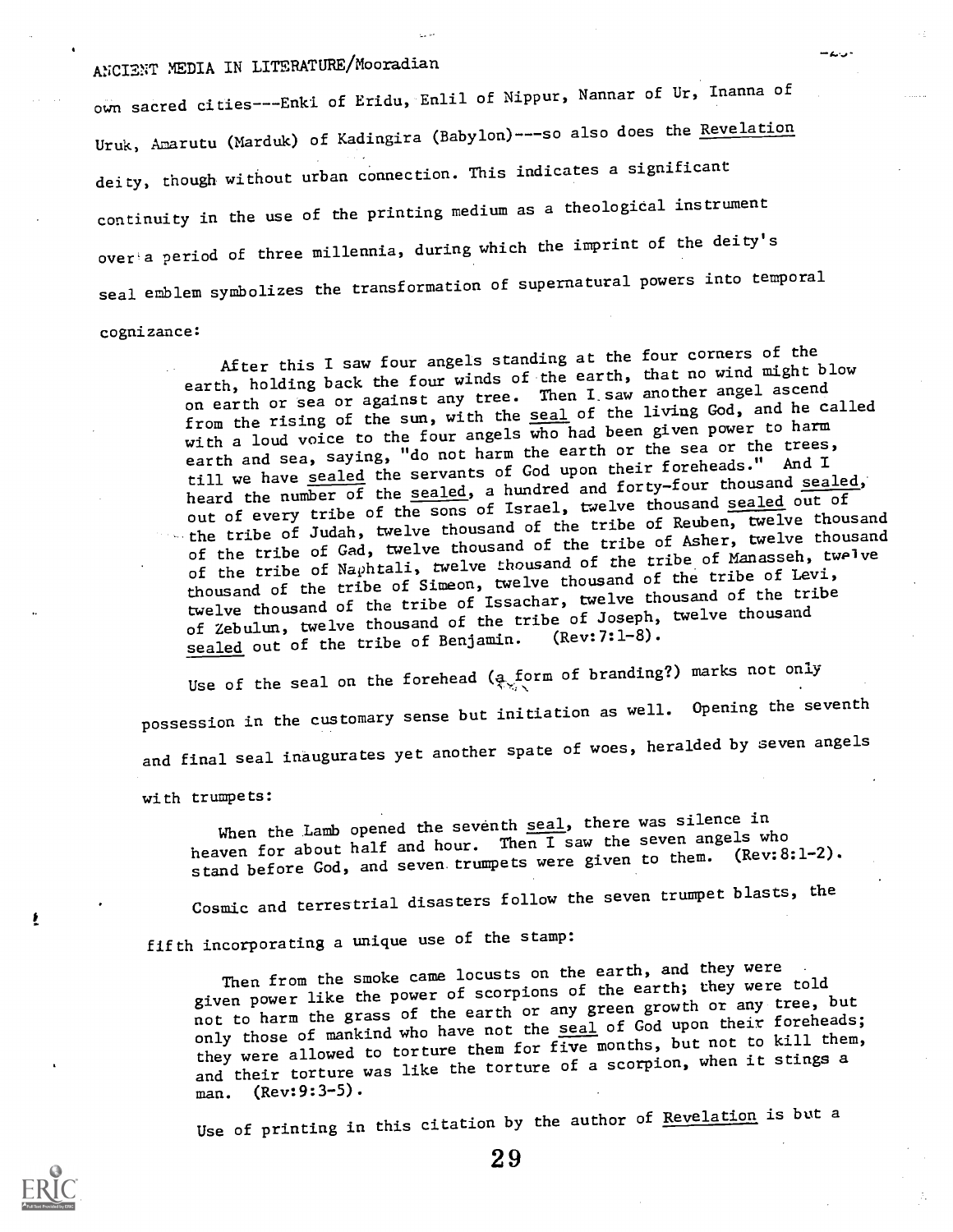# ANCIENT MEDIA IN LITERATURE/Mooradian -29-

variant of the Subaro-Sumerian concept which views the seal as a medium for official legitimization. Furthermore, imprint of the New Testament deity's seal on foreheads is requisite for protection from the human-hunting locusts. The old Mesopotamian legacy of seal printing as psychological, and ultimately physical protection, is readily apparent. The revelations resulting from the opening of the seven seals provide the most numerous as well as outstanding examples of the stamp in all biblical literature and serve to emphasize the persisting importance still associated with the printing devices invented by the Tigris-Euphrates people. Revelation offers yet another and final mention of the stamp:

I John am he who heard and saw these things. And when I heard and saw them, I fell down to worship at the feet of the angel who showed them to me; but he said to me, "You must not do that: I am a fellow servant with you and your brethren the prophets, and with those who keep the words of this book. Worship God."

And he said to me, "Do not seal up the words of the prophecy of this book, for the time is near." (Rev:22:8-9).

#### Koran\*

Threy of the 114 chapters or surahs ("pictures" in Arabian) of the Koran ("reading") allude to ancient printing. Considered by Moslems to have been dictated or revealed to Mohammed (A.D. 570-632) by the archangel and biblical divine messenger, Gabriel, Islam's sacred scriptures have additionally influenced the laws, politics and culture of many lands, And like the Bible, its oldest extant versions date considerably after the events depicted, in this instance several centuries.

### Chapter of Al-Hijr:

This surah recalls the hardness of baked clay, one of the most durable materials from which seals were made and upon which they were often printed ever since earliest Subaro-Sumerian times. It additionally associates the medium to the marks and emblems appearing on the Caucasian invention.

<sup>\*</sup>All excerpts are from Mohammed Marmaduke Pickthall, trans., The Meaning of the Glorious Koran (New York: Mentor, 1954).

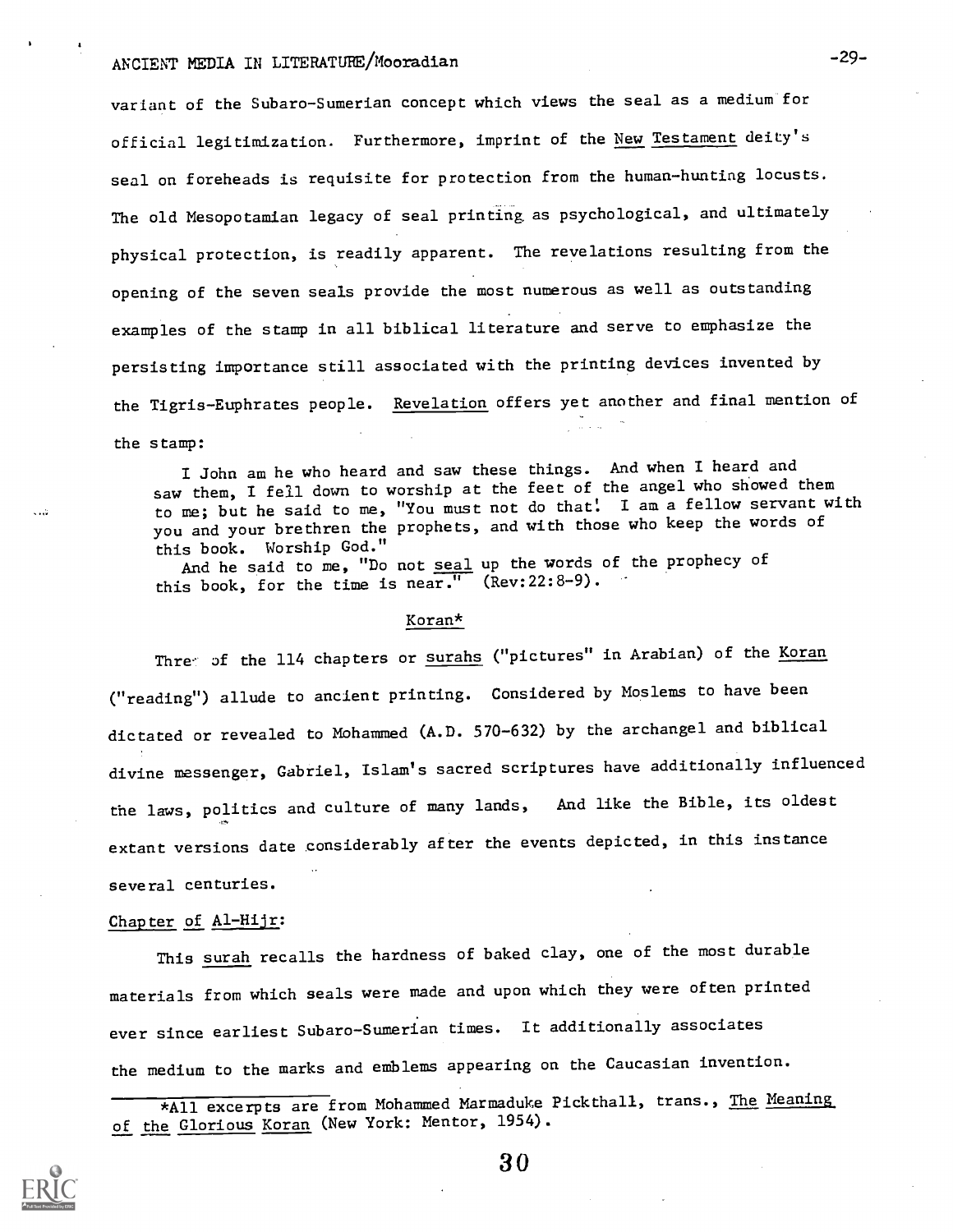## ANCIENT MEDIA IN LITERATURE/Mooradian -30-

Al-Hijr was revealed at Mecca, birth place of Mohammed and seat of Islam:

By thy life (0 Mohammed) they moved blindly in the frenzy of approaching death.

Then the (Awful) Cry overtook them at the sunrise.

And We utterly confounded them, and We rained upon them stones of heated clay.

Lo! therein verily are portents for those who read signs. (Surah XV:72-75).

### Chapter of Ar-Rum:

Also revealed at Mecca, Ar-Rum ("Romans") contains figurative citations. Coinage, as metal stamp printing, here implies "engraved" or "stamped," while seal refers to "finalization" as in a transaction which in Sumerian times was consummated by seal printing:

Verily We have coined for mankind in the Koran all kinds of similitudes; and if indeed if thou camest unto them with a miracle, those who disbelieve would verily exclaim: Ye are but tricksters: Thus doth Allah seal the hearts of those who know not. So have patience (0 Mohammed)! Allah's promise is the very truth, and let not those who have no certainty make thee impatient. (surah XXX:58-60).

### Chapter of At-Taubah:

Dictated at Medina, where Mohammed was initially accepted as Allah's main prophet and site of his tomb, At-Taubah ("Repentance") at one point reflects among the oldest of Caucasian printing variations: namely, stamping on flesh (either animal or human) the insignia or mark of the branding\_or printing instrument as evidence of ownership or as the taboo of the pariah:

O ye who believe! Lo! many of the (Jewish) rabbis and the (Christian) monks devour the wealth of mankind wantonly and debar (men) from the way of Allah. They who hoard up gold and silver and spend it not in the way of Allah, unto them give tidings (0 Mohammed) of a painful doom.

On the day when it will (all) be heated in the fire of hell, and their foreheads and their flanks and their backs will be branded therewith (and it will be said unto them): Here is that which ye hoarded for yourselves. Now taste of what ye used to hoard.

(surah IX:34-35).

#### Arabian Nights

The bulk of the Thousand Nights and a Night (Alf Laylah wa Layla) derive from Caucasian, Mesopotamian, Arabian, Persian and Indian tales and poetry

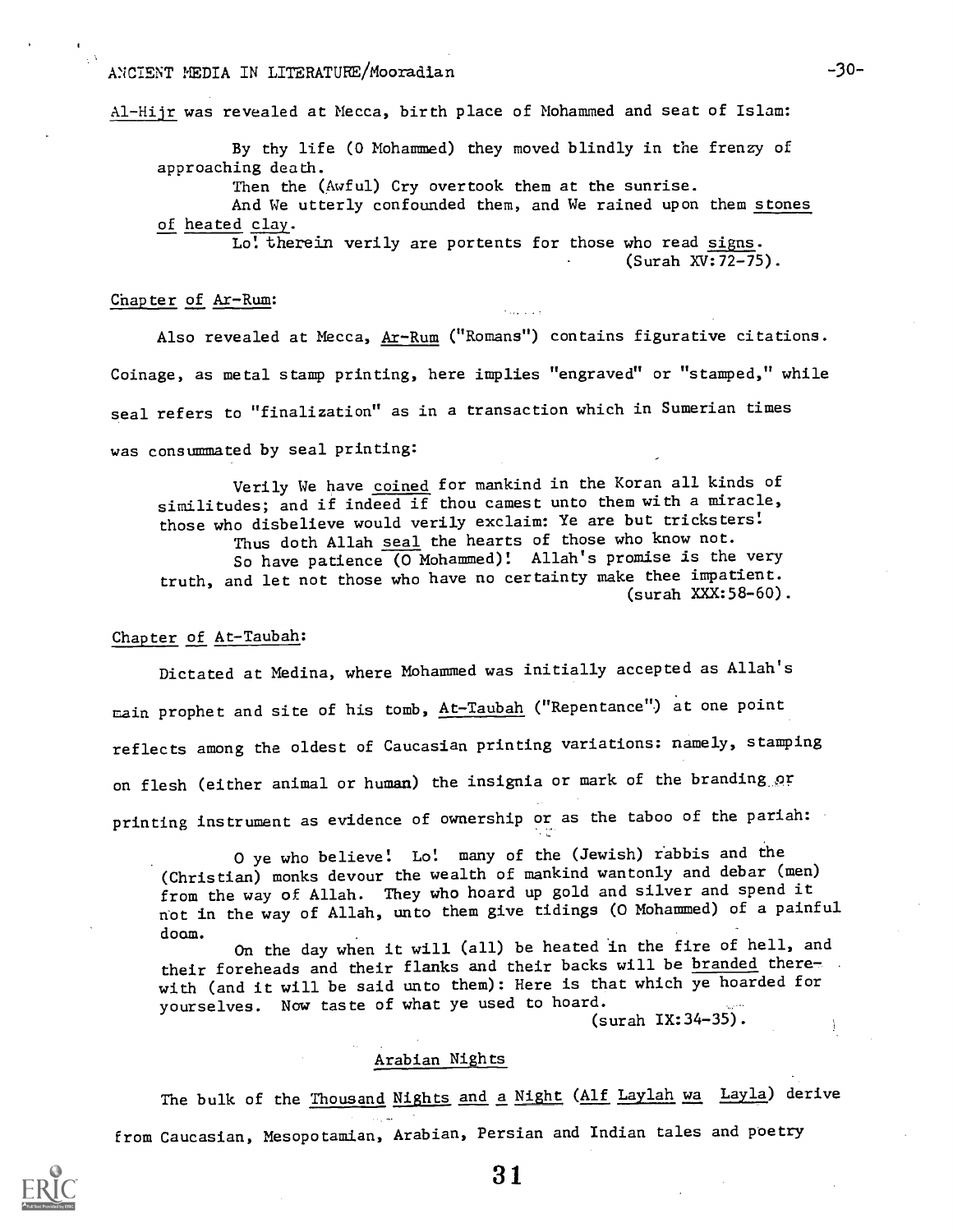# ANCIENT MEDIA IN LITERATURE/Mooradian -31-

and perhaps were gathered under the patronage of Harun-al-Rashid (766-809) while he was Caliph of Baghdad (786-809). The compilation refers to printing by seal on 15 occasions during seven of the nights.

## When it was the Twenty-Fourth Night:

The citation herein-conveys the broad use of sealing as a guarantee against poison. Food thus stamped indicated that protective procedures had been undertaken:

Hasan of Bassorah laughed and answered, "By Allah, none can dress this dish as it should be dressed save myself and my mother, and she at this time is in a far country." Then he ladled out a saucer-full and, finishing it off with musk and rose-water, put it in a cloth which he sealed, and gave it to the Eunuch, who hastened back with it.<sup>26</sup>

# When it was the One Hundred and Sixty-First Night:

Sealing early letters written on clay and parchment as well as paper was customarily accomplished by signet-ring or a special stamp worn on a necklace. Sometimes multiple sealing became habitual---though one wonders how recipients could be fooled if the insignia was well-known unless counterfeiting was practiced---as reflected in the following excerpt:

So he gave her the letter and she took it and sealed it up as it was before, saying, "My mistress Shams al-Nahar gave it to me sealed; and when he hath read it and given me its reply, I will bring it to thee." Then she took leave and repaired to Ali bin Bakkar, whom she found waiting, and gave him the letter. He read it and writing a paper by way of reply, gave it to her; and she carried it to the jeweller, who tore asunder the seal and read  $it...^{27}$ 

# When it was the Four Hundred and Thirty-Third Night:

So authoritative was the stamp mark that making a law "binding" on all could only be officialized by affixing of the necessary personal seal:

So the King said, "0 Kazi, draw up a legal instrument testifying of these Emirs that they are agreed to make King over them my daughter's husband Hasan." The Kazi wrote the act and made it binding on all men, after they had sworn in a body the oath of fealty to Hasan.

# When it was the Five Hundred and Fourteenth Night:

Because of a tradition that Mohammed's favorite material for the bezel of a signet-ring was carnelian, many such Islamic stamping devices were manufactured

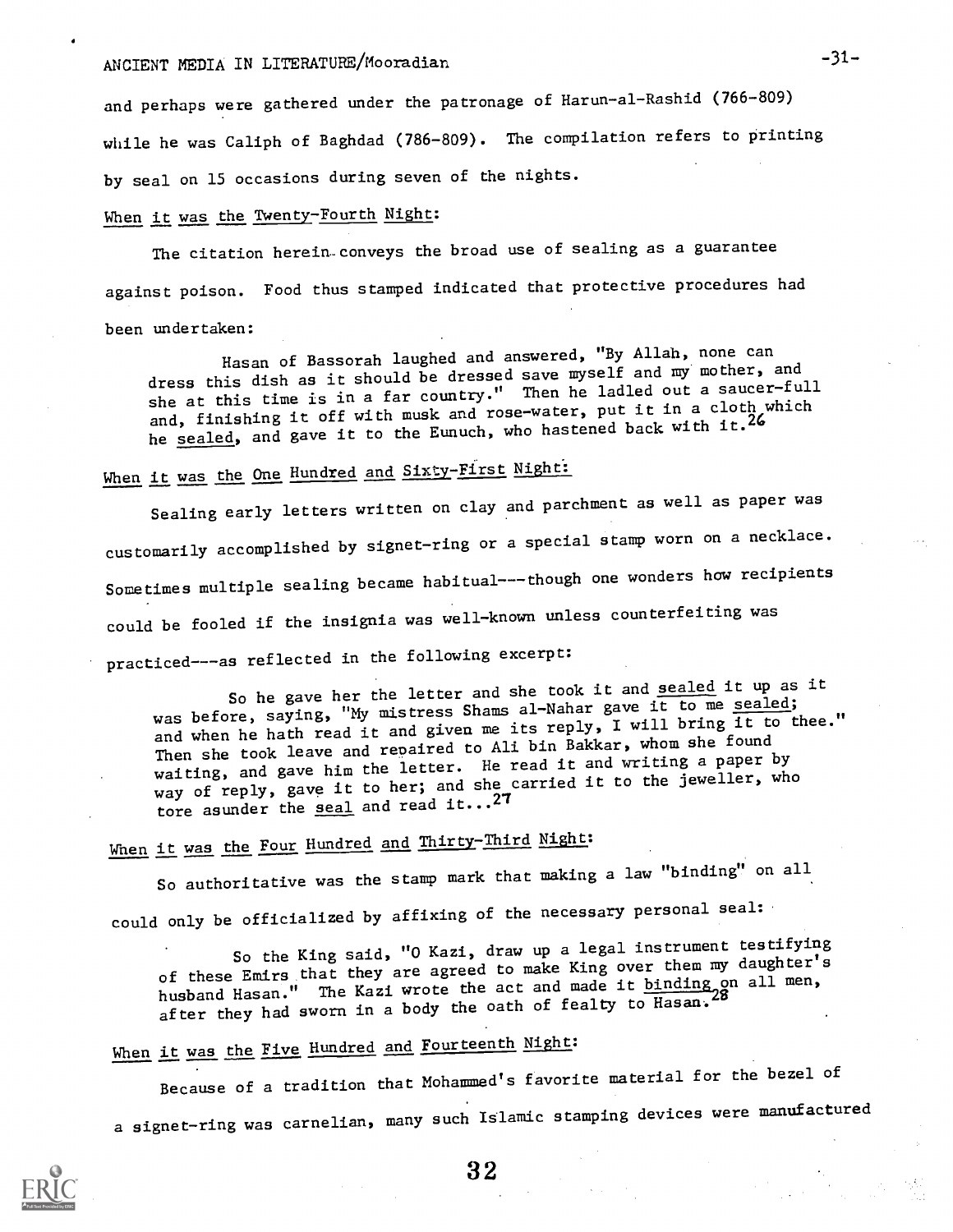# ANCIENT MEDIA IN LITERATURE/Mooradian -32-

from it to induce good fortune:

Moreover let thy <u>signet-ring</u> be made of carnelian because it is a guard against poverty.<sup>27</sup>

# When it was the Five Hundred and Twenty-Sixth Night:

Just as the ancient Egyptian stamp seal acquired charm qualities when adopting the scarab form, so too did the signet-ring in later ages supposedly provide its wearers with good luck in addition to its traditional printing function. In reality, therefore, the magic ring of legend was a signet:

Now when the Moorman ended his charge to Alaeddin, he drew off a seal-ring and put it on the lad's forefinger saying, "O my son, verily this signet shall free thee from all hurt and fear which may threaten thee, but only on condition that thou bear in mind all I have told thee. So arise straightway and go down the stairs, strengthening thy purpose and girding the loins of resolution: moreover fear not for thou art now a man and no longer a child. And in shortest time, 0 my son, thou shalt win thee immense riches and thou shalt become the wealthiest of the world."30

# When it was the Six Hundred and Fifty-Third Night:

So pertinent a sign of sovereignty became the seal-ring that its loss, and thereby potential interruption of certain administrative functions dependant on such a badge of official authenticity, could generate much consternation:

And as the King rode along with a heavy hand upon the reigns he grasped them strongly and his fist closed upon them; but suddenly he relaxed his grip when his seal-ring flew from his little finger and fell into the water, where it sank to the bottom. Seeing this the'Sultan drew bridle and halted and said, "We will on no wise remove from this place till such time as my seal-ring shall be restored to me." So the suite dismounted, one and all, and designed plunging into the stream, when behold, the Fakir finding the King standing alone and in woeful plight by cause of his signet asked him saying, "What is to do with thee, 0 King of the Age, that I find thee here halted?" He replied, "Verily my signet-ring of Kingship hath dropped from me-into-the river somewhere about this place." Quoth the Darwaysh, "Be not, grieved, 0 our lord;" after which he brought out from his breast pocket a pencase, and having drawn from it a bit of bees' wax, he fashioned it into the form of a man and cast it into the water. Then he stood gazing thereat when, lo and behold! the Figure came forth the river with the seal-ring hanging to its neck and sprang when the Form jumped off and approached the Darwaysh who hent the ring in hand and rubbed it and the Figure at once became wax as it had been. Hereupon the Darwaysh restored it to his pencase and said to the Sovran, "Now do thou ride on!"31

# When it was the Seven Hundred and Fifty-Ninth Night:

Among numerous legends concerning seal-rings was that associated with the

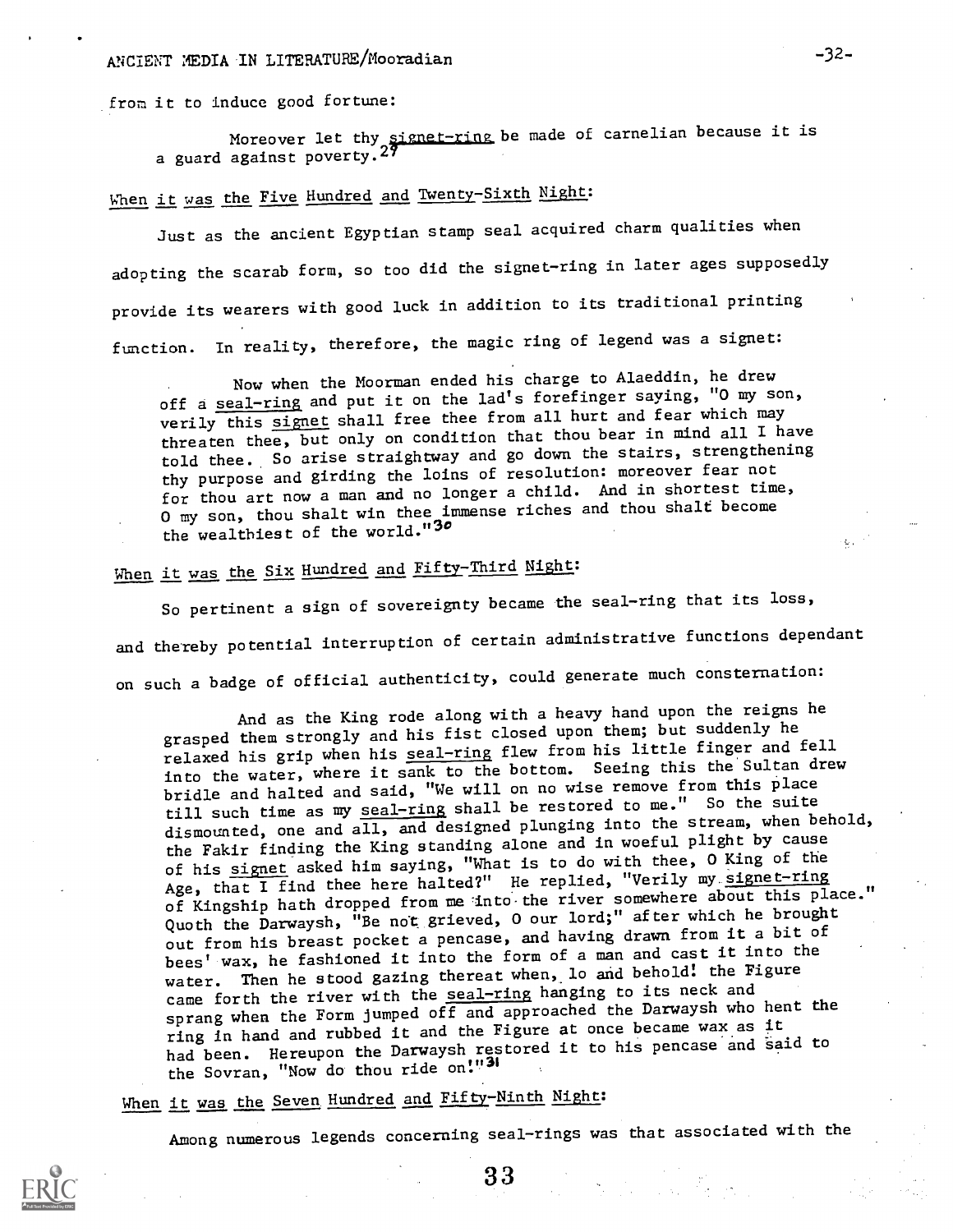# ANCIENT MEDIA IN LITERATURE/Mooradian -33-

so-called oath---based upon the words, "the saving faith"---made upon the signet of Solomon. That seal-ting comprised four gems given by four angels (representing winds, birds, earth-sea, spirits). And the stones were engraved with four sentences: "To Allah belong Majesty and Might," "All created things praise the Lord," "Heaven and Earth are Allah's slaves," and "There is no god but the God and Mohammed is His Mes<sup>genger."</sup> Allusion to the seal-ring oath follows:

Meanwhile Allah (extolled and exalted be He!) inspired Solomon the son of David (the Peace be upon both!) and said to him, "0 Solomon, the King of Egypt sendeth unto thee his Chief Wazir, with a present of rarities and such and such things of price; so do thou also dispatch thy Counsellor Asaf bin Barkhiya to meet him with honour and with victual at the halting-places; and when he cometh to thy presence, say unto him, 'Verily, thy King hath sent thee in quest of this and that and thy husiness is thus and thus.' Then do thou propound to him The Saving Faith."

## Canterbury Tales\*

Even medieval England, at the far end of the world in time and distance, witnessed two citation<sup>g</sup> to seal printing in the Canterbury Tales, composed about 1386 by Geoffrey Chaucer. In his Prologue of the Pardoner's Tale, printing reflects one of its ancient roles as protector of property and person:

"First I announce the place whence I have come, And then I show'my pardons, all and some. Our liege-lord's seal on my patent perfect, I show that first,  $\overline{my}$  safety to protect, And then no man's so bold, no priest nor clerk, As to disturb me in Christ's holy work; And after that my tales I marshal all."  $(7-13)$ .

And in the Wife of Bath's Prologue, Chaucer associates the lively heroine with the ptinting instrument of the goddess of beauty:

"Gap-toothed I was, and that became me well; I had the print of holy Venus' seal."  $(615 - 616)$ 

#### Shakespeare\*\*

Though other medieval and later European writers made reference to seal printing, it is with William Shakespeare that such becomes commonplace and on

\*All quotations are from J.U. Nicolson, ed., Canterbury Tales (Garden

34

City: Garden City Pub. Co., 1934). . Cardon care, when George Lyman Kittredge, ed., The Complete Works of

Shakespeare (Boston: Ginn, 1936).

ż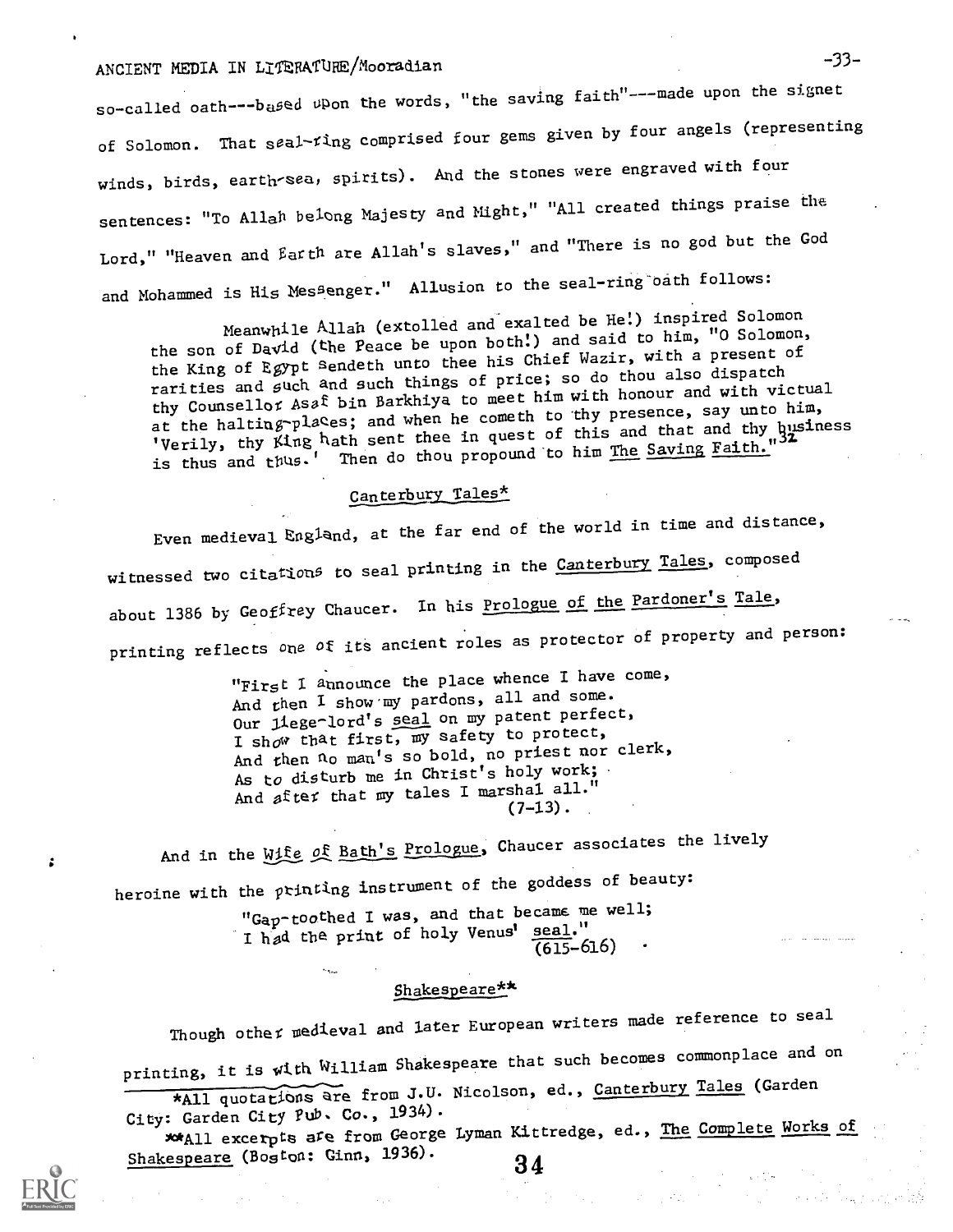# ANCIENT MEDIA IN LITERATURE/Mooradian -34-

a scale seldom matched in aesthetic breadth. His numerous citations vary from the traditional linking of seal printing to commercial and legal transactions and identification marks to symbolic protection and closing of doors and mouths.

### 3 King Henry VI:

Completed in 1591, this Play at one point has the Duke of Clarence say

to King Edward:

The duty I owe unto your Majesty I seal upon the lips of this sweet babe. (V:vii:28-29)

### Titus Andronicus:

One bloodthirsty episode in this drama, written in 1592, witnesses the Nurse addressing Aaron in no uncertain terms:

> A joyless, dismal, black, and sorrowful issue: Here is the babe, as loathsome as a toad Amongst the fairest breeders of our clime. The Empress sends it thee, thy stamp, thy seal, And bids thee christen it with thy dagger's point. (IV:ii:66-70)

#### Richard III:

Also completed in 1592, this play has Queen Margaret complain to the Marquess of Dorset that maturity---here symbolized by the seal----might prove more valuable than lack of seasoning:

Peace, master Marquess, you are malapert. Your fire-new stamp of honour is scarce current. 0 that your young nobility could judge What 'twere to lost it and be miserable! They that stand high have many blasts to shake them, And if they fall, they dash themselves to pieces. (I:iii:255-260)

## Midsummer Night's Dream:

In lighter vein, Shakespeare in 1595 has the awakening Demetrius proclaim:

0 Helen, goddess, nymph, perfect, divine: To what, my love, shall I compare thine eyne? Crystal is muddy. 0, how ripe in show Thy lips, those kissing cherries, tempting grow: That pure congealed white, high Taurus' snow, Fann'd with the eastern wind, turns to a crow When thou hold'st up thy hand. 0, let me kiss This princess of pure white, this seal of bliss! (III:ii:137-144) W.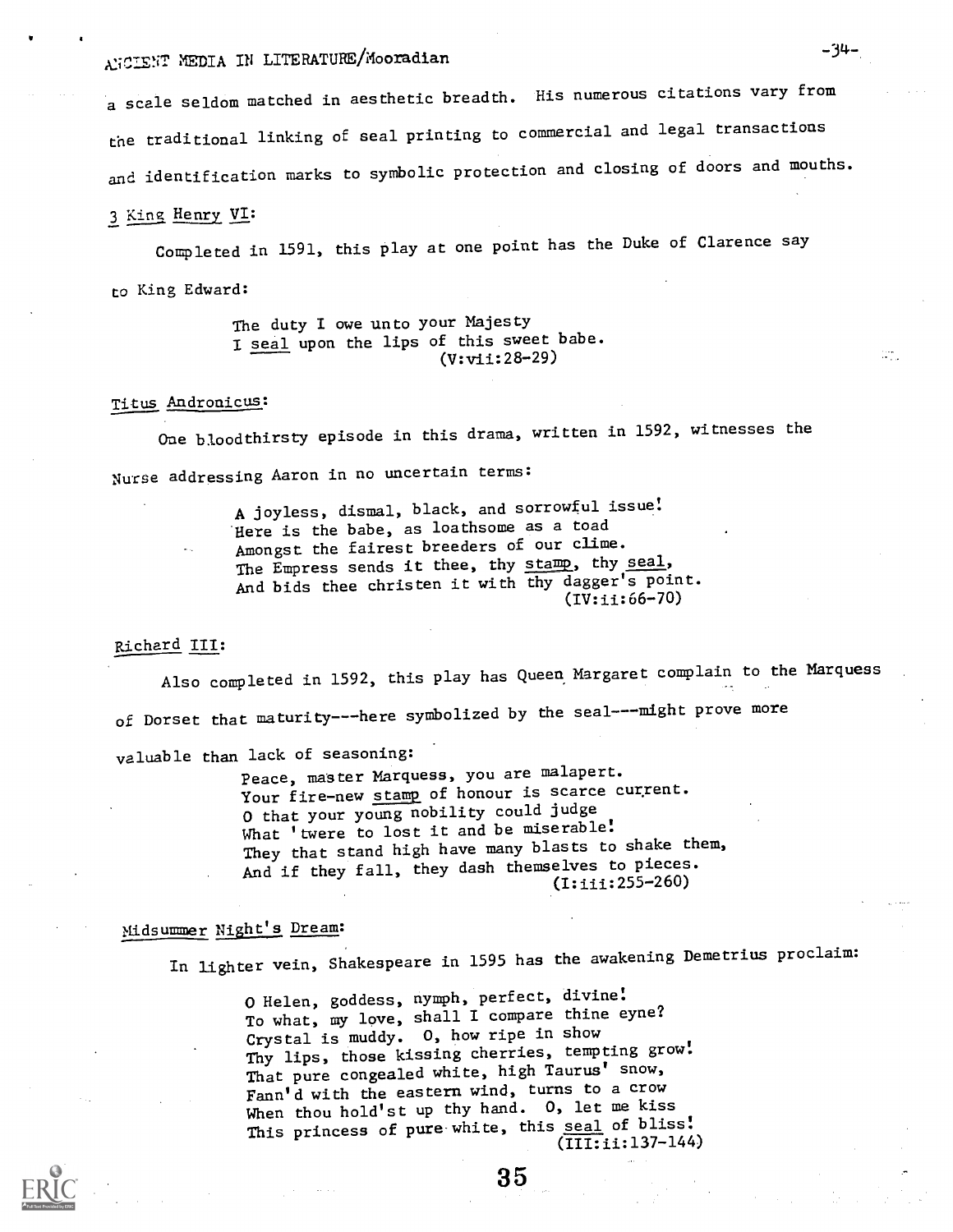## ANCIENT MEDIA IN LITERATURE/Mooradian -35-

### Romeo and Juliet:

Also finished in 1595, the Italian-based love tragedy contains a passage which reiterates the old stamp habit, harking back to Sumerian times, of symbolically securing a portal beyond merely locking it. Friar John speaks to Friar Laurence:

> Going to find a barefoot brother out, One of our order, to associate me Here in this city visiting the sick, And finding him, the searchers of the town, Suspecting that we both were in a house Where the infectious pestilence did reign, Seal'd up the doors, and would not let us forth, So that my speed to Mantua there was stay'd. (V:ii:5-12)

### Merchant of Venice:

In no other play does Shakespeare cite seal printing as often (eight times) as in this story which openly concerns commerce. Obviously, the long-time relationship of the seal to trade may have encouraged such treatment in this 1596 creation. The first reference is when Portia addresses Nerissa:

> That he hath a neighbourly charity in him; for he borrowed a box of the ear of the Englishman, and swore he would pay him again when he was able. I think the Frenchman became his surety and seal'd under for another.  $(I:ii:85-89)$

Later follow three consecutive statements by Shylock, Antonio and

Bassanio:

Shylock:

This kindness will I show. Go with me to a notary, seal me there your single bond; and, in a merry sport If you repay me not on such a day, In such a place, such sum or sums as are Express'd in the condition, let the forfeit Be nominated for an equal pound Of your fair flesh, to be cut off and taken In what part of your body pleaseth me. Antonio: Content in faith. I'll seal to such a bond, And say there is much kindness in the Jew.

Bassanio:<br>You shall not <u>seal</u> to such a bond for me! I'll rather dwell in my necessity.

3 6

(I:iii:144-156)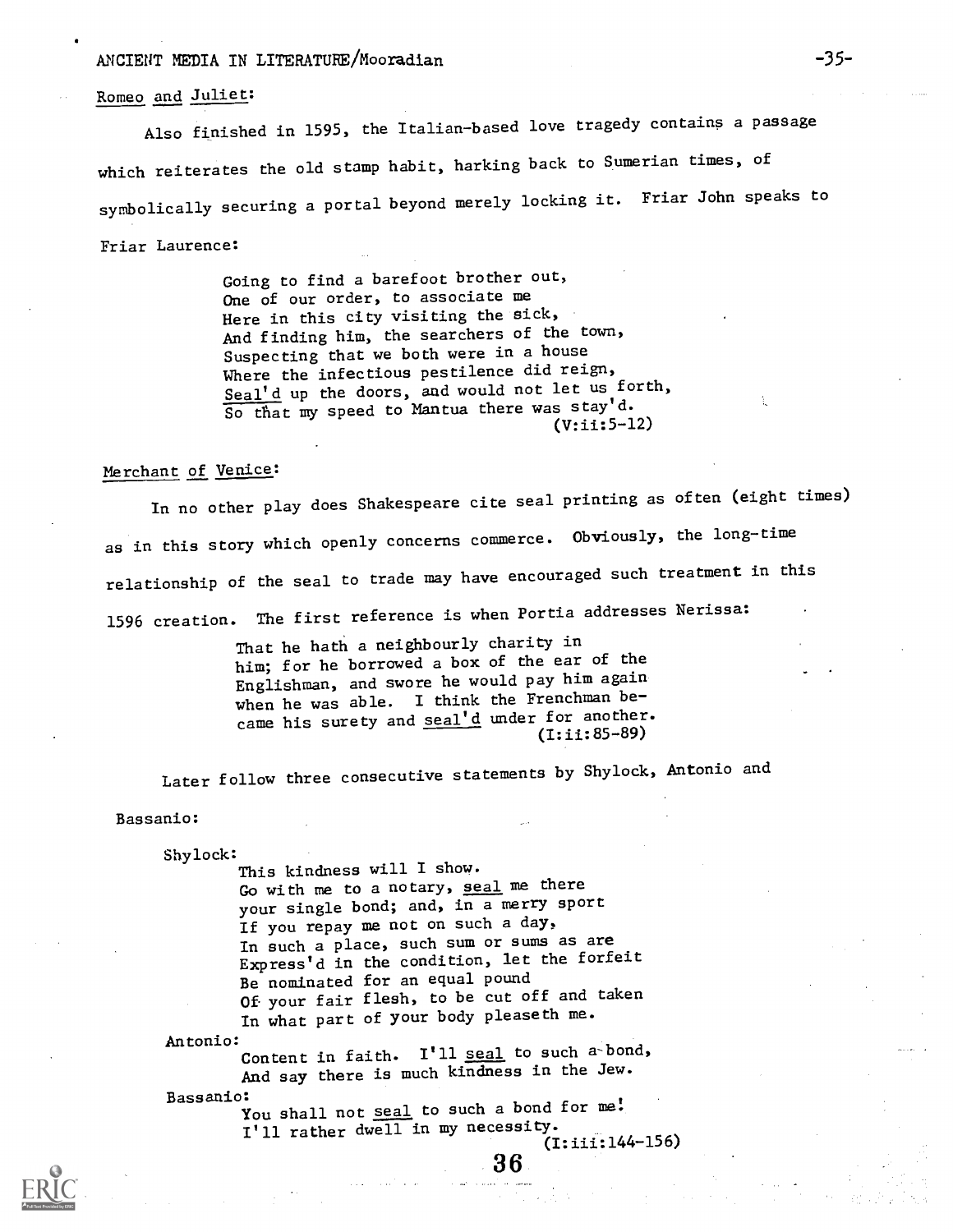ANCIENT MEDIA IN LITERATURE/Mooradian - 36-

Shortly thereafter Antonio re-emphasizes his assent:

Yes, Shylock, I will seal unto this bond. (I:iii:172)

Eventually in a scene between Portia and one of her suitors, the Prince of Morocco, Shakespeare for the first time in any of his plays specifically uses the term "coin," a product of printing by stamp on metal. If the Prince can guess which among three caskets (one gold, one silver, one lead) contains Portia's picture, he shall win her:

Morocco:

Or shall I think in silver she's immur'd, Being ten times undervalued to tried gold? 0 sinful thought! Never so rich a gem Was set in worse than gold. They have in England A coin that bears the figure of an angel Stamped in gold---but that's insculp'd upon; But here an angel in a golden bed Lies all within. Deliver me the key. Here do I choose, and thrive I as I may! (II:vii:52-60)

In picking the golden one, however, the Prince errs and thereby loses Portia, to her satisfaction. Lastly, much later in the play, Shylock announces to Gratiano:

Till thou canst rail the seal from off my bond, Thou but offend'st thy lungs to speak so loud. Repair thy wit, good youth, or it will fall To cureless ruin. I stand here for law. (IV:i:139-142)

### I King Henry IV:

In this play of 1597, shakespeare speaks of printing seven times, second in quantity only to Merchant of Venice. Six of the occasions occur in a light episode set at the Boar's Head Tavern, Eastcheap, with Sir John Falstaff, the Hostess and Bardolph initially present:

Hostess: Now, as I am a true woman, holland of eight shillings an ell. You owe money here besides, Sir John, for your diet and by-drinkings, and money lent you, four-and-twenty pound.

 $37-$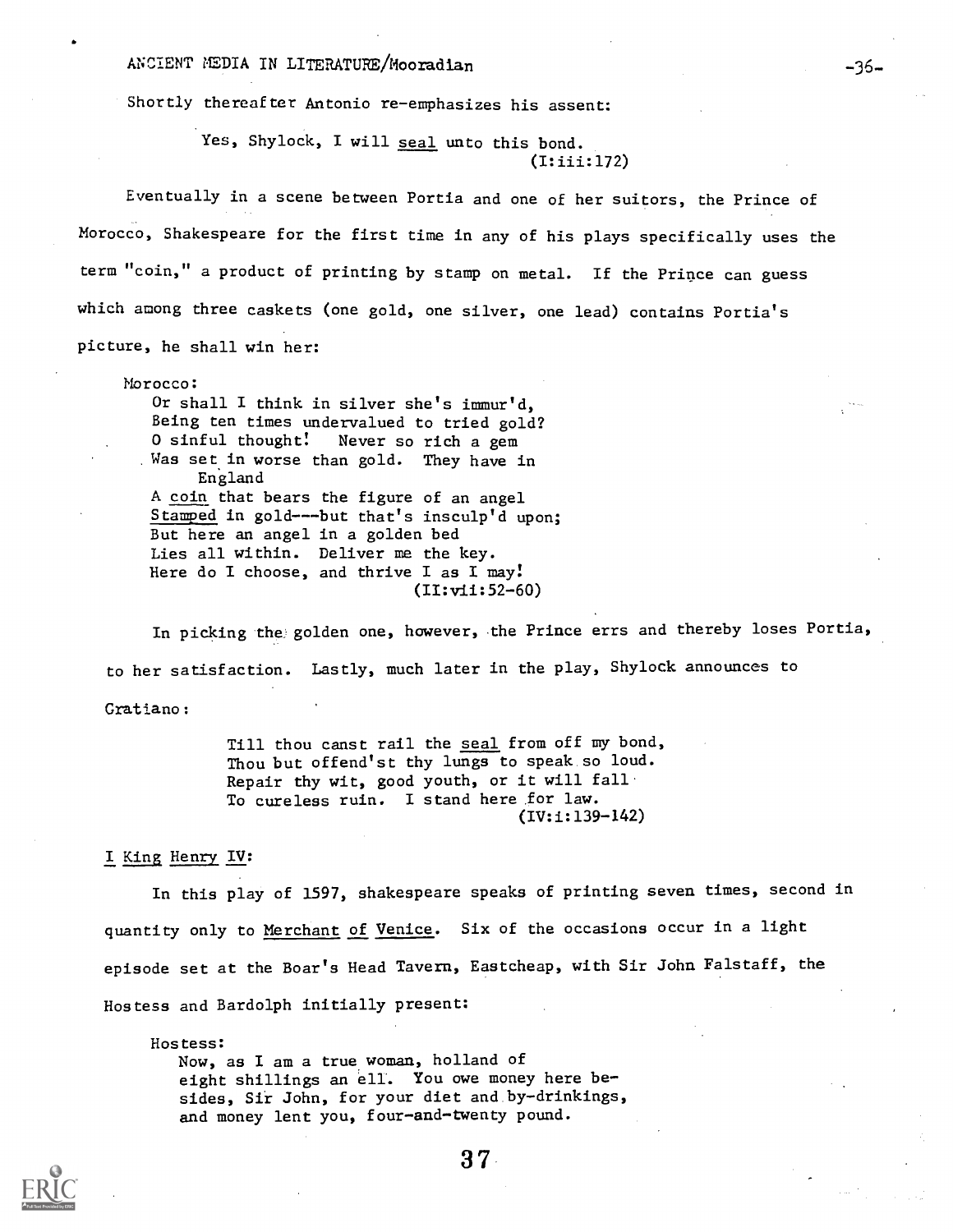an Albanya.<br>Anggota

Falstaff: He had his part of it; let him pay. Hostess: He? Alas, he is poor; he hath nothing. Falstaff: How? Poor? Look upon his face. What call you rich? Let them coin his nose, let them coin his cheeks. I'll not pay a denier. What, will you make a younker of me? Shall I not take mine ease in mine inn but I shall have my pocket pick'd? I have lost a seal-ring of my grandfather's worth forty mark. Hostess: 0 Jesu, I have heard the Prince tell him, I know not how oft, that that ring was copper! Falstaff: How? the Prince is a. Jack, a sneak-cup. 'Sblood, an he were here, I would cudgel him like a dog if he would say so. (III:iii:82-101) Henry, the Prince of Wales, thereupon enters the tavern: Prince: What didst thou lose, Jack? Falstaff: Wilt thou believe me, Hal? Three or four bonds of forty pound apiece and a seal-ring of my grandfather's. (III:iii:115-118) lae Prince subsequently learns from the Hostess of Falstaff's earlier threat to strike him if the latter had actually doubted the seal-ring's value: Falstaff: Yea, if he said my ring was copper. Prince: I say 'tis copper. Darest thou be as good as thy word now? (III:iii:162-164) Fortunately, Falstaff is saved by the Prince's tolerant nature. The seventh allusion to printing occurs further on when Falstaff and Bardolph meet on a public road near Coventry: Falstaff:

-37-

Bardolph, get thee before to Coventry; fill me a bottle of sack. Our soldiers 'shall march through. We'll to Sutton Co'fil' to-night. Bardolph: Will you give me money, Captain? Falstaff: Lay out, lay out.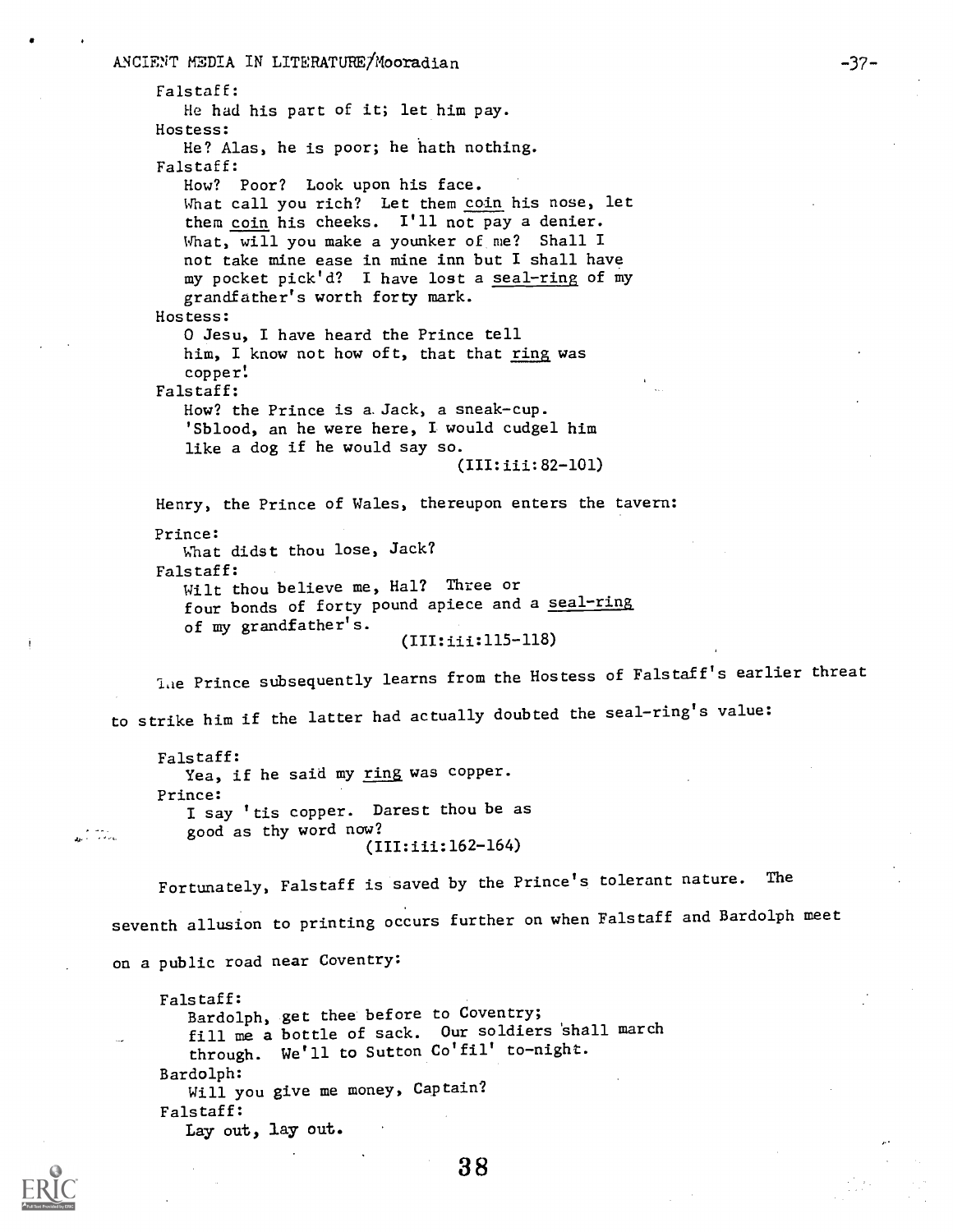ANCIENT MEDIA IN LITERATURE/Mooradian

Bardolph: This bottle makes an angel. Falstaff: An if it do, take it for thy labour; an if it make twenty, take them all; I'll answer the coinage. Bid my lieutenant Peto meet me at town's end.

(IV:ii:1-10)

### Merry Wives of Windsor:

In this drama of 1600, Shakespeare refers first to stamped metal ingots, which were used since Sumerian days and subsequently evolved into coinage, and then to protecting them in containers sealed by stamp printing to assure their inviolability, also a Sumerian tradition. Fenton speaks to Anne Page:

> No, heaven so speed me in my time to come! Albeit I will confess thy father's wealth Was the first motive that I woo'd thee, Anne; Yet, wooing thee, I found thee of more value Than stamps in gold or suns in sealed bags; And 'tis the very riches of thyself that now I aim at. (III:iv:12-17)

#### Hamlet:

This tragedy, possibly completed in 1600 or 1601, cites stamp printing on metal as a synonym for duplication or reproduction in a scene between Hamlet and the Queen in the latter's closet:

Queen: To whom do you speak this? Hamlet: Do you see nothing there? Queen: Nothing at all; yet all that is I see. Hamlet: Nor did you nothing hear? Queen: No, nothing but ourselves. Hamlet: Why, look you there! Look how it steals away! My father, in his habit as he liv'd! Look where he goes even-now out at the portal! Exit Ghost. Queen: This is the very coinage of your brain. This bodiless creation ecstasy Is very cunning in.

(III:iv:131-138)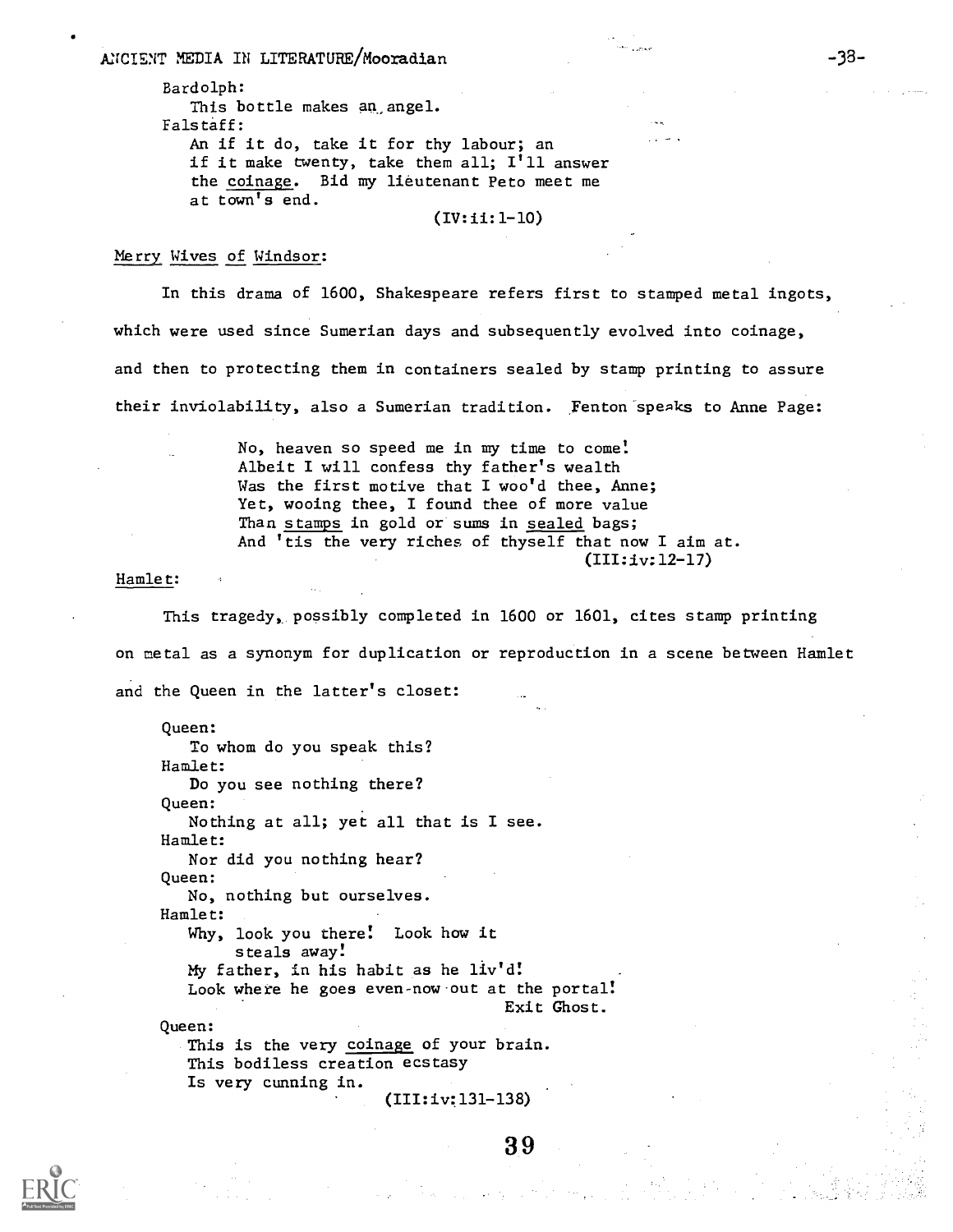### ANCIENT MEDIA IN LITERATURE/Mooradian -39-

### Measure for Measure:

Equal to I King Henry IV and thereby second solely to Merchant of Venice in frequency of allusions to seal printing is this play of 1604. Shakespeare cites it seven times. In an early passage Isabella, sister of Claudio, speaks with Angelo, the Deputy, who has sentenced her brother to death:

Isabella: When, I beseech you? that in his reprieve, Longer or shorter, he may be so fitted That his soul sicken not. Angelo: Ha! fie, these filthy vices! It were as good To pardon him that hath from nature stol'n A man already made, as to remit Their saucy sweetness that do coin heaven's image In stamps that are forbid. 'Tis all as easy Falsely to take away a life true made As to put metal in restrained means To make a false one. (II:iv:39-49)

Later, Marianna enters while the Boy sings:

Take, 0, take those lips away That so sweetly were forsworn; And those eyes, the break of day, Lights that do mislead the morn; But my kisses bring again, bring again; Seals of love, but seal'd in vain, seal'd in vain. (IV:i:1-6)

Finally, Vicentio, the Duke of Vienna, speaks to the Provost:

Not a resemblance, but a certainty. Yet since I see you fearful, that neither my coat, integrity, nor persuasion can with ease attempt you, I will go further than I meant, to pluck all fears out of you. Look you, sir, here is the hand and seal of the Duke. You know the character, I doubt not, and the signet is not strange to you.

(IV:ii:203-209)

#### Macbeth:

Necklaces featuring stamp seals were worn not only by the Subaro-Sumerians but also by the later Egyptians Who transformed them into the scarab shape.

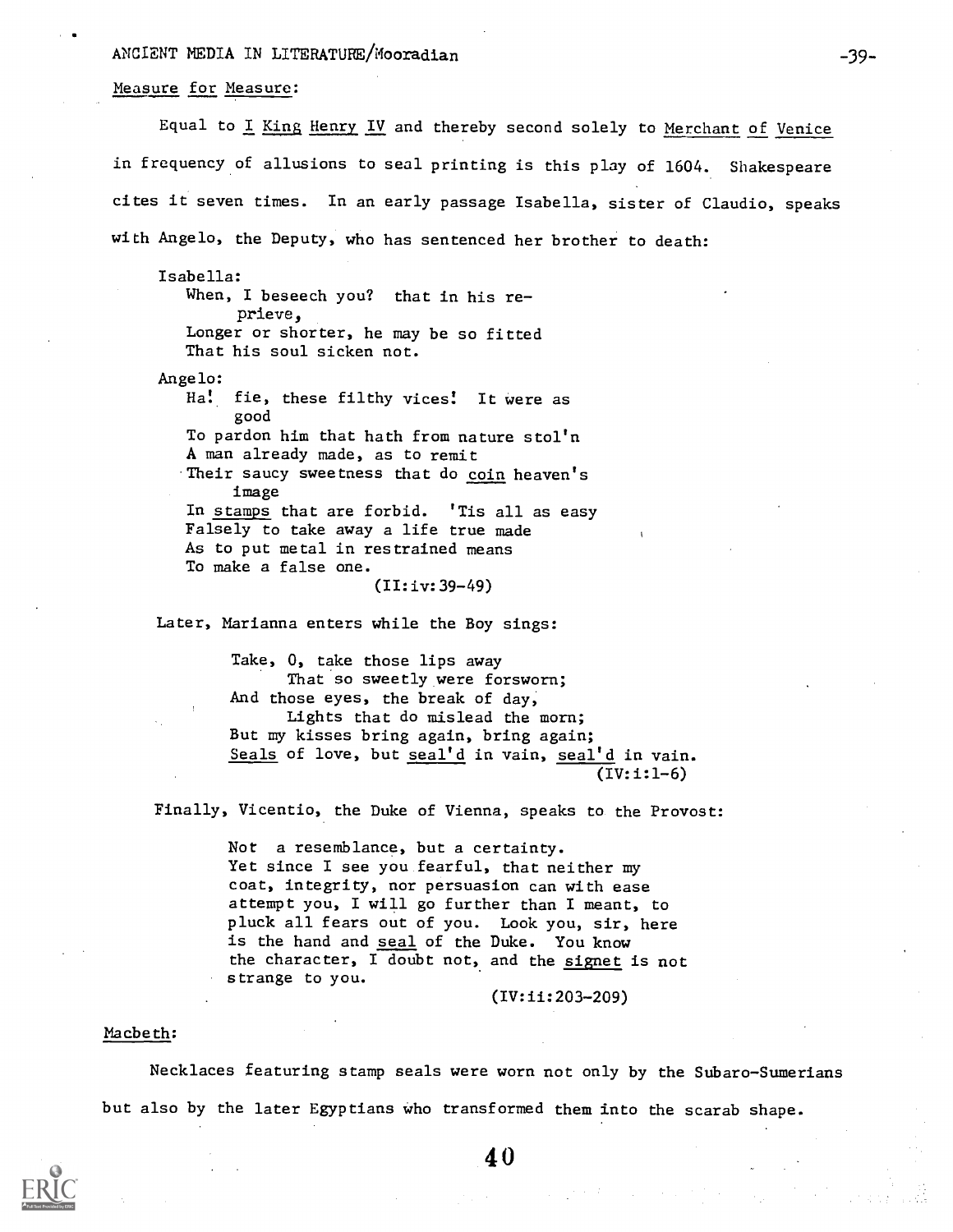#### ANCIENT MEDIA IN LITERATURE/Mooradian

In this tragedy of 1606, Shakespeare cites the old custom when Malcolm addresses Nacduff:

> 'Tis call'd the evil: A most miraculous work in this good king, Which often since my here-remain in England I have seen him do. How he solicits heaven Himself best knows; but strangely-visited people, All swol'n and ulcerous, pitiful to the eye, The mere despair of surgery, he cures, Hanging a golden stamp about their necks, Put on with holy prayers; and 'tis spoken, To the succeeding royalty he leaves The healing benediction. With this strange virtue, He hath a heavenly gift ot prophecy, And sundry blessings hang about his throne That speak him full of grace.

> > (IV:iii:147-158)

#### Coriolanus:

This tragedy concerning the Roman hero was written in 1608 and contains two references to printing on metal by stamp. The first occurs in a conversation between Coriolanus and the First Roman Senator:

First Senator: No more words, we beseech you. Coriolanus: How? No more? As for my country I have shed much blood, Not fearing outward force, so shall my lungs Coin words till their decay against those measles Which we disdain should tetter us, yet sought The very way to catch them. (III:i:74-79)

The second arises in a public place in Rome when Henenius Agrippa, Coriolanust

friend, speaks to Velutus, a Tribune of the People:

: yond cornerstone? Nenenius: See you yond coign o' th' Capitol, Sicinius: Why, what of that? Menenius: If it be possible for you to displace it with your little finger, there is some hope the ladies of Rome, especially his mother, may prevail with him. But I say there is no hope in't. Our throats are sentenc'd and stay upon execution.

(V:iv:1-8)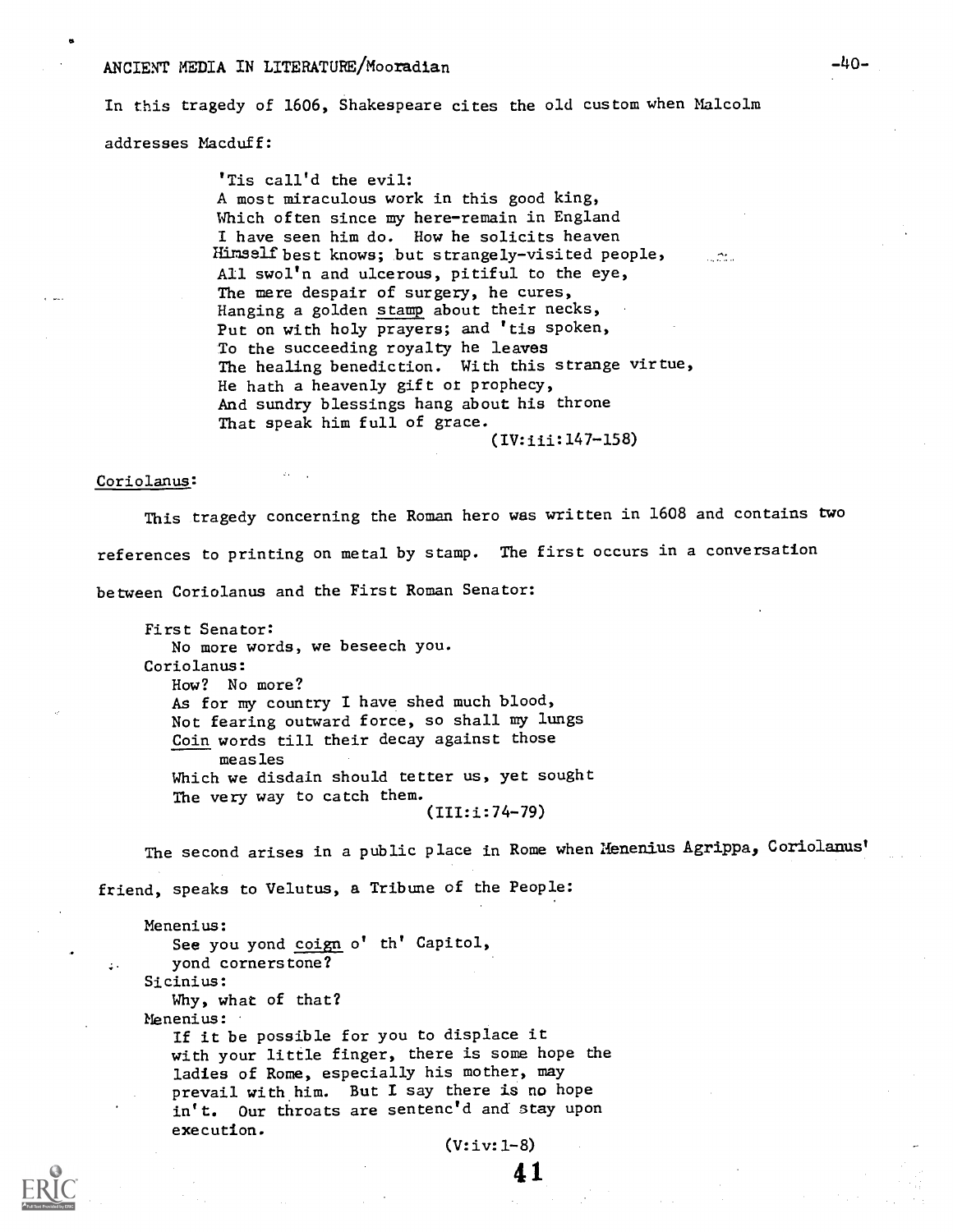### King Henry VIII:

The seal is mentioned three times in this play of 1613. In the detailed introduction to scene II, act iv, occuring in a hall in Blackfriars, London,

Shakespeare writes:

Trumpets, sennet, and cornets. Enter two Vergers, with short, silver wands; next them, two Scribes, in the habit of Doctors; after them, the (Arch) bishop of Canterbury alone; after him, the Bishops of Lincoln, Ely, Rochester, and Saint Asaph; next them, with some small distance, follows a Gentleman bearing the purse, with the great seal, and a Cardinal's hat; then two Priests, bearing each a silver cross; then a Gentleman Usher bareheaded, accompanied with a Sergeant-at-arms bearing a silver mace; then two Gentlemen bearing two great silver pillars; after them, side by side, the two Cardinals, (Wolsey and Camperius) two Noblemen with the sword and mace. The King takes place under the cloth of state; the two Cardinals sit under him as Judges. The Queen takes place some distance from the King. Bishops place themselves on each side the court, in a manner of a consistory; below them, the Scribes. The Lords sit next the Bishops. The rest of the Attendants stand in convenient order about the stage.

Subsequently in the same scene, Henry makes the pronouncement:

I then moved you, My Lord of Canterbury, and got your leave To make this present summons. Unsolicited I left no reverend person in this court, But by particular consent proceeded Under your hands and seals. Therefore go on; For no dislike i' th' world against the person Of the good Queen, but the sharp thorny points Of my alleged reasons, drives this forward. Prove but our marriage lawful, by my life And kingly dignity, we are contented To wear our mortal state to come with her, Katherine our queen, before the primest creature That's paragon'd o' th' world. (II:iv:217-229)

Finally, in another act, equating a seal with a high emblem of authority is explicit when the Duke of Norfolk addresses Cardinal Wolsey:

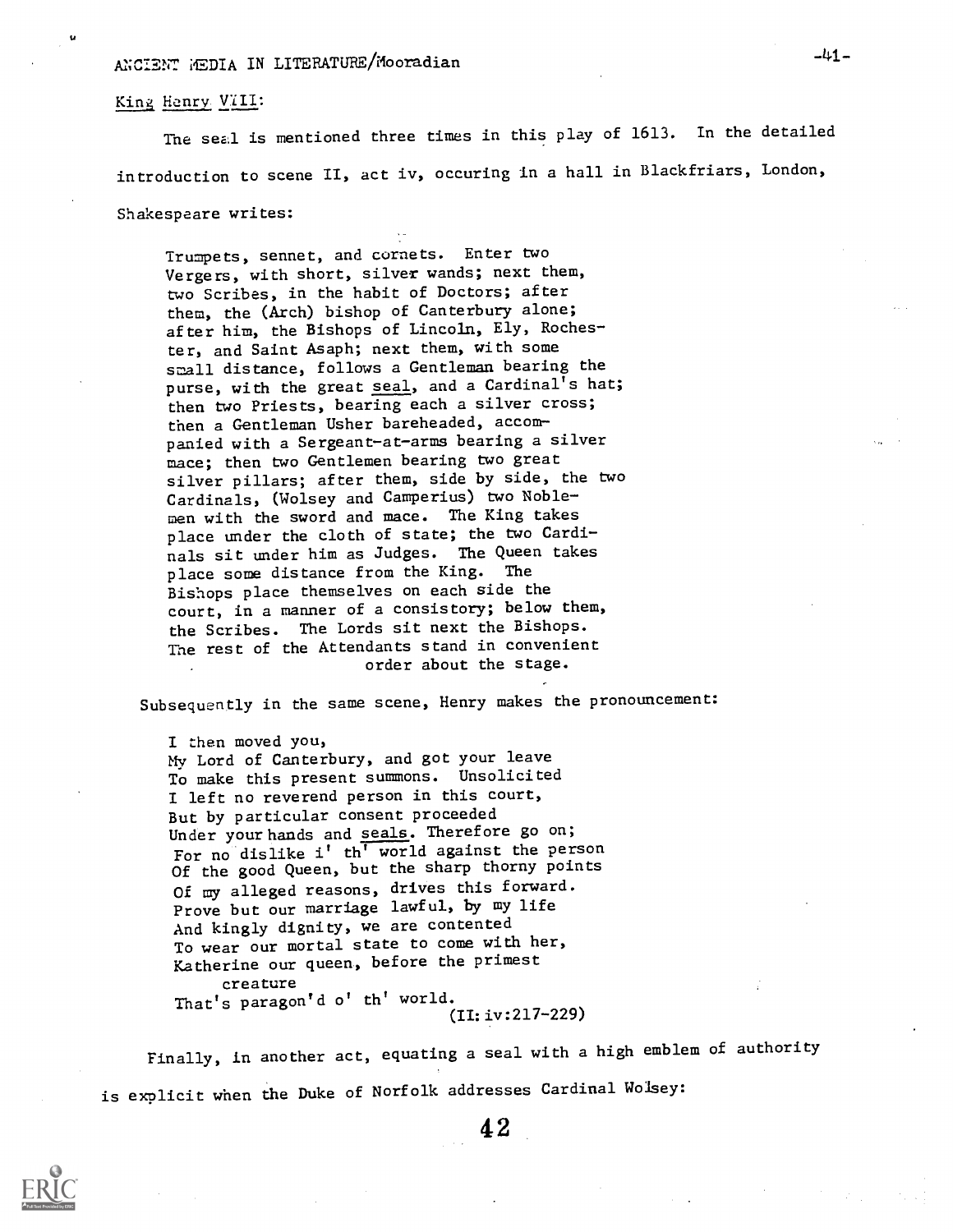And so we'll leave you to your meditations How to live better, For your stubborn answer About the giving back the great seal to us, The King shall know it, and (no doubt) shall thank you. So fare you well, my little good Lord Cardinal. (III:ii:345-349)

Though the engraving contents on the vast majority of the seals in the foregoing literary citations from the Sumerian works through Shakespeare remain unknown, certain presumptions can be attempted. Family insignias (mostly royalty) or outright heraldry likely figured in the printing impressions of the Sumerian and Greek works. In Sumerian society, parties to a contract traditionally used seals---doubtless quite elaborate as they were cylinders-- for identification purposes which also became signatures. In Homeric times, stamp seals probably contained either the emblems of Troy and the Greek city-states respectively or the royal arms of the warring houses of Priam and Atreus. Since Aeschylus writes about a descendant of Atreus, the seal of Agamemnon probably contained his dynastic emblem.

Stamp seals of the Egyptian (perhaps mostly scarabs) and biblical works may have contained impressions serving to identify supernatural forces. Seals of the Koran and Arabian Nights might have differed considerably. Those of the former could not have contained human illustrations as such would be in opposition to the Moslem religion. The Thousand Nights and a Night, however linked to religion on the surface, are largely secular in tone and as such their seals may well have exhibited numerous engravings of humans and animals. And lastly, the seals of the English writers likely contained heraldic engravings. Thus, for at least four millennia, the Subaro-Sumerian invention was not forgotten in the creative endeavors of the world's writers.

#### SOURCES:

'Samuel N. Kramer, Cradle of Civilization (New York: Time, Inc., 1969), p. 127.

43

 $^{2}$ Åke W. Sjöberg and E. Bergmann, "The Collection of the Sumerian Temple Hymns," <u>Texts from Cuneiform Sources</u>, edited by A. Leo Oppenheim (Locust Valley, N.Y.: J.J. Augustin, 1969), p. 66.



 $-42-$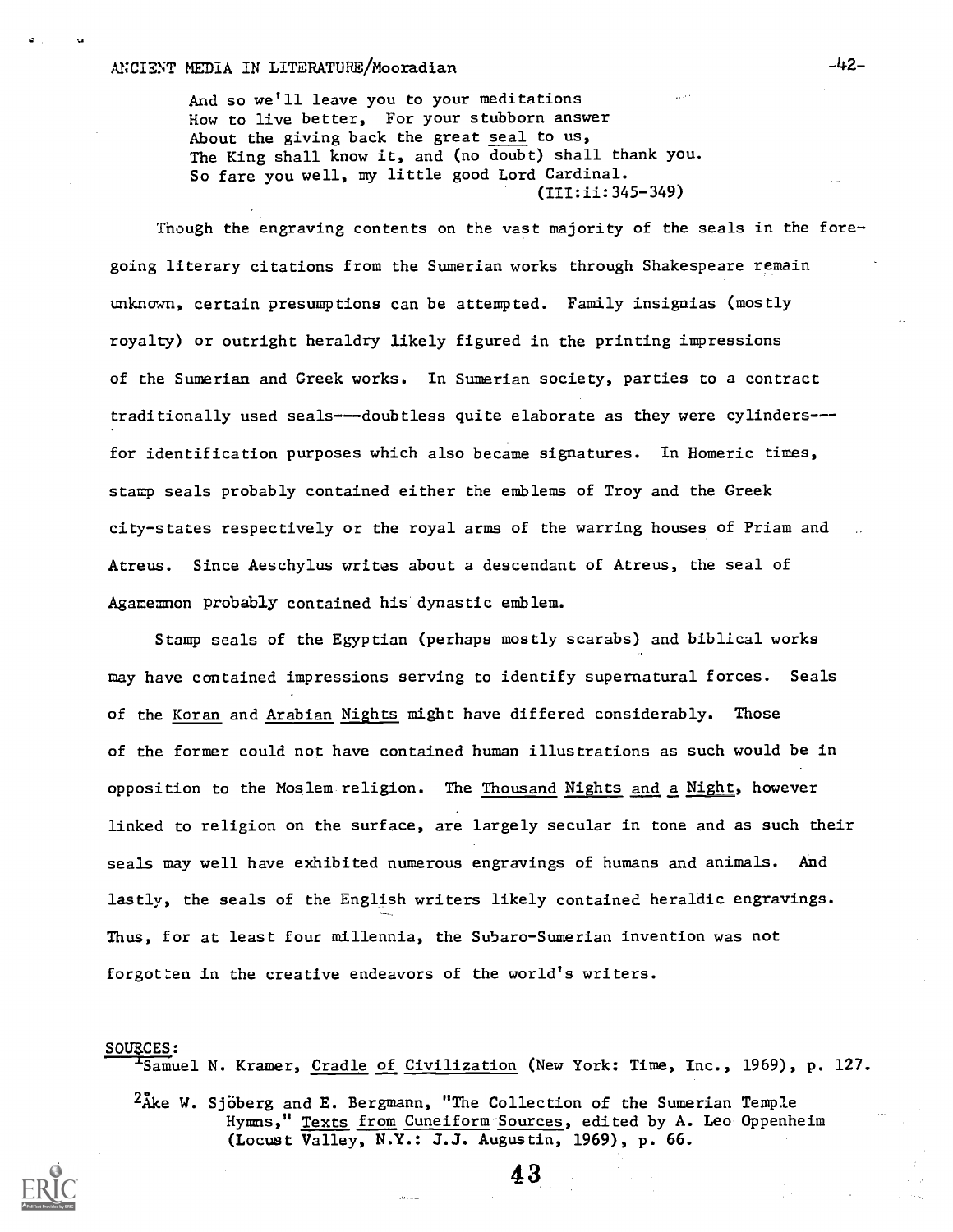ANCIENT MEDIA II LITERATURE/Mooradian -43-

- 3Stanley D. Walters, Water for Larsa: An Old Babylonian Archive Dealing with Irrigation (New Haven: Yale University Press, 1970), pp. 186-187.
- <sup>4</sup>Samuel N. Kramer, trans., "Sumerian Sacred Marriage Texts," The Ancient Near East: Supplementary Texts and Pictures Relating to the Old Testament, edited by James B. Pritchard (Princeton: Princeton University Press, 1969), p. 639.

 $5<sub>Ibid.</sub>$ 

- 6Samuel N. Kramer, The Sumerians: Their History, Culture, and Character (Chicago: University of Chicago Press, 1972), pp. 115-117, 160-162.
- <sup>7</sup>William W. Hallo, William K. Simpson, <u>The Ancient Near East</u>: <u>A History</u> (New York: Harcourt Brace Jovanovich, 1971), p. 35.
- 8James B. Pritchard, ed., The Ancient Near East: Supplementary Texts and Pictures Relating to the Old Testment (Princeton: Princeton University Press, 1969), p. 595.

9<sub>Kramer</sub>, The Sumerians, p. 116.

10Georges Roux, Ancient Iraq (Harmondsworth, Middlesex: Penguin Books, 1966), p. 125.

11<sub>Hallo and Simpson, The Ancient Near East, p. 37.</sub>

12Thorkild Jacobsen, The Sumerian King List (Chicago: University of Chicago Oriental Institute, 1973), p. 87.

 $13$ Ibid. pp. 73, 88-89.

14 Xramer, The Sumerians: Their History, Culture, and Character, p. 192. **193.** 15 Ibid., p. 193.

 $\mathcal{C}_{\alpha_{1},\dots,\alpha_{n}}$ 

16 Pritchard, The Ancient Near East: Supplementary Texts, p. 506.

17N.K. Sandars, trans., The Epic of Gilgamesh (Baltimore: Penguin Books, 1966), p. 104.

 $^{18}$ Sjöberg and Bergmann, "The Collection of the Sumerian Temple Hymns," p. 5.

l'Hallo and Simpson, The Ancient Near East, p. 59.

20 Sjöberg and Bergmann, "The Collection of the Sumerian Temple Hymns," p. 20.

Zi Ibid. p. 66.

, 22Miriam Lichtheim, Ancient Egyptian Literature: A Book of Readings (Berkeley: University of California Press, 1973), vol. I, p. 234, note 7.

23 I.E.S. Edwards, The Pyramids of Egypt (Baltimore: Penguin Books, 1961), pp. 27-29.